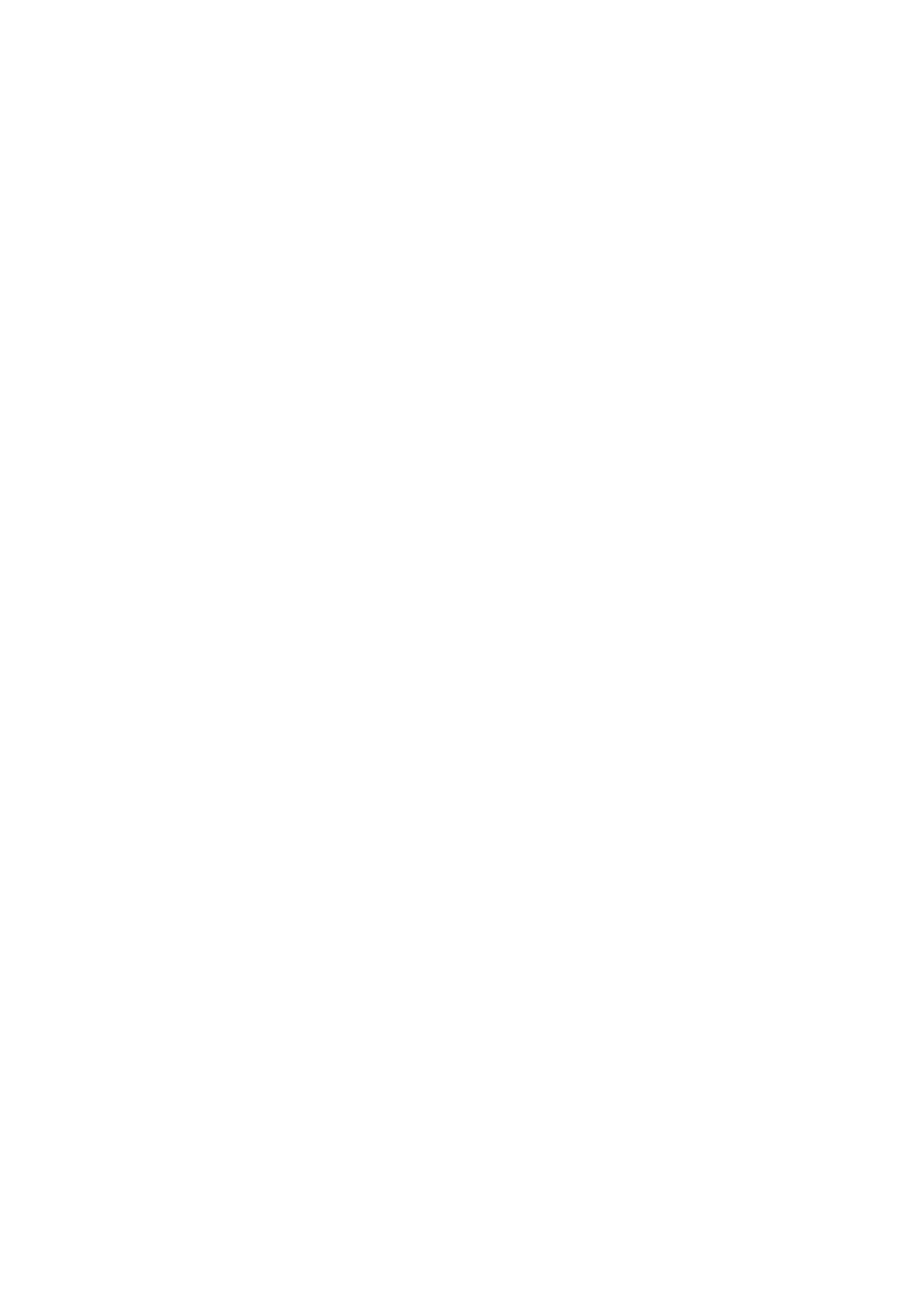# **Report on the Determination of Fares for Sydney Ferries**

**From 18 December 2005**

**\_\_\_\_\_\_\_\_\_\_\_\_\_\_\_\_\_\_\_\_\_\_\_\_\_\_\_\_\_\_\_\_\_\_**

**Determination 10, 2005 ISBN 1 920987 47 9** 

**December 2005**

This work is copyright. The *Copyright Act 1968* permits fair dealing for study, research, news reporting, criticism and review. Selected passages, tables or diagrams may be reproduced for such purposes provided acknowledgement of the source is included.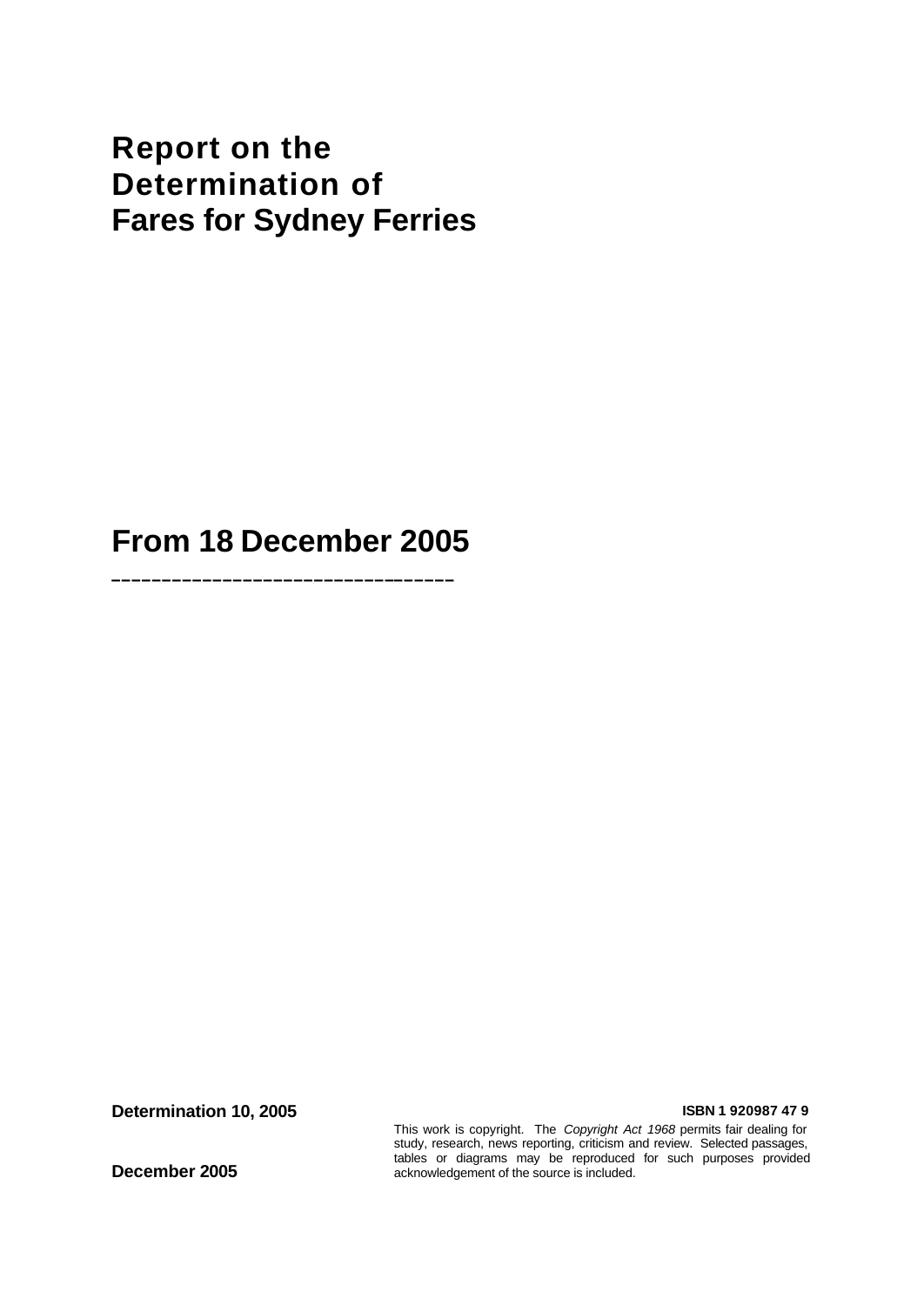**The Tribunal members for this review are:**

**Dr Michael Keating AC, Chairman Mr James Cox, CEO and Full Time Member Ms Cristina Cifuentes, Part Time Member**

*Inquiries regarding this paper should be directed to:*

*Dennis Mahoney* ( *02 9290 8494 Steven Tropoulos* ( *02 9290 8403*

**Independent Pricing and Regulatory Tribunal of New South Wales** Level 2, 44 Market Street, Sydney NSW 2000 <sup>2</sup> (02) 9290 8400 Fax (02) 9290 2061 www.ipart.nsw.gov.au **All correspondence to: PO Box Q290, QVB Post Office NSW 1230**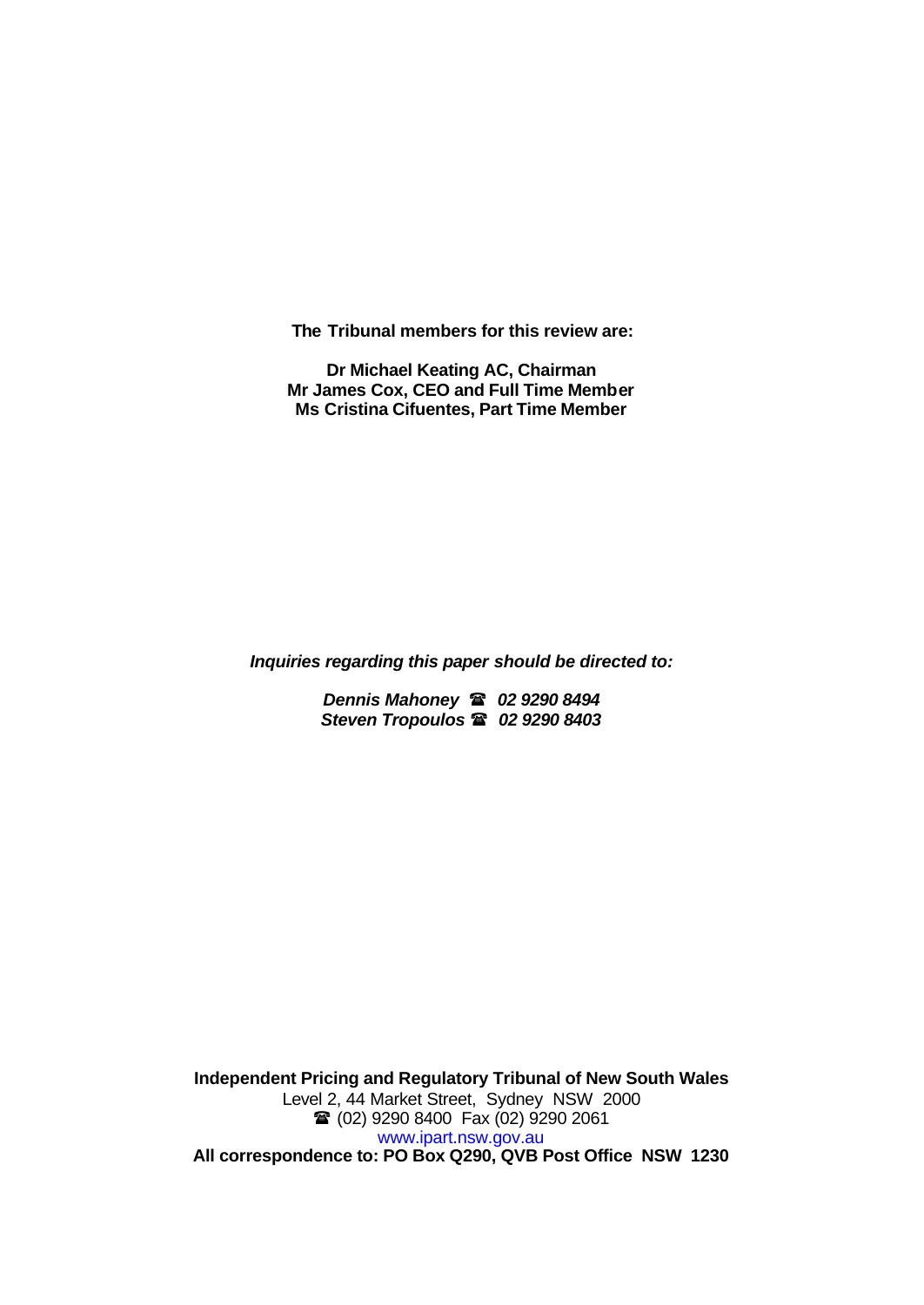# **Determination No 10, 2005**

**Section 11 Independent Pricing and Regulatory Tribunal Act 1992**

# **Sydney Ferries**

**Independent Pricing and Regulatory Tribunal of New South Wales**

**Reference No: 05/45**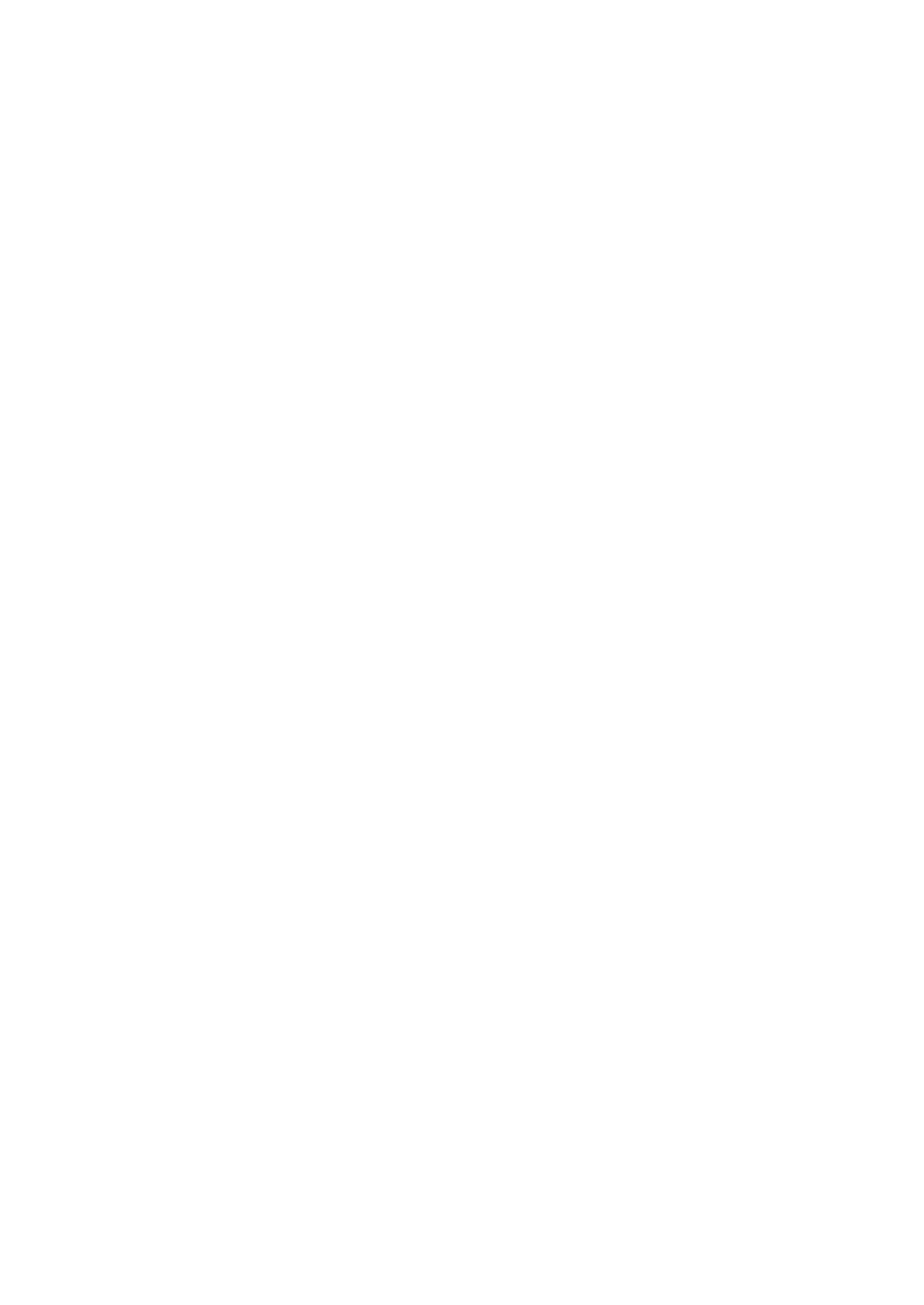# **1. Background**

- (1) Section 11 of the *Independent Pricing and Regulatory Tribunal Act 1992* provides the Tribunal with a standing reference to conduct investigations and make reports to the Minister on the determination of the pricing for a government monopoly service supplied by a government agency specified in schedule 1 of the IPART Act.
- (2) Sydney Ferries (**Sydney Ferries**) is listed as a government agency for the purposes of schedule 1 of the IPART Act. The services of Sydney Ferries declared as monopoly services (**Monopoly Services**) under the *Independent Pricing and Regulatory Tribunal (Passenger Transport Services) Order 1998* (**Order**) are regular passenger services (within the meaning of the *Passenger Transport Act 1990*) excluding the services supplied in accordance with the ticket known as the "SydneyPass". Accordingly, the Tribunal may determine the prices for Sydney Ferries' Monopoly Services.

[*Note: The Order applies to Sydney Ferries by operation of clause 135, Schedule 7 of the Transport Administration Act 1988]* 

- (3) In investigating and reporting on the pricing of Sydney Ferries' Monopoly Services, the Tribunal has had regard to a broad range of matters, including the criteria set out in section 15(1) of the IPART Act.
- (4) In accordance with section 13A of the IPART Act, the Tribunal has fixed a maximum price for Sydney Ferries' Monopoly Services or has established a methodology for fixing the maximum price.
- (5) By section 18(2) of the IPART Act, Sydney Ferries may not fix a price below that determined by the Tribunal without the approval of the Treasurer.

# **2. Application of this determination**

- (1) This determination fixes the maximum prices (or sets a methodology for fixing the maximum prices) that Sydney Ferries may charge for the Monopoly Services.
- (2) This determination commences on the later of 18 December 2005 and the date that it is published in the NSW Government Gazette (**Commencement Date**).
- (3) The maximum prices for the tickets:
	- (a) in table 1 of this determination apply from the Commencement Date to the date that this determination is replaced; and
	- (b) in table 2 of this determination apply from 3 January 2006 to the date that this determination is replaced.

#### **3. Replacement of Determination No. 3 of 2004**

This determination replaces Determination No. 3 of 2004 from the Commencement Date. The replacement does not affect anything done or omitted to be done, or rights or obligations accrued, under Determination No. 3 of 2004 prior to its replacement.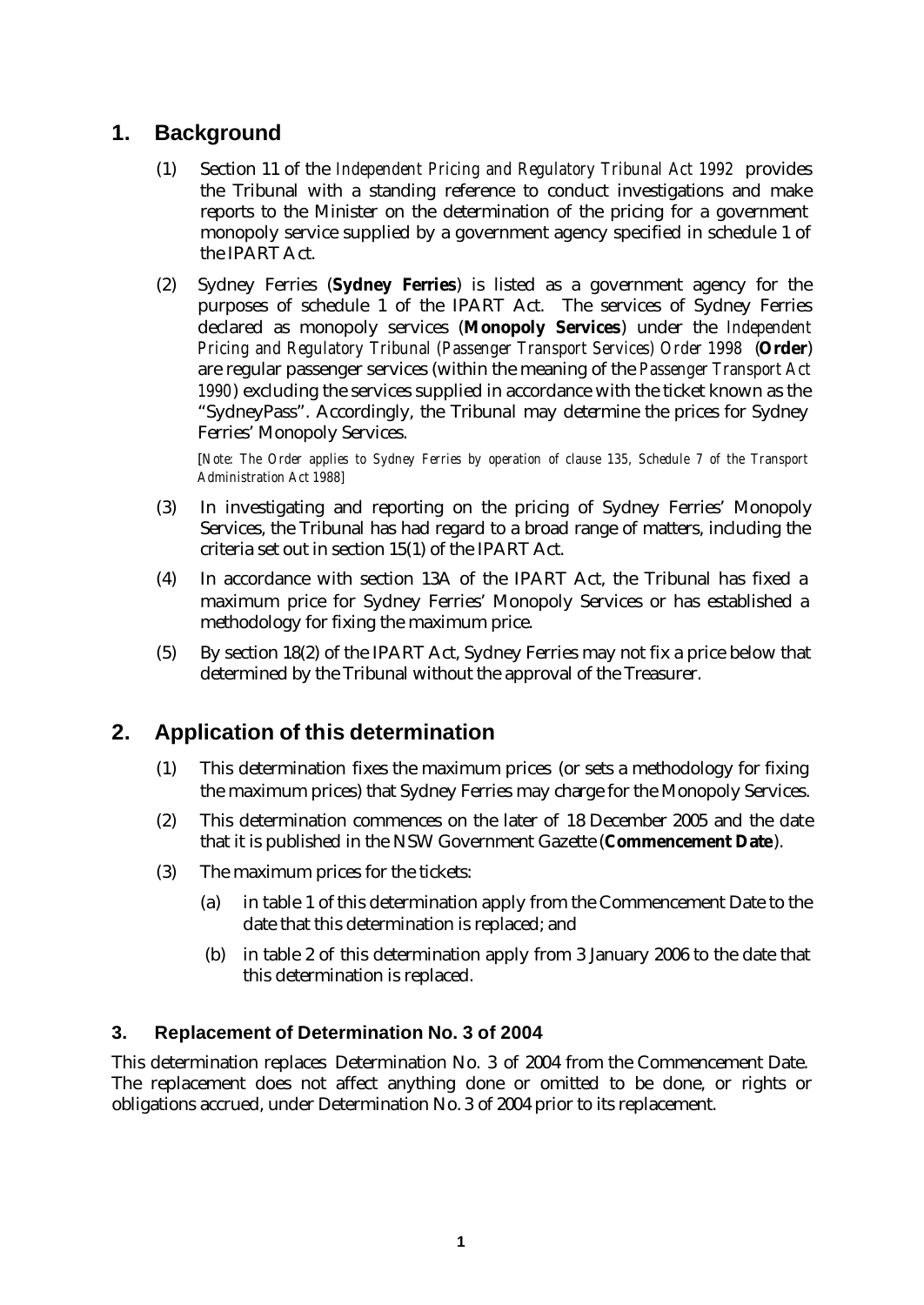### **4. Monitoring**

The Tribunal may monitor the performance of Sydney Ferries for the purposes of:

- (a) establishing and reporting on the level of compliance by Sydney Ferries with this determination; and
- (b) preparing a periodic review of pricing policies in respect of the Monopoly Services supplied by Sydney Ferries.

### **5. Schedule**

Schedule 1 and the Tables in that schedule set out the maximum prices that Sydney Ferries may charge for the Monopoly Services.

## **6. Definitions and Interpretation**

Definitions and interpretation provisions used in this determination are set out in Schedule 2.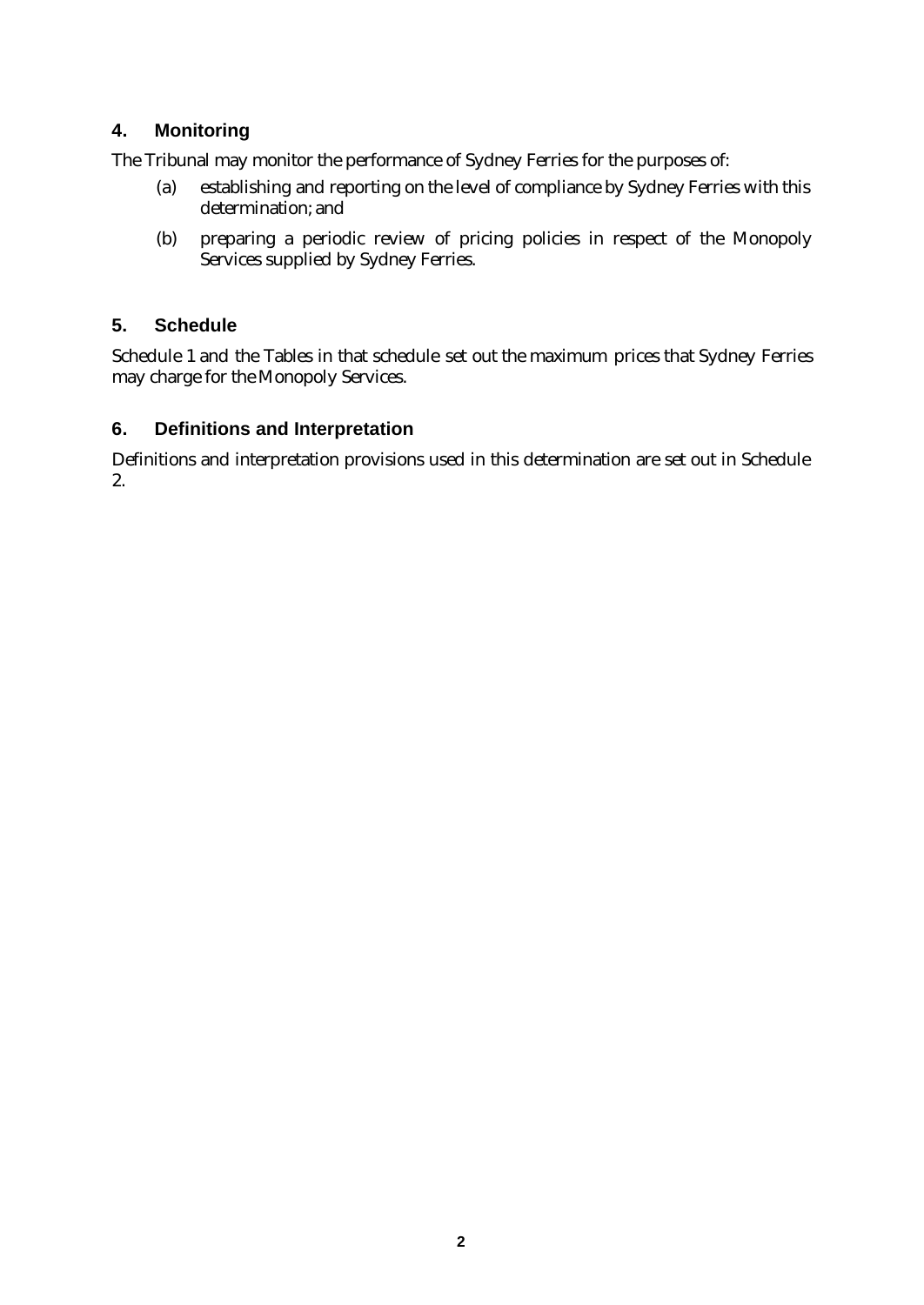# **Schedule 1**

## **Maximum prices**

### **1. Application**

This schedule sets the maximum prices that Sydney Ferries may charge for Monopoly Services.

## **2. Maximum prices**

The maximum prices that may be charged by Sydney Ferries for:

- (a) a ticket listed in column 1 of Table 1 are the corresponding prices shown in columns 2 and 3 of Table 1; and
- (b) a ticket listed in column 1 of Table 2 are the corresponding prices shown in columns 2 and 3 of Table 2.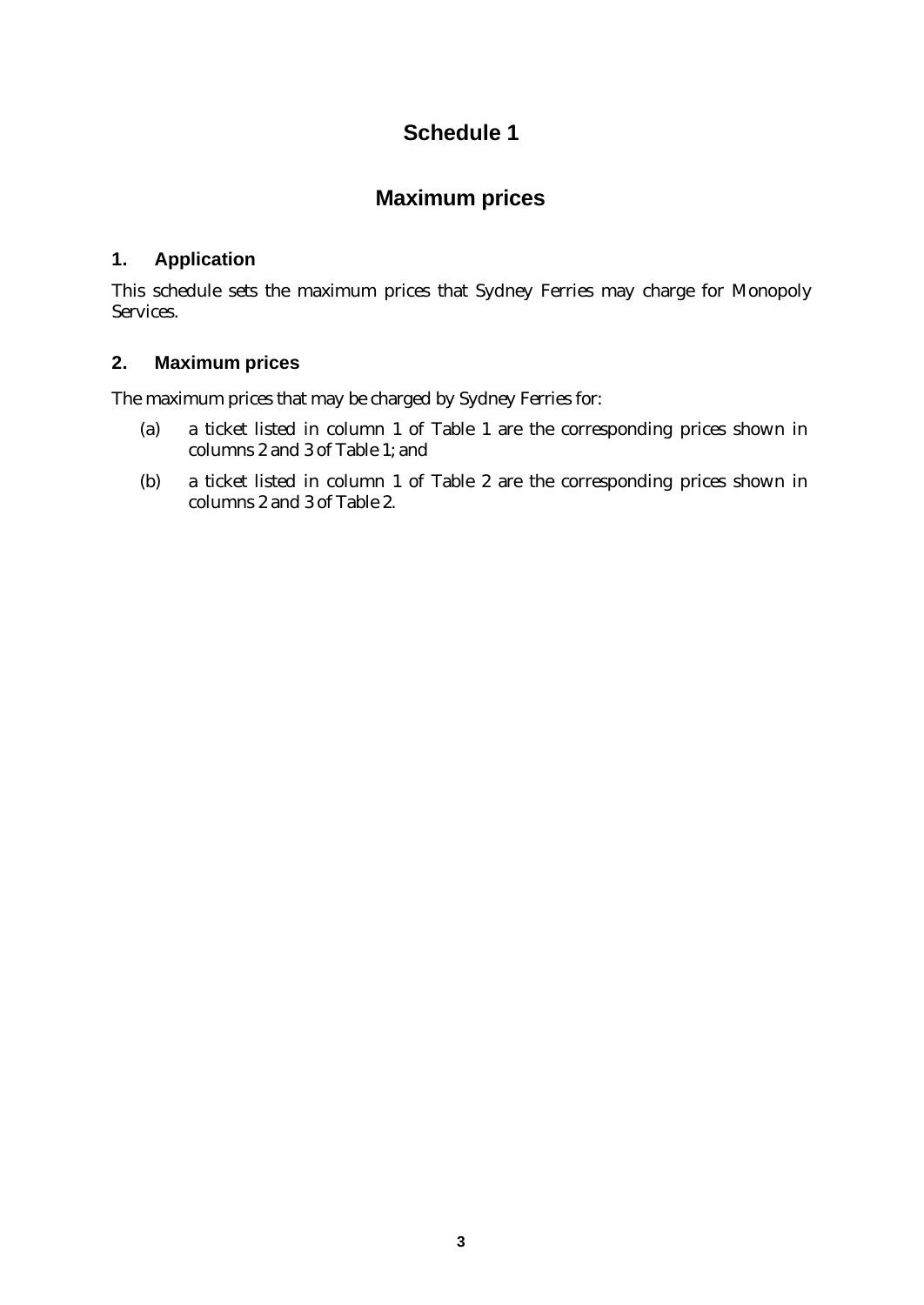# **Tables 1 and 2**

| <b>Tickets</b>       |            | <b>Maximum prices</b> |
|----------------------|------------|-----------------------|
|                      | Adult (\$) | Concession (\$)       |
| <b>Single</b>        |            |                       |
| Inner Harbour Zone 1 | 5.00       | 2.50                  |
| Inner Harbour Zone 2 | 5.30       | 2.60                  |
| Manly / Rydalmere    | 6.20       | 3.10                  |
| Parramatta           | 7.50       | 3.70                  |
| Manly JetCat         | 7.90       |                       |
| <b>FerryTen</b>      |            |                       |
| Inner Harbour Zone 1 | 32.50      | 16.20                 |
| Inner Harbour Zone 2 | 34.50      | 17.20                 |
| Manly / Rydalmere    | 46.60      | 23.30                 |
| Parramatta           | 52.60      | 26.30                 |
| Manly JetCat         | 65.70      |                       |

| Table 1 Maximum prices for Single and FerryTen tickets |  |
|--------------------------------------------------------|--|
|--------------------------------------------------------|--|

[Note: all half fare concessions have been rounded down to the nearest 10 cents.]

| <b>Tickets</b>          | <b>Maximum prices</b> |                 |  |  |
|-------------------------|-----------------------|-----------------|--|--|
|                         | Adult (\$)            | Concession (\$) |  |  |
| <b>TravelPass</b>       |                       |                 |  |  |
| <b>Weekly Blue</b>      | 30.00                 | 15.00           |  |  |
| <b>Weekly Green</b>     | 40.00                 | 20.00           |  |  |
| <b>Weekly Orange</b>    | 37.00                 | 18.50           |  |  |
| <b>Weekly Pink</b>      | 47.00                 | 23.50           |  |  |
| <b>Weekly Pittwater</b> | 51.00                 | 25.50           |  |  |
| <b>Weekly Purple</b>    | 54.00                 | 27.00           |  |  |
| Weekly Red              | 32.00                 | 16.00           |  |  |
| <b>Weekly Yellow</b>    | 44.00                 | 22.00           |  |  |
|                         |                       |                 |  |  |
| <b>DayTripper</b>       | 15.00                 | 7.50            |  |  |

|  |  |  |  | Table 2 Maximum prices for TravelPass and DayTripper tickets |
|--|--|--|--|--------------------------------------------------------------|
|--|--|--|--|--------------------------------------------------------------|

[Note: all half fare concessions have been rounded down to the nearest 10 cents.]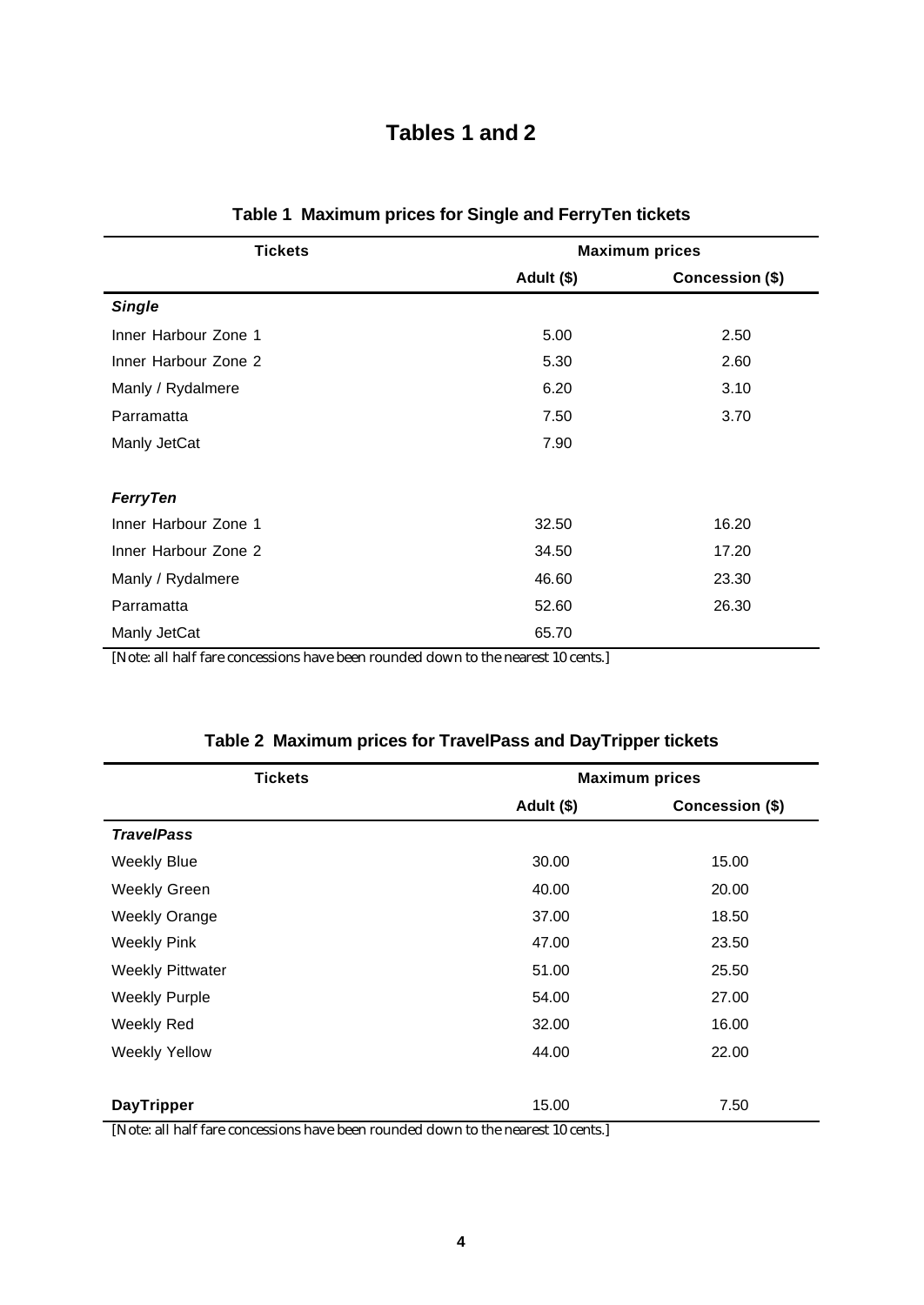# **Schedule 2**

# **Definitions and Interpretation**

#### **1. Definitions**

#### **1.1 General definitions**

In this determination:

**Commencement Date** means the Commencement Date as defined in clause 2(2) of section 1 (**Background**) of this determination.

**GST** means the Goods and Services Tax as defined in *A New Tax System (Goods and Services Tax) Act, 1999*.

**IPART Act** means the *Independent Pricing and Regulatory Tribunal Act 1992.*

**Monopoly Services** means the Monopoly Services defined in clause 1(2) of section 1 (**Background**) of this determination.

**Sydney Ferries** means Sydney Ferries defined in clause 1(2) of section 1 (**Background**) of this determination, constituted under the *Transport Administration Act 1988*.

**Tribunal** means the Independent Pricing and Regulatory Tribunal of New South Wales established under the IPART Act.

## **2. Interpretation**

### **2.1 General provisions**

In this determination:

- (a) headings are for convenience only and do not affect the interpretation of this determination;
- (b) a reference to a schedule, annexure, clause or table is a reference to a schedule, annexure, clause or table to this determination;
- (c) words importing the singular include the plural and vice versa;
- (d) a reference to a law or statute includes all amendments or replacements of that law or statute; and
- (e) a reference to a person includes any company, partnership, joint venture, association, corporation, other body corporate or government agency.

### **2.2 Explanatory notes**

Explanatory notes do not form part of this determination, but in the case of uncertainty may be relied on for interpretation purposes.

### **2.3 Prices inclusive of GST**

Prices specified in this determination include GST.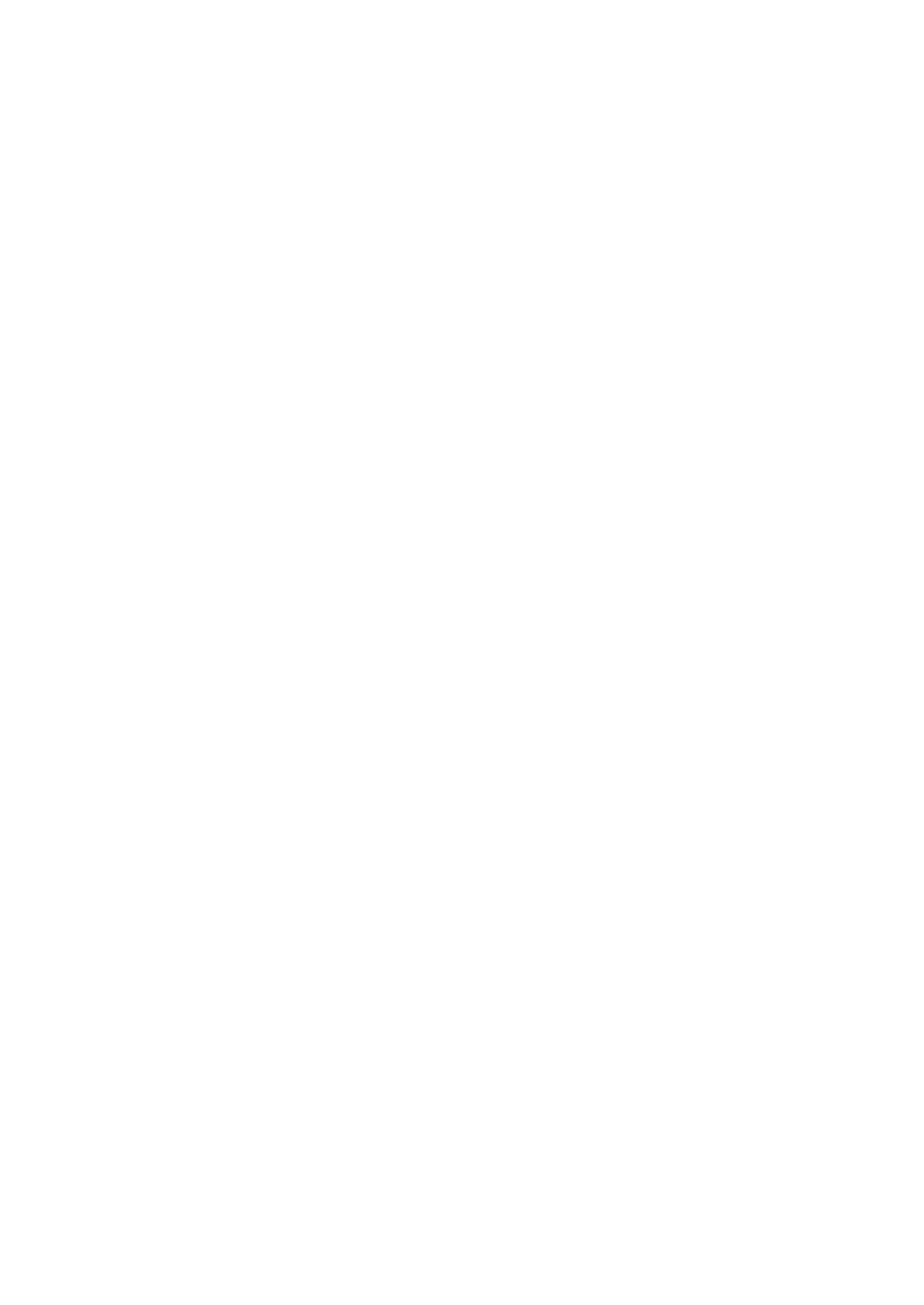# **Report No 10, 2005**

**Section 11 Independent Pricing and Regulatory Tribunal Act 1992**

# **Sydney Ferries**

**Independent Pricing and Regulatory Tribunal of New South Wales**

**Reference No: 05/45**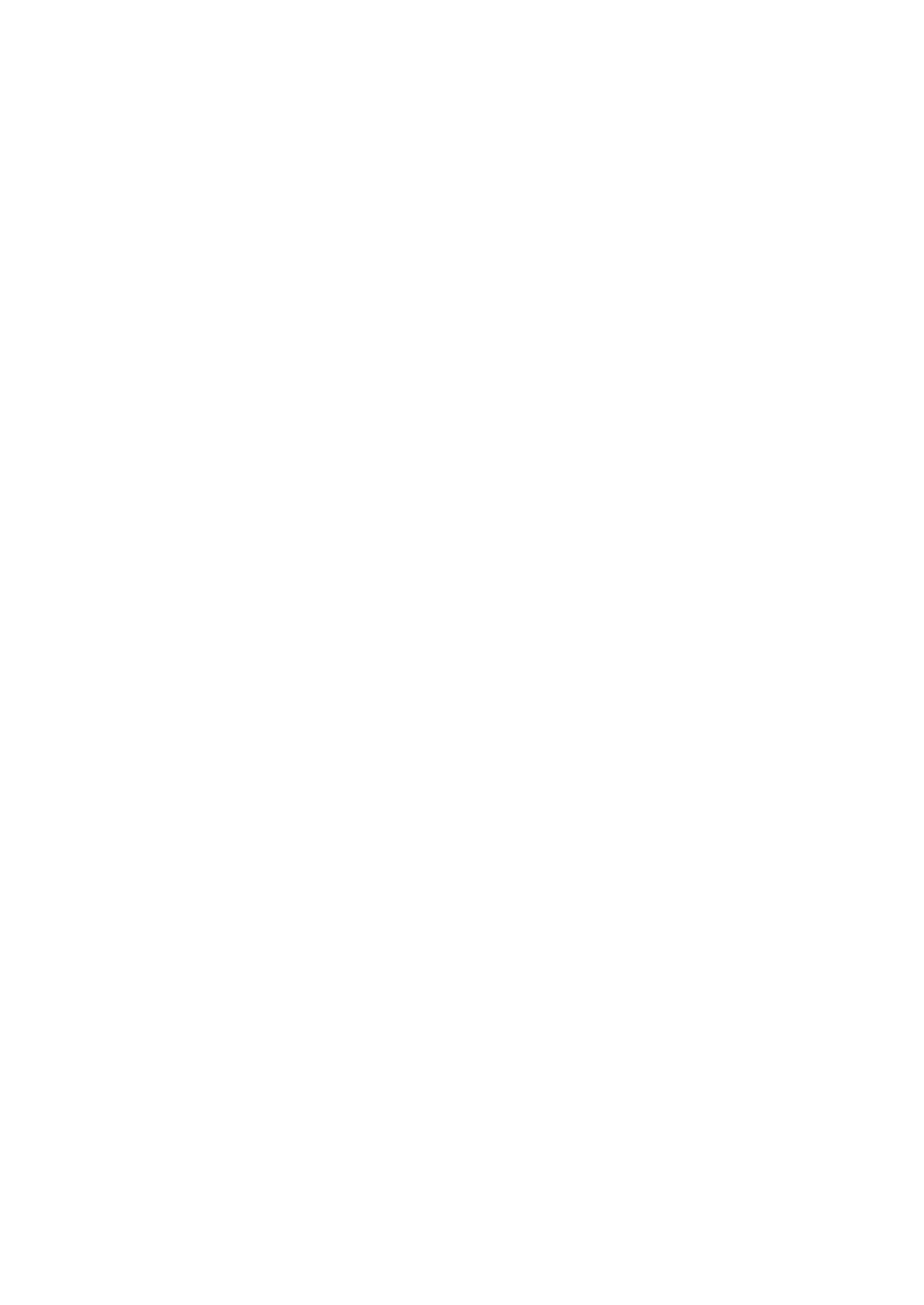# **TABLE OF CONTENTS**

| 1              | <b>INTRODUCTION</b>                                                               | 1.1 Overview of determination                                                                                                                                                                                                                                         | 1<br>1                                                   |
|----------------|-----------------------------------------------------------------------------------|-----------------------------------------------------------------------------------------------------------------------------------------------------------------------------------------------------------------------------------------------------------------------|----------------------------------------------------------|
| $\mathbf{2}$   | 1.2 Structure of report<br>2.1 Scope<br>2.2 Review process<br>2.3 Decision making | <b>TRIBUNAL'S REVIEW AND DECISION-MAKING PROCESS</b>                                                                                                                                                                                                                  | $\overline{\mathbf{2}}$<br>3<br>3<br>3<br>$\overline{4}$ |
| 3              | 3.1 Total costs<br>3.1.1<br>3.2 Total revenue<br>3.3 Cost recovery                | <b>SYDNEY FERRIES' COST OF SERVICE</b><br>Operating costs<br>3.4 Expected impact of Tribunal's determination on cost recovery in 2005/06                                                                                                                              | 5<br>5<br>6<br>8<br>9<br>10                              |
| 4              | <b>SERVICE QUALITY</b>                                                            | 4.1 Service quality over 2004/05<br>4.2 Planned service improvements                                                                                                                                                                                                  | 13<br>13<br>16                                           |
| 5              |                                                                                   | <b>TRIBUNAL'S CONSIDERATION OF RELATIVITIES BETWEEN TICKETS</b><br>5.1 Parity between Sydney Ferries and private operator fares<br>5.2 Discounts for multi-trip tickets<br>5.3 Ferry component of TravelPass tickets                                                  | 17<br>17<br>18<br>19                                     |
| 6              |                                                                                   | <b>IMPLICATIONS FOR SYDNEY FERRIES, ITS PASSENGERS, THE</b><br><b>ENVIRONMENT AND GOVERNMENT FUNDING</b><br>6.1 Implications for Sydney Ferries<br>6.2 Implications for passengers<br>6.3 Implications for the environment<br>6.4 Implications for Government funding | 21<br>21<br>21<br>22<br>23                               |
| $\overline{7}$ | <b>THE NEW FARES</b>                                                              |                                                                                                                                                                                                                                                                       | 25                                                       |
|                |                                                                                   | <b>APPENDIX 1 IPART ACT REQUIREMENTS</b>                                                                                                                                                                                                                              | 27                                                       |
|                |                                                                                   | <b>APPENDIX 2 PREMIER'S LETTER</b>                                                                                                                                                                                                                                    | 29                                                       |
|                |                                                                                   | APPENDIX 3 LIST OF SUBMISSIONS, PARTICIPANTS AT HEARING                                                                                                                                                                                                               | 31                                                       |
|                |                                                                                   | APPENDIX 4 SYDNEY FERRIES COST, PATRONAGE AND EFFICIENCY<br><b>TRENDS</b>                                                                                                                                                                                             | 33                                                       |
|                |                                                                                   | APPENDIX 5 ABBREVIATIONS USED IN THIS REPORT                                                                                                                                                                                                                          | 37                                                       |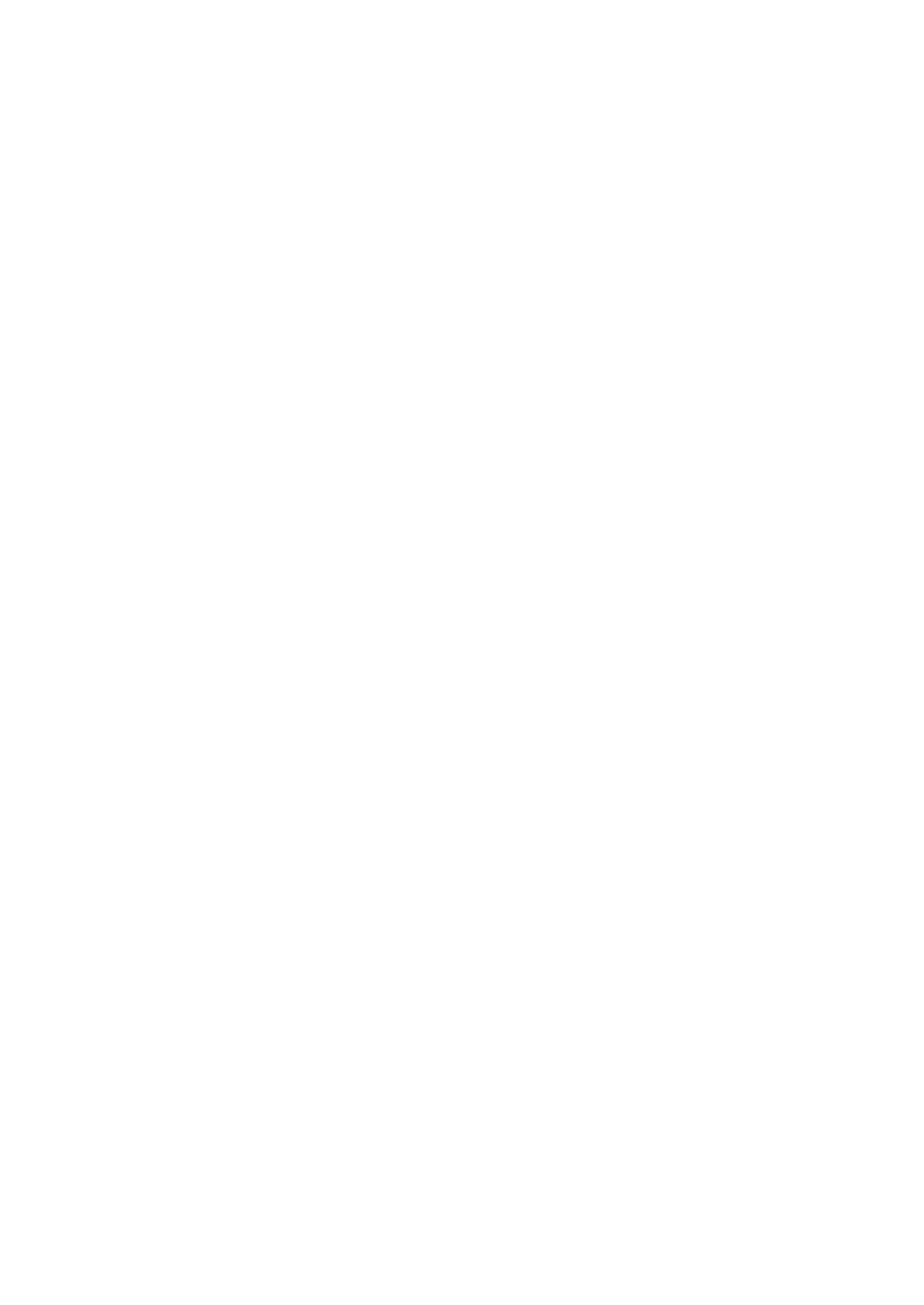# **1 INTRODUCTION**

The Independent Pricing and Regulatory Tribunal of New South Wales (the Tribunal) has completed its 2005 review of fares for Sydney Ferries.

Based on this review, the Tribunal has determined the maximum fares that Sydney Ferries can charge for public transport services from 18 December 2005 for tickets unique to the Sydney Ferries services and 3 January 2006 for multi-modal tickets, namely all TravelPass and DayTripper products.

# **1.1 Overview of determination**

The Tribunal has determined that the increase in maximum fares charged by Sydney Ferries will be between zero and 20 cents for adult single tickets, between zero and \$2.20 for FerryTens, between zero and \$2.00 for TravelPasses. Rail-bus-ferry TravelPass prices and DayTripper prices are to be unchanged.

The increases resulted from the Tribunal's decisions to:

- increase most tickets at least in line with the general rate of inflation
- marginally reduce maximum discounts on Inner Zone FerryTens
- round upwards or downwards the fares for all adult single and FerryTen tickets to the nearest 10 cents and all TravelPass weekly adult tickets to the nearest dollar
- round all concession tickets so they are not more than half the corresponding full adult fare.

In reaching its pricing decisions, the Tribunal considered Sydney Ferries' submission to the review, in which it requested that the Tribunal consider its pricing proposal in the context of a multi-year price path. The Tribunal is willing to consider the case for setting a multi-year price path, but requires more time than was permitted by the timeframe for this review. Therefore, it intends to investigate the case for a multi-year price path and take into account both Sydney Ferries proposal and the results of its own detailed investigations of Sydney Ferries' patronage and costs.

Given this, the Tribunal's 2005 determination can be seen as an interim measure. Its decision to increase single ticket prices by between zero and 20 cents results primarily from its assessment of Sydney Ferries' costs, cost recovery levels and service quality. It did look at the scope for efficiency gains, but intends to examine this issue more fully during its investigations into a multi-year price path. It expects Sydney Ferries to provide appropriate measures of its efficiency and any gains it has made against these measures during that review.

These pricing decisions aim to balance the competing concerns of Sydney Ferries, its customers and other stakeholders. In particular, they are designed to maintain Sydney Ferries' current cost recovery ratio without placing excessive financial pressure on passengers or encouraging a major passenger shift away from ferries.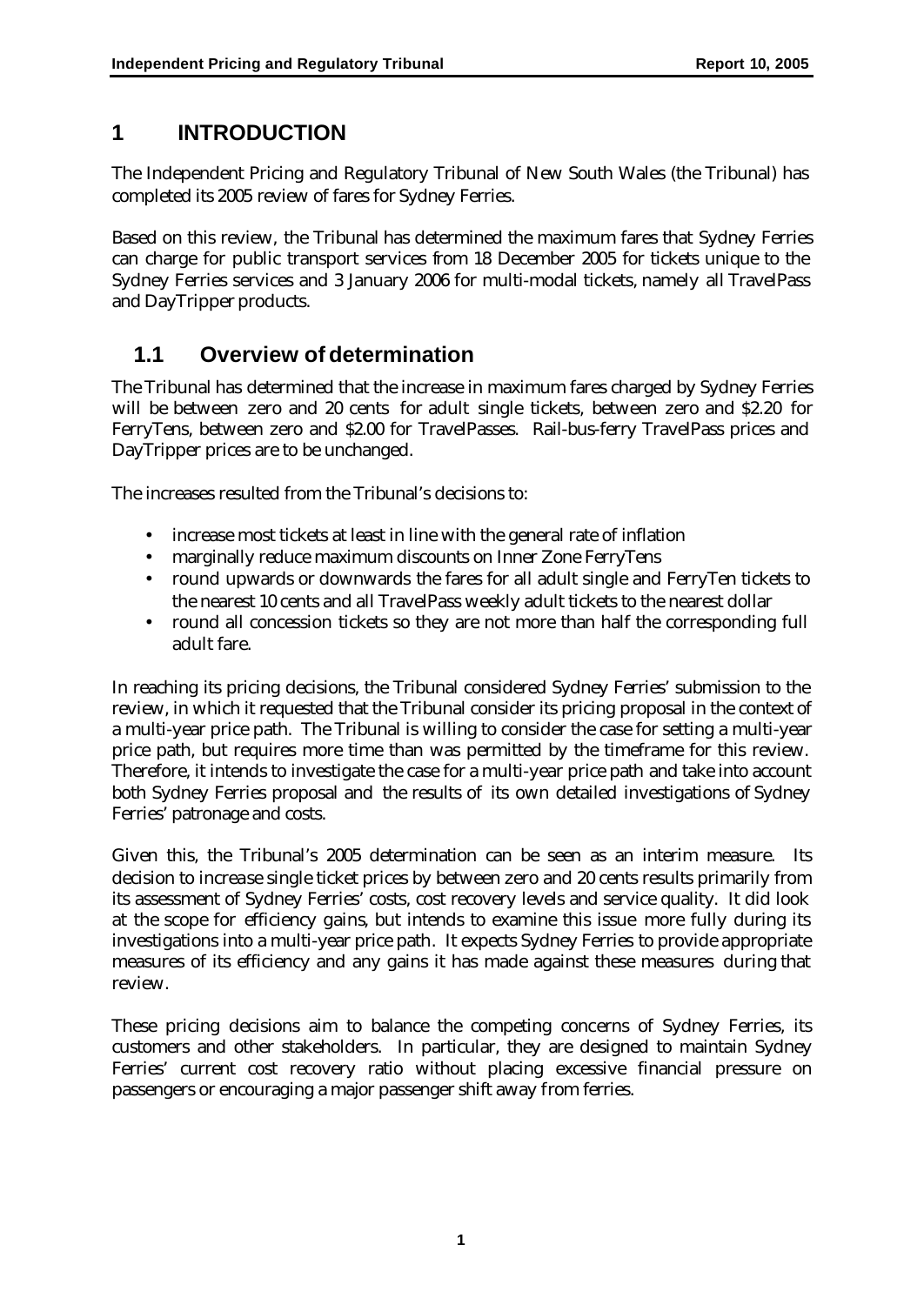## **1.2 Structure of report**

This report explains the Tribunal's 2005 determination in more detail, including why it reached its pricing decisions and what those decisions mean for Sydney Ferries, its passengers, the community in general and the environment. It is structured as follows:

- Chapter 2 outlines the review and decision-making process the Tribunal used to reach its decisions
- Chapter 3 looks at the changes in Sydney Ferries' costs over 2004/05, and its current and expected levels of cost recovery
- Chapter 4 discusses the Tribunal's considerations in relation to Sydney Ferries' quality of the service
- Chapter 5 outlines the Tribunal's considerations in relation to changes in relativities between various ticket types
- Chapter 6 considers the implications of the Tribunal's decisions for Sydney Ferries, its passengers, the environment and Government funding
- Chapter 7 sets out the new maximum fare for each ferry ticket arising from this determination.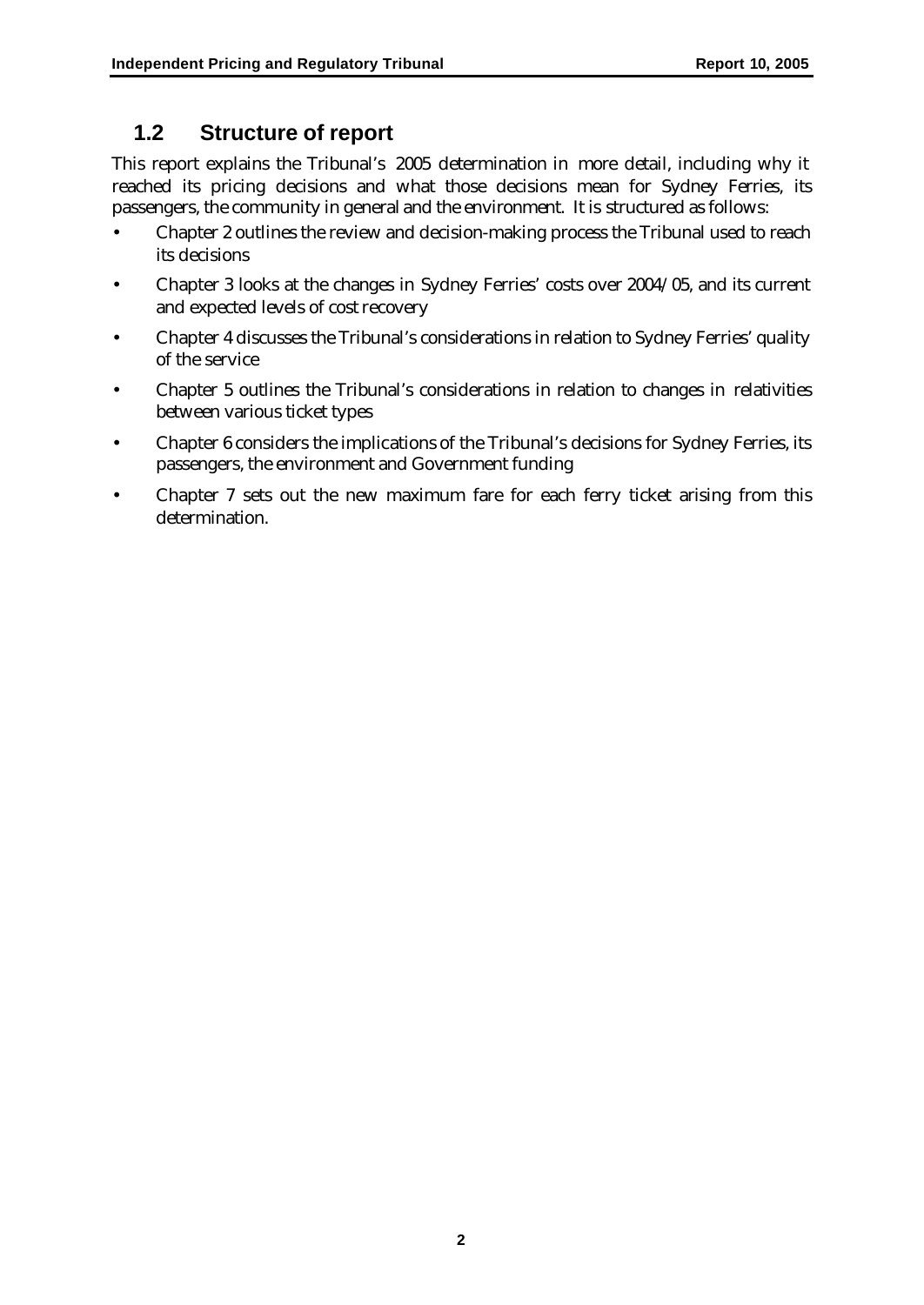## **2 TRIBUNAL'S REVIEW AND DECISION-MAKING PROCESS**

The Tribunal has made this price determination in accordance with Section 11(1) of the *Independent Pricing and Regulatory Tribunal Act 1992* (the IPART Act). In reaching its decisions, the Tribunal had regard to each of the factors listed in section 15 of the Act (see Appendix 1). It also took into account a letter from the then Premier dated 18 May 2004 (see Appendix 2), which asked it to consider a range of matters raised in the 2003 Ministerial Inquiry into Sustainable Transport<sup>1</sup> as part of its review.

The scope of the determination, and the process the Tribunal followed in undertaking its review and reaching its decisions are outlined below.

# **2.1 Scope**

The Tribunal's role in regulating Sydney Ferries is to set the maximum fares that it can charge for public transport services. Because the Tribunal regulates monopoly services only, its price determinations for Sydney Ferries explicitly exclude any services that are deemed to fall outside the definition of a monopoly service, such as cruises and charters.

At present, Sydney Ferries' half-fare concession prices change automatically, in line with changes to full-fare prices unless the Government decides to alter the half-fare relationship to the full fares determined by the Tribunal. However, the Tribunal does not set the State Government's social policy. Therefore, any changes to this policy that affect fares or concessions granted to pensioners, children and students are matters for the Government.

## **2.2 Review process**

The Tribunal's review process included undertaking its own research and analysis, and conducting public consultation. As part of this process, the Tribunal:

- invited Sydney Ferries and other interested parties to submit their views, and received 14 written responses (Appendix 3 lists the respondents)
- requested and received detailed financial data from Sydney Ferries
- held a public hearing on 28 October 2005 and invited some of the parties who submitted written responses to participate in a round-table discussion of issues at the hearing (Appendix 3 lists the participants and observers).

In addition, the Tribunal explicitly considered all the matters outlined in section 15 of the IPART Act. These matters, listed in full in Appendix 1, relate to:

- **costs** the cost of providing the services concerned
- **consumer protection**—protecting consumers from abuses of monopoly power; standards of quality, reliability and safety of the services concerned; social impact of decisions; effect on inflation
- **economic efficiency**—greater efficiency in the supply of services; the need to promote competition; effect of functions being carried out by another body

 $\overline{a}$ <sup>1</sup> Widely known as the Parry Report.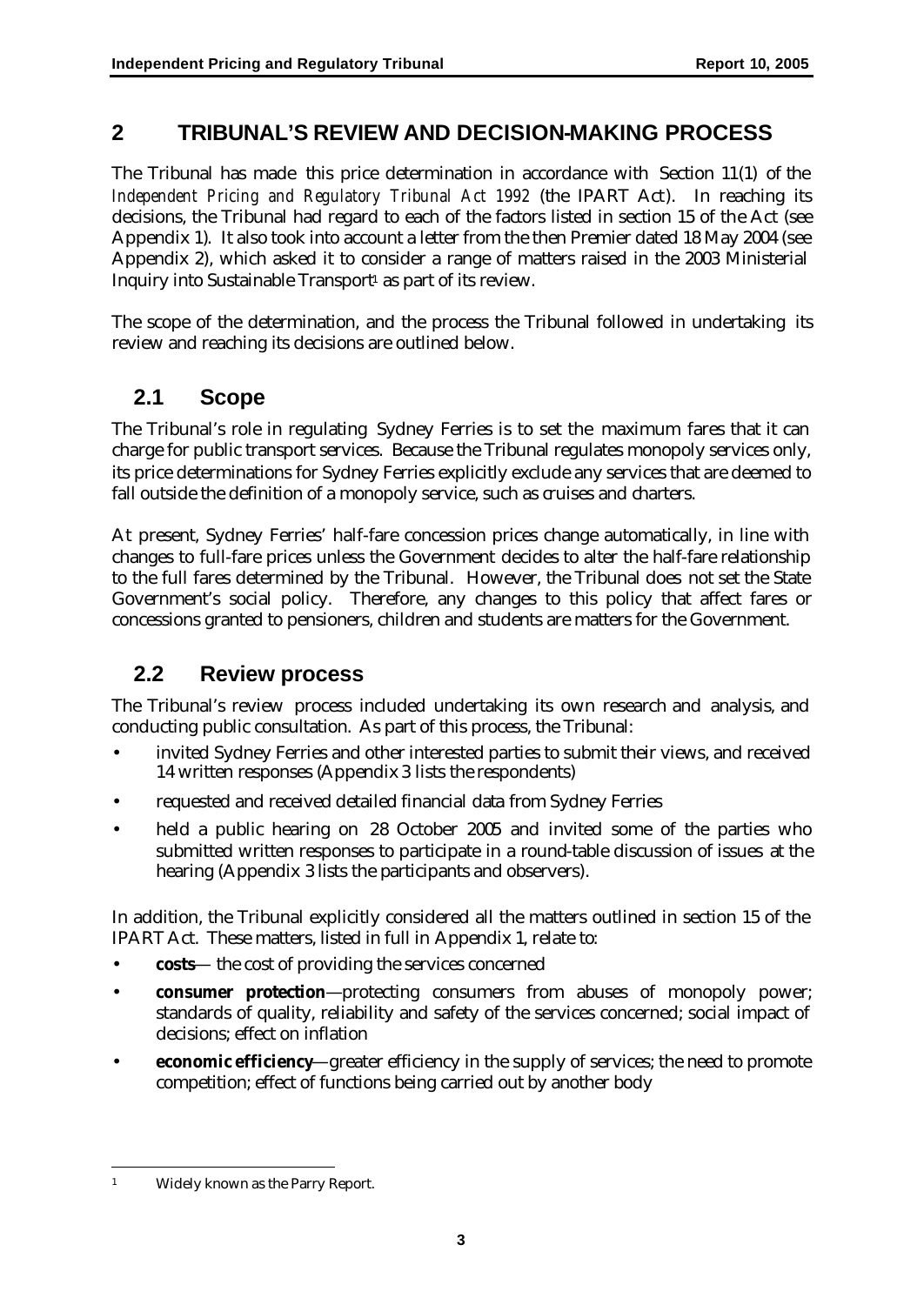- **financial viability**—rate of return on public sector assets including dividend requirements; impact on pricing of borrowing, capital and dividend requirements of agencies
- **environmental protection**—promotion of ecologically sustainable development via appropriate pricing policies; considerations of demand management and least-cost planning.

It also considered each of the issues raised in the Premier's letter dated 18 May 2004 (Appendix 2) including:

- making determinations based on a 5-year price path
- making fare increases up to the Consumer Price Index (CPI) subject to operators achieving efficiency gains
- making fare increases above the CPI subject to operators delivering clearly demonstrated customer benefits through improvements in service quality linked to specific initiatives.

Finally, it considered the information and analysis it obtained through its investigation and public consultation.

## **2.3 Decision making**

In reaching its decisions on fares, the Tribunal weighs the relative interests of public transport stakeholders. For example, public transport passengers seek affordable public transport and ongoing improvements in service quality. Sydney Ferries, as a public transport agency, seeks prices that will provide a suitable level of cost recovery and the ability to enhance services. The general community seeks to minimise the public subsidy of public transport and to maximise the benefits of these services to the environment and the economy. The diversity of these interests and concerns means that the Tribunal must tradeoff passenger affordability concerns, service quality expectations and social and environmental benefits against the financial viability of Sydney Ferries and public funding requirements.

The Tribunal's consideration of the matters listed in section 15 of the IPART Act is discussed throughout the report. Appendix 1 indicates where each matter is discussed in the body of the report. Further information relating to the Tribunal's review, including access to all public submissions and the transcript of the public hearing, can be found on the Tribunal website: www.ipart.nsw.gov.au.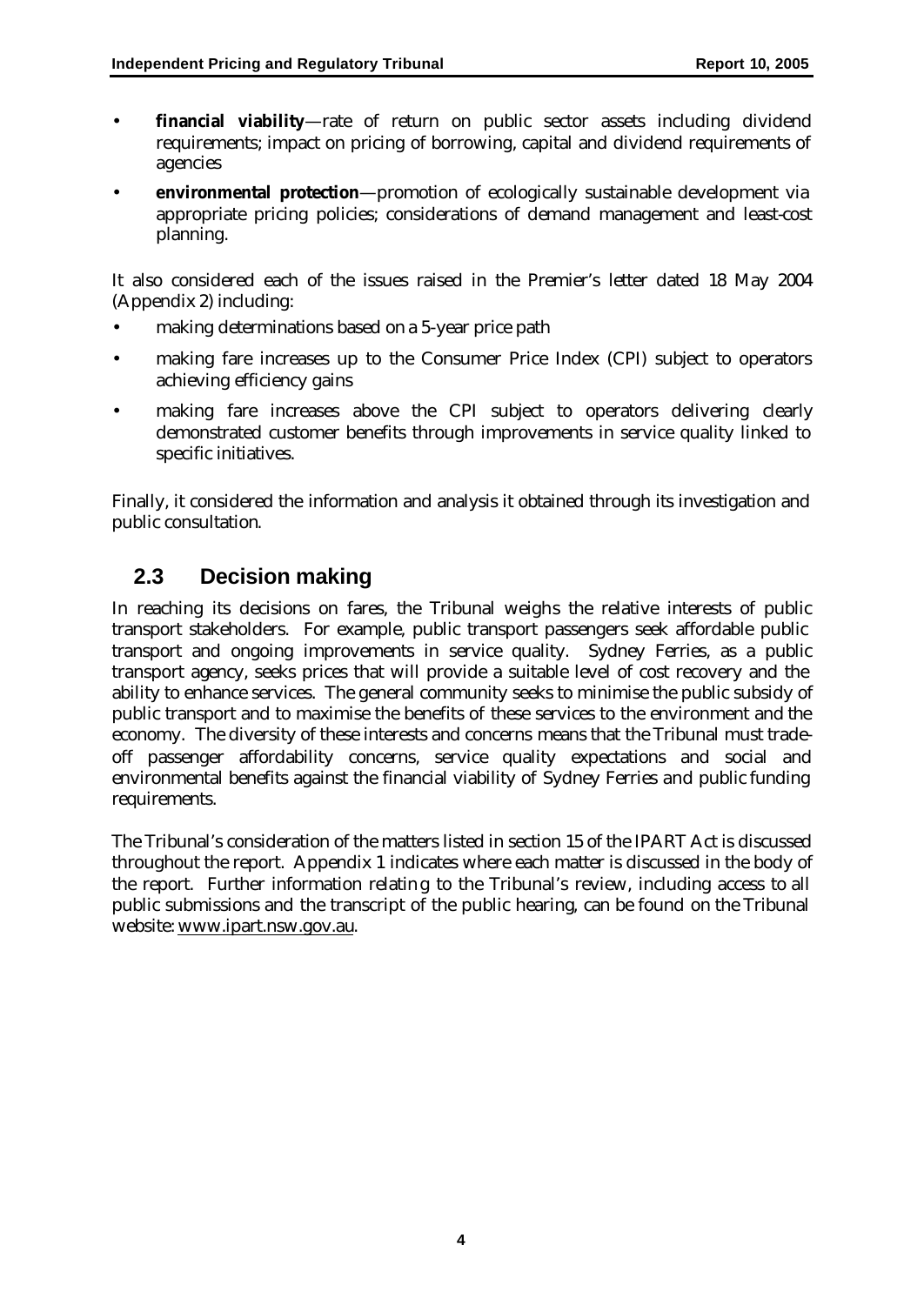# **3 SYDNEY FERRIES' COST OF SERVICE**

One of the main factors the Tribunal considered in reaching its pricing decisions was the costs that Sydney Ferries incurs in providing regulated passenger ferry services on Sydney Harbour, and the extent to which the revenue it generates through fares for these services recovers these costs. It particularly focused on the change in costs and revenues over the 2004/05 financial year, and the projected change over 2005/06.

 The Tribunal found that Sydney Ferries' overall costs rose by 1.7 per cent in 2004/05, but its operating costs rose by 7.6 per cent primarily due to increases in labour and fuel costs. Revenue from regulated fares also rose by 7.6 per cent, and cost recovery improved (although it is still less than 60 per cent). Over the next three years, Sydney Ferries' expects to make net cost savings in the range of 3 to 7 per cent of total costs.

After considering this cost information, and taking to account Sydney Ferries' mixed performance in relation to service quality (see Chapter 4), the Tribunal decided that, on balance, an increase in maximum fares was warranted and that this increase should be broadly in line the movement in the Sydney CPI for the 2004/05 financial year. However, as fares are rounded to the nearest 10 cents, the increase in individual fares differs from the CPI increase. The overall increase will allow Sydney Ferries to maintain (or slightly improve) its current cost recovery ratio, and will not have adverse impacts on customers, patronage, the environment or Government funding.

In reaching this pricing decision, the Tribunal was influenced by its decision to fully investigate the case for setting a multi-year price path for Sydney Ferries. It has already initiated detailed, independent investigations of Sydney Ferries' patronage, costs and other matters to inform this review. Given this context, the Tribunal considered it appropriate to postpone detailed scrutiny of Sydney Ferries' efficiency levels. It expects Sydney Ferries to provide appropriate measures of its efficiency and any gains it has made against these measures during the course of the multi-year price path review.

The following sections discuss Sydney Ferries' costs, revenue and cost recovery in more detail, and outline the expected effect of the Tribunal's determination on its cost recovery ratio for the coming year.

## **3.1 Total costs**

The Tribunal examined the data Sydney Ferries provided on the costs it incurred in the last two years and its projected costs for the next three years (Table 3.1). This data shows that Sydney Ferries' total costs for 2004/05 were around \$100 million, which represents a 1.7 per cent increase since 2003/04. The main drivers of these costs are:

- labour costs, which comprised 50 per cent of total costs in 2004/05 (three-quarters of these costs were wages and salaries)
- vehicle fleet fuel and maintenance which comprised 18 per cent
- vehicle fleet depreciation which comprised 12 per cent.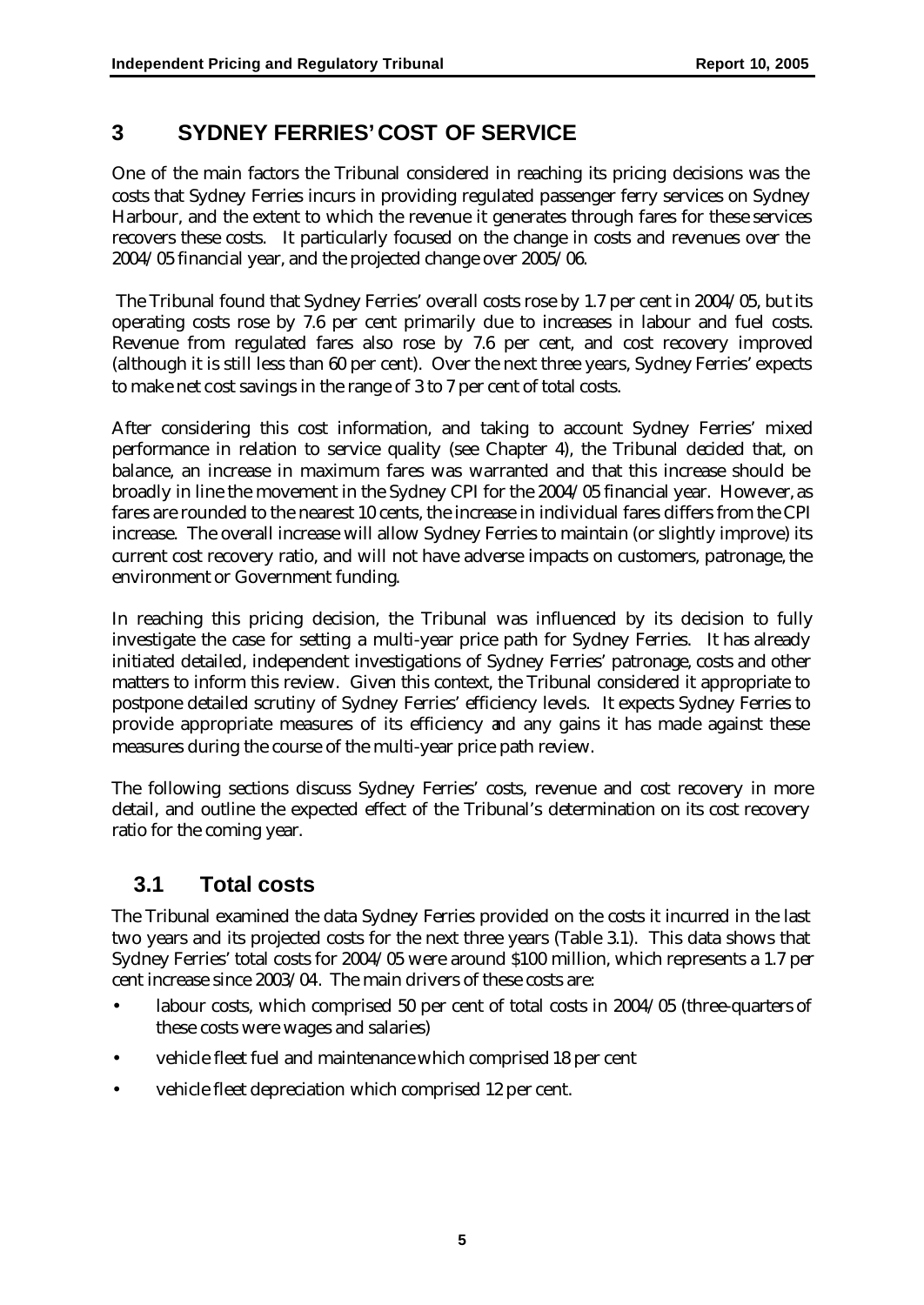The increase in total costs was due to a 7.6 per cent increase in operating costs, which was offset by big falls in interest and depreciation costs. Those big falls occurred when Sydney Ferries was separated from the State Transit Authority on 1 July 2004. The debt and assets attributed to the new entity were substantially lower than was attributed to it in the STA books.

| Costs                  | 2003/04<br>\$000s | 2004/05<br>\$000s | ℅<br>change<br><b>FY05</b> | Annual<br>growth<br><b>FY05-FY08</b> |
|------------------------|-------------------|-------------------|----------------------------|--------------------------------------|
| Labour                 | 47,032            | 50,161            | 6.7%                       | 4.0%                                 |
| Fuel                   | 4.321             | 6.085             | 40.8%                      | 10.0%                                |
| Maintenance            | 11.797            | 12.310            | 4.3%                       | 2.8%                                 |
| Other                  | 15,233            | 15,760            | 3.5%                       | 2.8%                                 |
| <b>Operating costs</b> | 78,383            | 84,316            | 7.6%                       | 4.0%                                 |
| Depreciation           | 14,409            | 12,103            | $-16.0%$                   | $-0.7%$                              |
| Interest               | 5,807             | 3,900             | $-32.8%$                   | 8.5%                                 |
| <b>Total costs</b>     | 98.599            | 100.319           | 1.7%                       | 3.7%                                 |

#### **Table 3.1 Sydney Ferries costs**

Source: Sydney Ferries 2005 financial model. Data for 2004/05 are forecasts provided as at May 2005. 'Other costs' refer to rent, insurance, cleaning, advertising, uniforms, utilities, security.

Sydney Ferries projects that its operating costs would grow at around 4.0 per cent per annum over the next three years, in the absence of any major cost saving initiatives.2 Rising debt will add to interest costs so that total cost growth is projected to be around 3.7 per cent per annum to 2007/08.

If the Corporation can achieve its targeted net cost savings, it expects to contain the growth in total costs to 2 per cent per annum to 2007/08. <sup>3</sup> However, at the public hearing, Sydney Ferries noted that the need to address recent safety-related incidents would result in extra costs being incurred in 2005/06 which were not included in its cost forecasts supplied to the Tribunal.

#### **3.1.1 Operating costs**

Sydney Ferries' operating costs rose by 7.6 per cent in 2004/05, due to increases in each of its main operating cost items – labour, fuel and maintenance.

Labour costs rose by 6.7 per cent, which is double the increase in these costs in 2003/04. Sydney Ferries attributes the size of this increase to the implementation of an Enterprise Bargaining Agreement, which allows for a 4 per cent increase in wages and salaries per annum, back-dated to 2003/04. This meant that Sydney Ferries paid the increases for both 2003/04 and 2004/05 in the 2004/05 financial year.<sup>4</sup>

 $\overline{a}$ 

<sup>&</sup>lt;sup>2</sup> In its submission, p 40, Sydney Ferries called this its "Cost scenario  $#1$ ".

<sup>3</sup> Sydney Ferries called this "Cost scenario #2".

<sup>4</sup> Sydney Ferries private communication.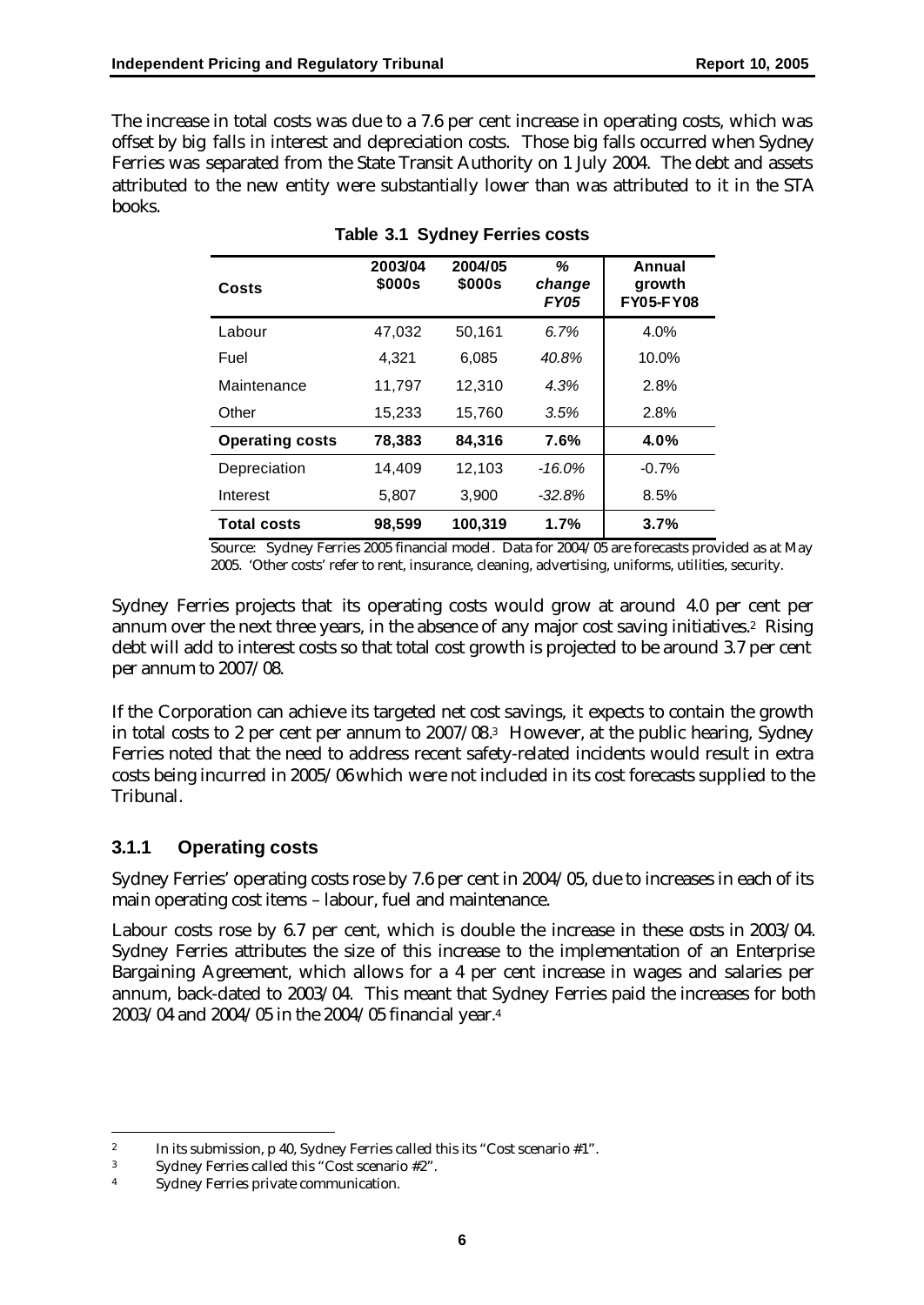Sydney Ferries forecasts that labour costs will increase by 4 per cent per annum over 2005/06 to 2007/08 even though it is seeking to "optimize workforce utilization and achieve savings in the areas of overtime and sick leave payments."<sup>5</sup>

Sydney Ferries' fuel costs rose sharply in 2004/05, in part reflecting the rise in the world price of oil. Once adjusted for the diesel fuel rebate, its fuel bill rose by more than 40 per cent although the average unit cost of its diesel rose 20 per cent in line with bus fuel costs. <sup>6</sup> The 40 per cent rise is measured on the post-rebate price (the lower line in Figure 3.1).



**Figure 3.1 Average diesel fuel prices before and after diesel fuel rebate**

Source: Sydney Ferries.

 $\overline{a}$ 

Sydney Ferries is evaluating a proposal to participate in a whole-of-Government Fuel Contract for the supply of fuel and lubricants to create efficiencies through aggregated government purchasing power. The Corporation is also examining how to cut fuel consumption, alternative fuels and alternative energy technologies and will shortly trial biodiesel. <sup>7</sup> But despite these initiatives, Sydney Ferries projects that its fuel bill will rise by 10 per cent per annum to 2007/08.

Maintenance costs increased by 4.3 per cent in 2004/05 and without major cost savings, Sydney Ferries projects that these costs will rise by a further 2.7 per cent per annum to 2007/08. However, it expects that major cost saving plans for Balmain Shipyard will be implemented, especially from 2006/07 onwards.<sup>8</sup> Balmain Shipyard costs have increased by almost 15 per cent per annum since 1998.<sup>9</sup>

<sup>5</sup> Sydney Ferries Submission to IPART Review of Ferry Fares 2005 p 20.

<sup>6</sup> Private bus diesel fuel prices rose 19.9 per cent in 2004/05 as measured by the Bus Industry Cost Index provided to the Tribunal for the fare review of private non-metropolitan buses. The Commonwealth diesel fuel rebate is a constant 38.143 cents per litre and is payable on diesel fuel and like fuels used in a range of activities, including rail and marine (but not bus) travel. Source: www.ato.gov.au/taxprofessionals.

<sup>7</sup> Sydney Ferries Submission to IPART Review of Ferry Fares 2005 p 26.

<sup>8</sup> At the public hearing, the CEO stated: "We have been undergoing a review of Balmain Shipyard, and ... that has been done in three stages. One was to identify efficiencies that could be achieved out at the shipyard; the second part is really putting together - which has now been completed - a plan about how we will deliver every aspect of that review and reform at the shipyard; and we now just about to embark on implementation of those reforms. The efficiencies and targets are based upon increasing trade workforce utilisation of productivity. We have focused on improving maintenance planning and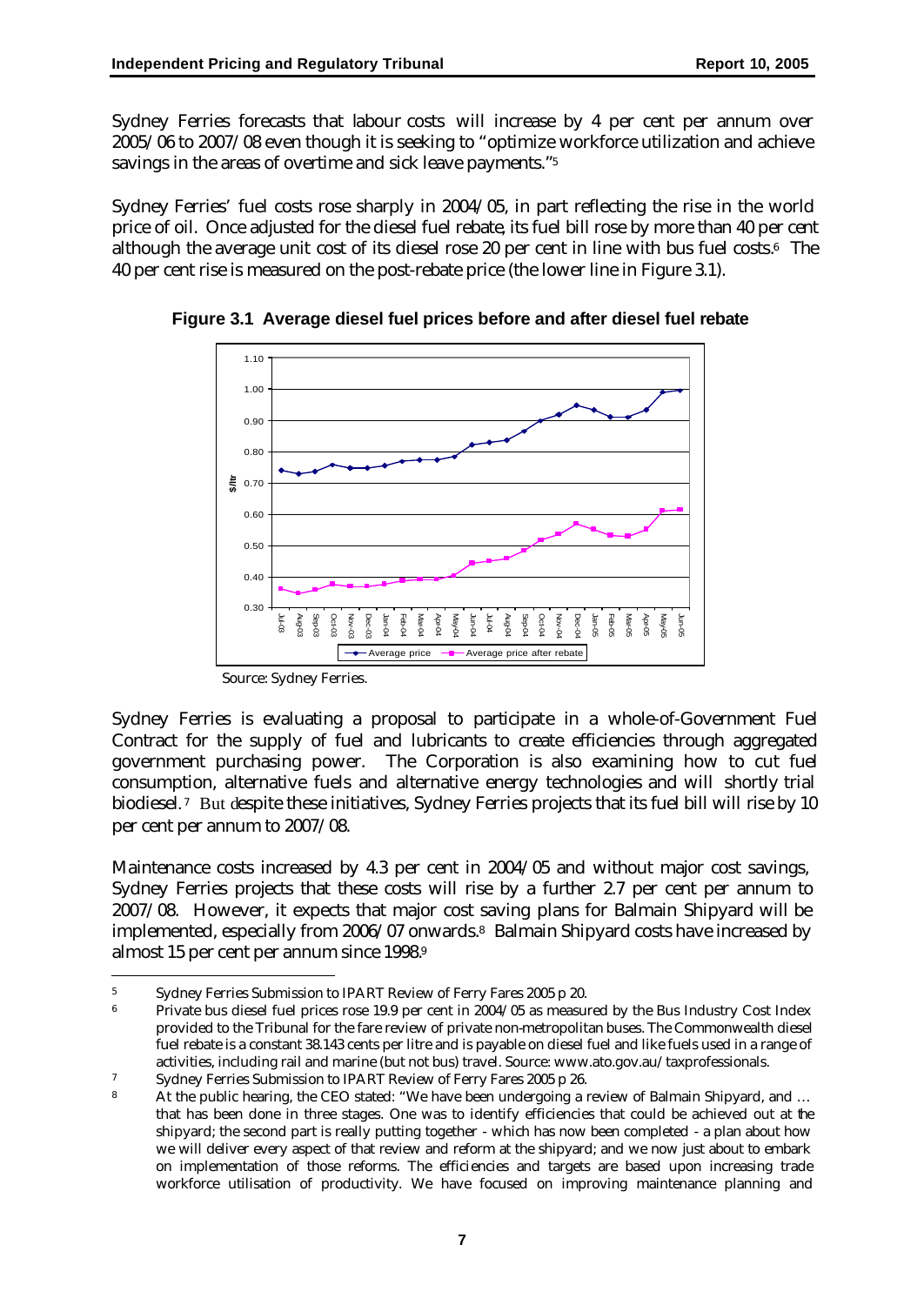Sydney Ferries has indicated how it intends to achieve its projected cost savings. As a percentage of total costs, it expects to make net savings of 3.4 per cent in 2005/06, 3.2 per cent in 2006/07, and 6.6 per cent in 2007/08.<sup>10</sup>

## **3.2 Total revenue**

On the Tribunal's preferred measure of revenue, Sydney Ferries' revenue rose by 9.8 per cent in 2004/05 (Table 3.2).11 Within this rise, 'Other revenue' grew strongly as a result of rises in advertising, rental and interest income. Healthy growth also occurred in regulated fare revenue and in revenue derived from fares not regulated by the Tribunal.

| <b>Revenues</b>        | 2003/04<br>\$000s | 2004/05<br>\$000s | % change<br><b>FY05</b> | Annual growth<br><b>FY05-FY08</b> |
|------------------------|-------------------|-------------------|-------------------------|-----------------------------------|
| <b>Regulated fares</b> | 37.647            | 40.510            | 7.6%                    | 3.8%                              |
| Non-regulated fares    | 4,364             | 4,859             | 11.3%                   | 2.8%                              |
| <b>Farebox revenue</b> | 42,011            | 45,369            | 8.0%                    | 3.7%                              |
| <b>SSTS</b>            | 369               | 378               | 2.4%                    | 2.8%                              |
| Half fares             | 8,955             | 9.188             | 2.6%                    | 1.6%                              |
| Other revenue          | 1,213             | 2,778             | 129.0%                  | 2.8%                              |
| <b>Revenue (IPART)</b> | 52,548            | 57,713            | 9.8%                    | 3.3%                              |
| CSO <sub>s</sub>       | 19,089            | 33,812            | 77.1%                   | $-14.4\%$                         |
| Capital grants         | 0                 | 4,830             |                         | $0.0\%$                           |
| <b>Total Revenue</b>   | 71,637            | 91,525            | 27.8%                   | $-2.5%$                           |

**Table 3.2 Sydney Ferries' revenue**

Source: Sydney Ferries 2005 financial model. As with Table 3.1, the IPART measure of cost recovery does not include the cost savings that Sydney Ferries includes in its "Cost scenario #2".

The Tribunal calculates that Sydney Ferries' total fare-related revenue (including farebox revenue plus concessional payments) rose by 9.8 per cent. This increase was partly driven by the 4.2 per cent rise in fares determined by the Tribunal last year.

scheduling processes and improving the inventory management practices at the shipyard… Opportunities for cost reduction have also been identified with respect to procurement practices. The majority of our costs in procurement are actually those relating to the shipyard and as part of the shipyard reform procurement has also been looked at in that sense as well." Transcript, p.11 ln 35-47; p 12, ln 11-15.

 $\overline{a}$ 

<sup>&</sup>lt;sup>9</sup> Sydney Ferries Submission to IPART Review of Ferry Fares 2005 p 26.

<sup>10</sup> Sydney Ferries, 2005 financial model.

<sup>11</sup> Total revenue rose 27.8 per cent but this was largely due to a one-off allocation in Community Service Obligation (CSO) payments and the commencement of annual capital grants for ferry refurbishment and other capital items. The CSO was related to the corporatisation of Sydney Ferries in July 2004.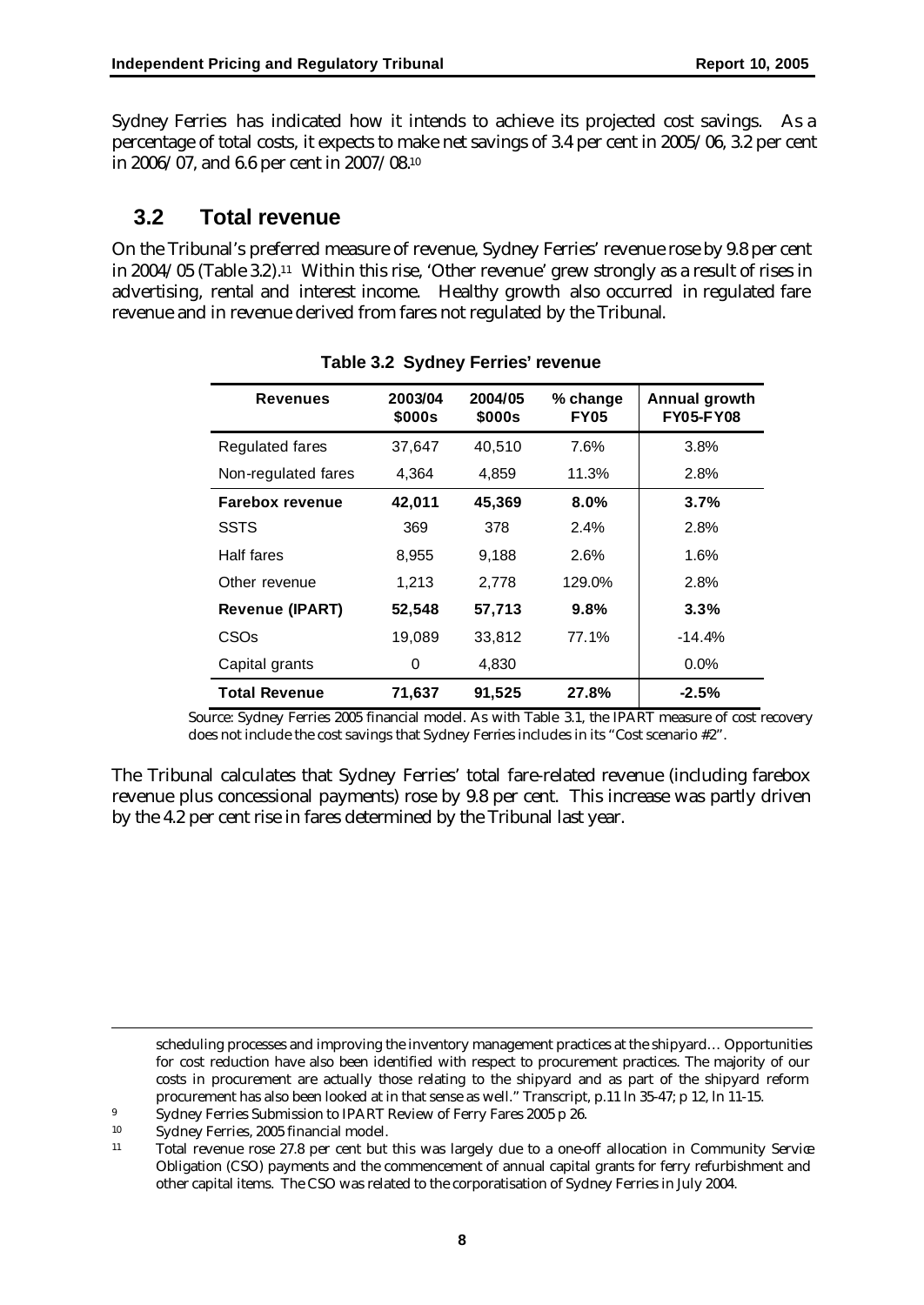## **3.3 Cost recovery**

The Tribunal measures cost recovery by dividing relevant revenue by relevant costs (Table 3.3). Relevant revenue includes the revenues the service provider collects from passengers (farebox plus free and concessional revenue), or is reimbursed by Government for carrying certain passengers at less than full fare, or earns from other business activities (such as advertising revenue). It does *not* include CSO funding or general subsidies from Government that simply fund a gap when costs exceed revenues.

|  | Table 3.3 Calculating cost recovery <sup>12</sup> |  |  |  |
|--|---------------------------------------------------|--|--|--|
|--|---------------------------------------------------|--|--|--|

| <b>Relevant revenue</b>                                                                                                                          |            | <b>Relevant costs</b>                                                                  |
|--------------------------------------------------------------------------------------------------------------------------------------------------|------------|----------------------------------------------------------------------------------------|
| Farebox<br>Plus revenue reimbursements for free and<br>concession fares<br>Plus other business revenue (except profits)<br>from asset disposals) | Divided by | Operating expenses (except costs of asset<br>disposals)<br>Less any efficiency savings |

Relevant costs include the costs the service provider incurs in operating its passenger services – usually its cash operating costs plus depreciation and interest less the cost of asset disposals.

Using this method, the Tribunal calculates that Sydney Ferries' cost recovery ratio for 2004/05 was 57.5 per cent (Table 3.4).

|  |  |  |  | Table 3.4 Sydney Ferries' cost recovery |
|--|--|--|--|-----------------------------------------|
|--|--|--|--|-----------------------------------------|

| 1998/99 | 1999/00 | 2000/01 | 2001/02 | 2002/03  | 2003/04* | $2004/05*$ |
|---------|---------|---------|---------|----------|----------|------------|
| 63.0%   | 63.5%   | 67.7%   | 54.1%   | $50.1\%$ | 53.3%    | 57.5%      |

\* Based on Sydney ferries 2005 financial model.

When the numerator and denominator are examined separately, cost growth has often outstripped revenue growth (Table 3.5). An exception was in 2000/01 when Olympicsrelated tourist inflows gave patronage and revenues a temporary boost. However, revenues also grew faster than costs in 2003/04 and 2004/05, boosted in both years by fare rises of 7.5 per cent in  $2003/04$  and 4.2 per cent in  $2004/05$  and core<sup>13</sup> patronage growth of 8.8 and 1.7 per cent respectively.<sup>14</sup>

 $\overline{a}$ 

<sup>12</sup> Cost recovery in this report is defined differently from that used in the Ministerial Inquiry. The Inquiry only included farebox and other business revenue in the numerator. Cash operating costs and capital spending were included in the denominator. The Inquiry's 'cost recovery' ratios showed the size of the gap which would need to be funded in order to make public transport 'sustainable'.

<sup>13</sup> 'Core'refers to Daily, FerryTen, TravelPass and DayTripper ticket purchases.

<sup>14</sup> Source: Sydney Ferries, 2005 financial model.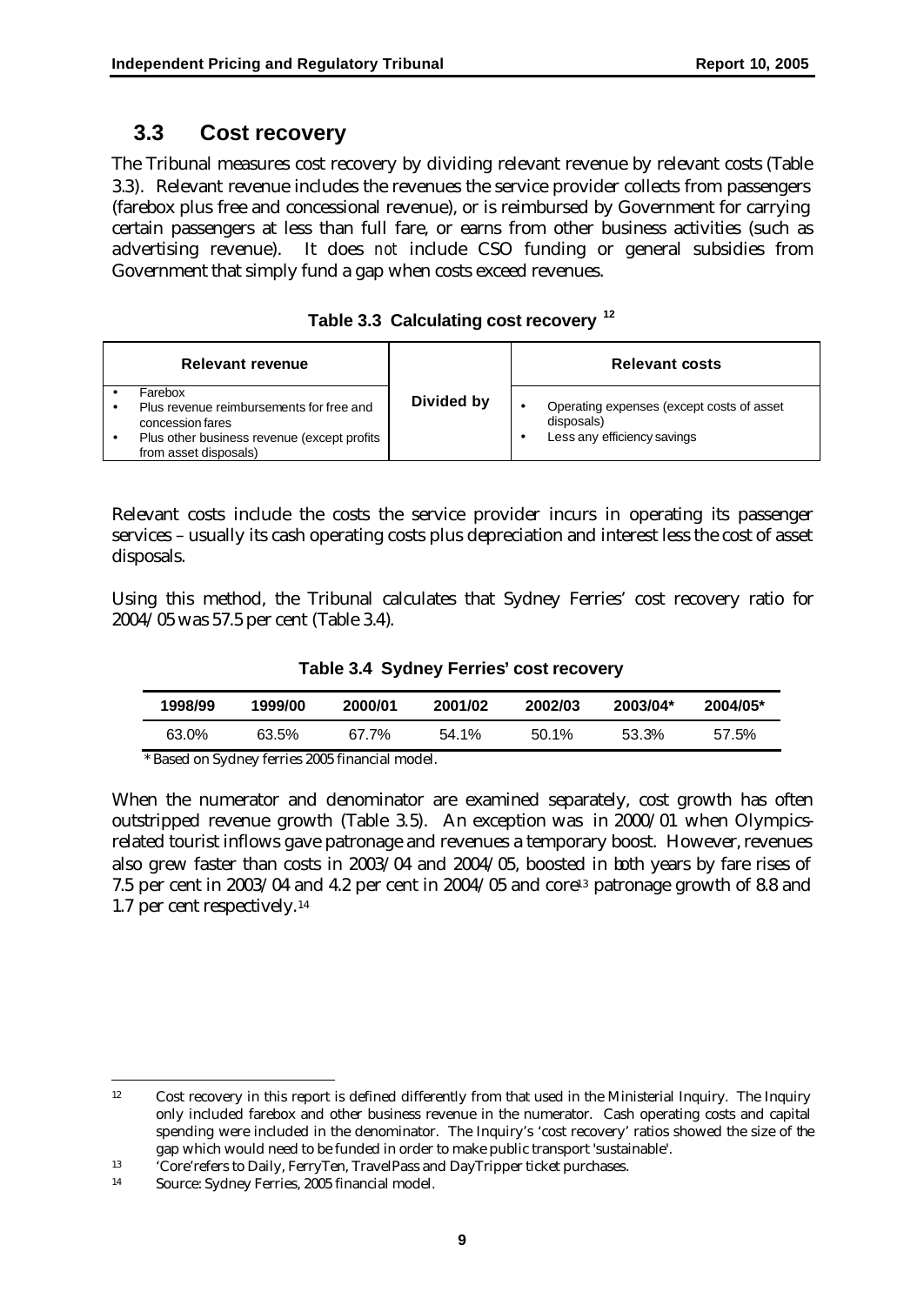|          | 1998/99 | 1999/00 | 2000/01 | 2001/02 | 2002/03 | 2003/04 | 2004/05 |
|----------|---------|---------|---------|---------|---------|---------|---------|
| Revenues | 0.3%    | 9.5%    | 8.3%    | $-4.8%$ | $0.2\%$ | 11.6%   | 9.8%    |
| Costs    | $9.1\%$ | $8.6\%$ | 1.5%    | 19.1%   | 8.2%    | $5.0\%$ | $1.7\%$ |

**Table 3.5 Annual changes in cost recovery components**

Source: 1998/99-2002/03: 2004 Determination p 16; 2003/04-2004/05: Sydney Ferries 2005 financial model.

In its submission to last year's fare review, Sydney Ferries anticipated a rise in the total number of trips for 2004/05 of about 7.5 per cent. It now estimates that the number of trips in this year rose by 1.7 per cent while total ticket sales actually fell by almost 1 per cent in 2004/05. For 2005/06, Sydney Ferries projects increases in patronage (trips and tickets) of one per cent across the board.

Further detail about aspects of Sydney Ferries' costs, patronage and effic iency are provided in Appendix 4.

## **3.4 Expected impact of Tribunal's determination on cost recovery in 2005/06**

Given Sydney Ferries' projections on patronage growth for 2005/06, the fare rises determined by the Tribunal are expected to result in a slight increase in Sydney Ferries' cost recovery ratio to 58.6 per cent (provided that other assumptions about costs and patronage remain unchanged).<sup>15</sup>

The Tribunal recognises that full cost recovery from fares is not an achievable target. The Corporation does not have a public target, but at the public hearing last year it expressed a desire to achieve a ratio of around 65 per cent16 (which is similar to the level it achieved in 2000/01, at the time of the Sydney Olympics).

The Tribunal notes that Sydney Ferries' current level of cost recovery is not particularly low by Australian and international public transport system standards. <sup>17</sup> It also notes that 2003 Ministerial Inquiry into Sustainable Transport did not specify an appropriate level of cost recovery for Sydney Ferries. However, it did conclude that the balance between costs and revenues should be made more sustainable. It suggested that this should be achieved

 $\overline{a}$ <sup>15</sup> To obtain a 2005/06 revenue figure the Tribunal has increased the corporation's estimate of its 2004/05 revenues by 4.24 per cent to reflect 1 per cent higher patronage and the fare rises determined by the Tribunal. It has then compared the revenue estimate with Sydney Ferries projected total costs for 2005/06 to derive an estimate of the cost recovery ratio for 2005/06.

<sup>16</sup> IPART *Report on the Determination of Fares for Sydney Ferries 2004*, p 20.

<sup>17</sup> To make this comparison, it is necessary to calculate the percentage of *operating* costs covered by farebox revenue. For Sydney Ferries, this was 53.8 per cent in 2004/05 and compares with other Australian and international public transport systems that range from 30 per cent to 50 per cent. "Only a few countries such as Singapore and Hong Kong can run their public transport systems from fares revenue. Even in Europe where public transport use is high, fares revenue generally accounts for between 40% and 60% of operating costs. In the UK, where the privatised bus system has a high fares policy, fares account for about 70% of revenue. However, … this has been at the expense of bus usage. In North America, fare box revenue is generally between 30% and 50% of operating costs. In California fares average 28% of operating costs whereas in Metropolitan Toronto (which represents only the inner half of the Greater Toronto Area) fares are about 65% operating costs. In Australian cities the ratio of fares to operating cost is generally in the same range as American Cities – 30% to 50%." Emmerson Richardson, Senior Executive, Transport Planning Sinclair Knight Merz in *Funding Choices for Sustainable Urban Transport*, (Metropolitan Transport Forum March 2004), p 12.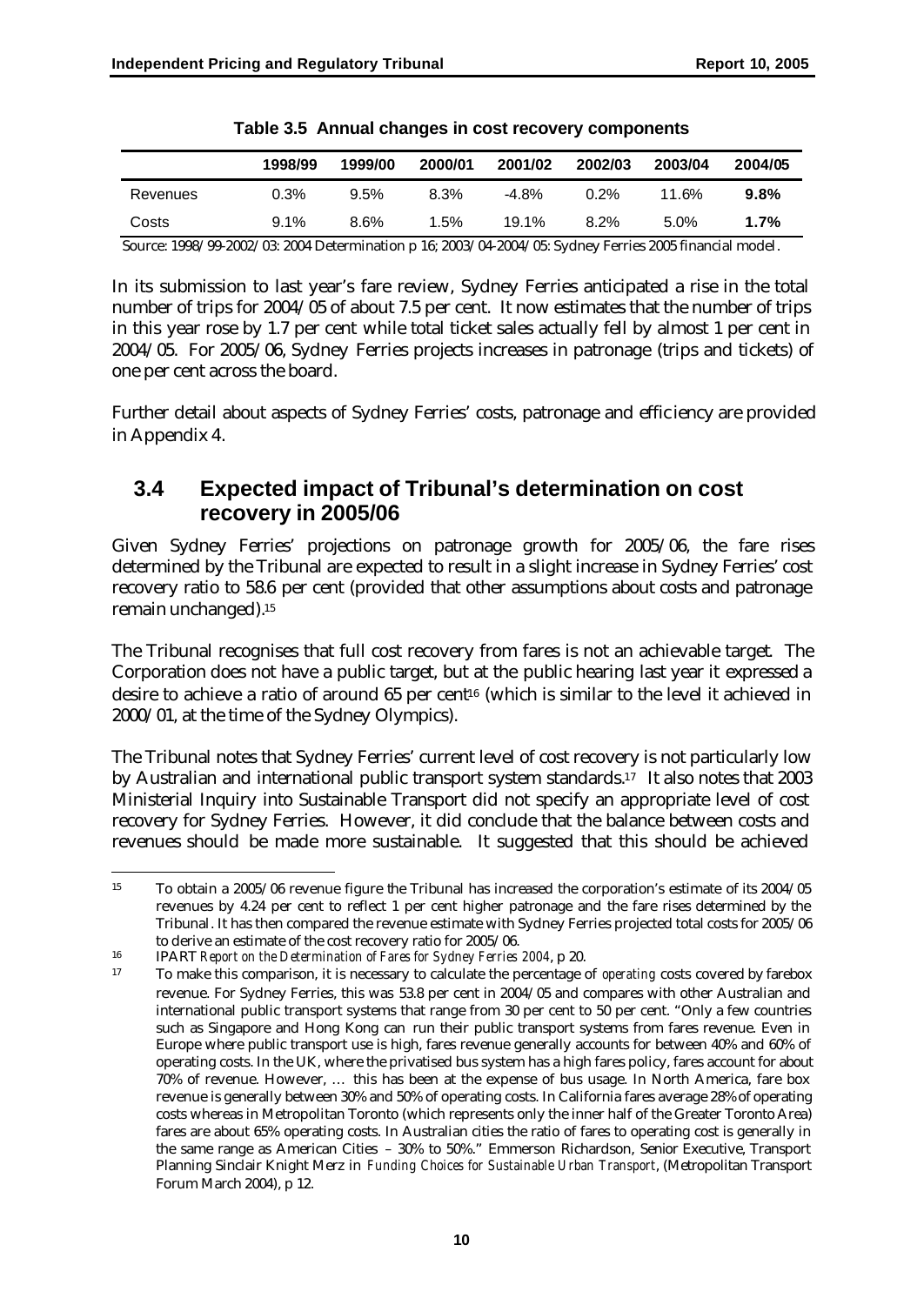primarily through efficiency gains rather than fare increases, and cited several pieces of anecdotal evidence of inefficiency related to the Manly JetCat services and staff hours and conditions.<sup>18</sup> Sydney Ferries did not address these specific examples directly in its submission.

As it indicated last year, the Tribunal also believes that Sydney Ferries could improve its cost recovery ratio by pursuing efficiency gains, and this approach is likely to be more effective than increasing fares. For example, in 2004/05, total farebox revenue was \$45.4m, concessions payments were \$9.6m and total costs were \$100.3m. If costs were reduced 5 per cent, the saving would be around \$5.0m. In comparison, a 5 per cent increase in fares (assuming unchanged patronage) would yield only an extra \$2.0m (with another \$0.5m via concession payments). Given the size of the cost base relative to the farebox, a 1 per cent reduction in costs would have an impact on cost recovery equal to a 2 per cent rise in the farebox - and without risking a decline in patronage.

The Tribunal will consider further the right level of cost recovery for Sydney Ferries as part of its medium term inquiry next year.

 $\overline{a}$ <sup>18</sup> Ministerial Inquiry, Final Report, p 25.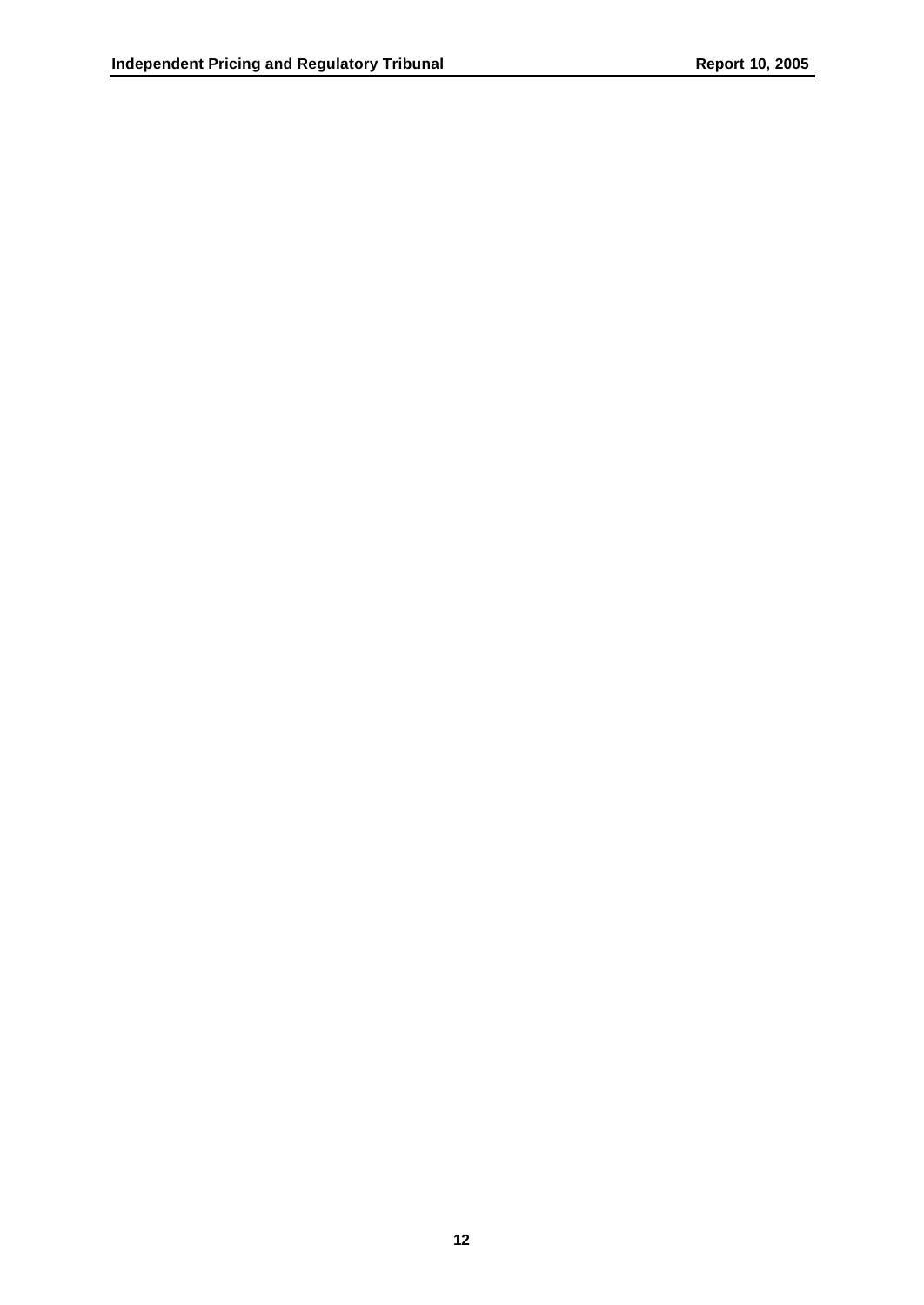## **4 SERVICE QUALITY**

Another of the main factors the Tribunal considered was the service quality Sydney Ferries delivered over 2004/05, and whether this quality had changed since the previous year. The IPART Act requires the Tribunal to consider the standards of quality, reliability and safety in setting Sydney Ferries' fares.

In its submission, Sydney Ferries noted that it had made "demonstrable efficiency improvements" and intended to implement "progressive service level improvements" from 2005/06 year onwards. It argued that these improvements provided grounds for a real fare increase.<sup>19</sup>

The Tribunal considered Sydney Ferries' service quality over 2004/05 and its planned service improvements for the coming years, based on the data provided by the Corporation and from comments in stakeholders' submissions. Its considerations are summarised below.

# **4.1 Service quality over 2004/05**

In last year's report the Tribunal noted that Sydney Ferries' performance measurement processes did not provide it with sufficient information for it to make a detailed assessment of service quality. For example, its performance statistics (based on its key performance indicators) are too broad, the accuracy of their measurement is not quantified, and they are not always relevant for passengers. The Tribunal also noted that it intended to consider issues related to Sydney Ferries' performance measurement and planned improvements in service quality and efficiency in detail in the 2005 review, and that it expected Sydney Ferries to develop better performance criteria and reporting processes and to announce its business plans prior to then.<sup>20</sup>

Sydney Ferries did make available its 2004/05 business plan, which the Tribunal reviewed. The plan recognizes, at a high level, that increasing customer satisfaction and winning new customers are key strategic themes. The plan also lists the general strategies to achieve its aims21. However, it does not provide any quantitative detail to allow the Tribunal to assess progress on service quality indicators.

Sydney Ferries also provided performance statistics related to its key performance indicators (KPIs) for safety and reliability (Tables 4.1 and 4.2) for 2004/05. While each of these KPIs can be considered a measure of quality, the quality and reliability of these statistics, and their relevance to passengers might be further improved.

 $\overline{a}$ <sup>19</sup> Sydney Ferries Submission to IPART Review of Ferry Fares 2005 p 1.<br><sup>20</sup> IPAPT Penert on the Determination of Fares for Sydney Ferries 2004 p 11

<sup>20</sup> IPART *Report on the Determination of Fares for Sydney Ferries 2004*, p 11.

<sup>&</sup>lt;sup>21</sup> Improve frequency of service, increase running on time, minimal interruption through breakdowns, increase comfort waiting at wharves, deliver new services for existing customers, deliver basic requirements and deliver new product offerings. Source: Sydney Ferries Corporation: *2004/05 Business Plan: Final* pp 28-29.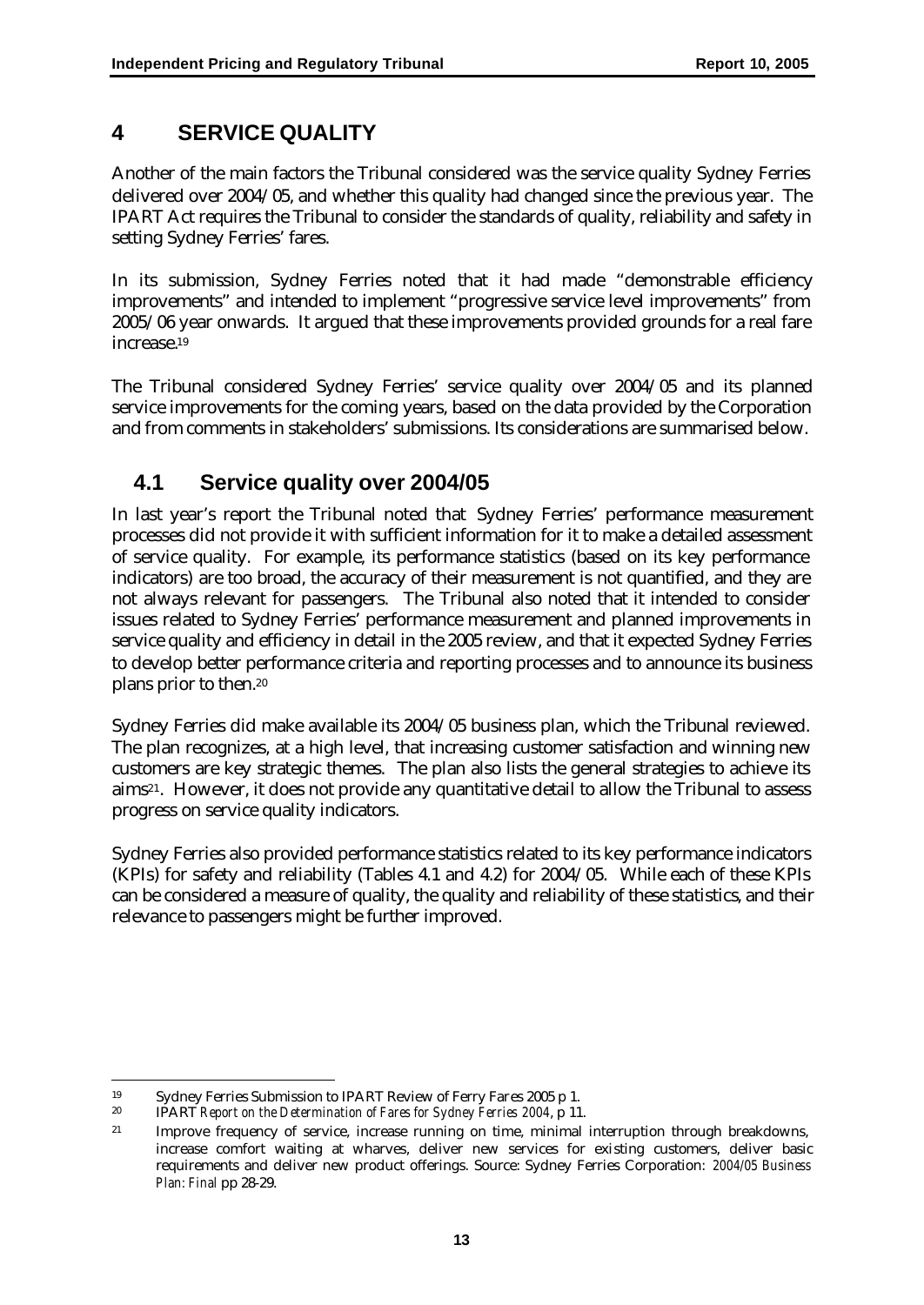| <b>Key Performance Indicator</b>                                            | 2002/03 | 2003/04 | <b>Target</b><br>2004/05 | <b>Result</b><br>2004/05 |
|-----------------------------------------------------------------------------|---------|---------|--------------------------|--------------------------|
| No. 'major' vessel incidents <sup>22</sup> per year                         | 6       | 7       | Nil                      | 3                        |
| No. passenger injuries <sup>23</sup> per million passenger<br>journeys      | 7.21    | 14.71   | 13                       | 10.4                     |
| No. minor vessel incidents per hundred services                             | 0.09    | 0.19    | 0.08                     | 0.04                     |
| Lost time injury incidence rate (injuries per 100<br>$employes)^{24}$       | 7.5     | 5.3     | 4.8                      | 5.9                      |
| Lost time injury frequency rate (per million hours<br>worked) <sup>25</sup> | 40.12   | 28.8    | 26.0                     | 33.8                     |
| No. major incidents of environmental damage per<br>year                     | N/A     | N/A     | Nil                      | Nil                      |
| No. minor reportable environmental incidents                                | N/A     | N/A     | 14                       | 8                        |

#### **Table 4.1 Historical safety KPIs**

| $1.4010 + 1.211010 + 1.001110 + 1.01100$                                                              |         |         |                          |         |
|-------------------------------------------------------------------------------------------------------|---------|---------|--------------------------|---------|
| <b>Key Performance Indicator</b>                                                                      | 2002/03 | 2003/04 | <b>Target</b><br>2004/05 | 2004/05 |
| Percentage of services that run "on time" (within 5<br>mins of scheduled time to leave Circular Quay) | 99.0%   | 98.7%   | 99.5%                    | 98.8%   |
| Percentage of scheduled services that run                                                             | 99.3%   | 99.1%   | 99.5%                    | 98.9%   |
| Number of service cancellations                                                                       | 986     | 1.147   |                          | 1.915   |

**Table 4.2 Historical reliability KPIs**

Source: 2002/03 and 2003/04 data from Sydney Ferries Submission 2005 pp 17-19. Target 2004/05 and 2004/05 from Sydney Ferries private communication 4 November 2005.

The Tribunal notes that Sydney Ferries' performance against four of the KPIs improved compared to 2003/04 – the number of 'major' vessel incidents per year, number of passenger injuries per million passenger journeys, number of minor vessel incidents per hundred services, and percent of services that run 'on time'. However, for three of these KPIs, the performance was still short of the 2004/05 targets set by Sydney Ferries.

Sydney Ferries' performance against another four KPIs – lost time injury incidence rate and lost time injury frequency rate, percentage of scheduled services that run and number of services cancelled – deteriorated compared both to 2003/04. Further, the 2004/05 data on vessel incidents discussed above does not reflect several ferry incidents that occurred in the second half of calendar 2005.

Sydney Ferries intends to extend its list of monitored KPIs.26 Other service improvements have occurred which cannot be reflected in the KPIs. For example, Sydney Ferries have added an extra service to Cabarita.<sup>27</sup>

 $\overline{a}$ <sup>22</sup> "Major' vessel incidents is defined as incidents causing multiple/substantial injuries to persons, or death, and/or material damage to infrastructure or vessels.

<sup>23</sup> 'Passenger injuries' includes any passenger reports including illness

<sup>&</sup>lt;sup>24</sup> Lost time injury (LTI) is any injury resulting in one hour or more lost from work

<sup>25</sup> Definition of LTI used is one hour lost compared to industry definition of full shift

<sup>26</sup> According to the CFO of Sydney Ferries "… certainly there needs to be more transparency in the measurement of some of the key performance indicators. We would argue that service level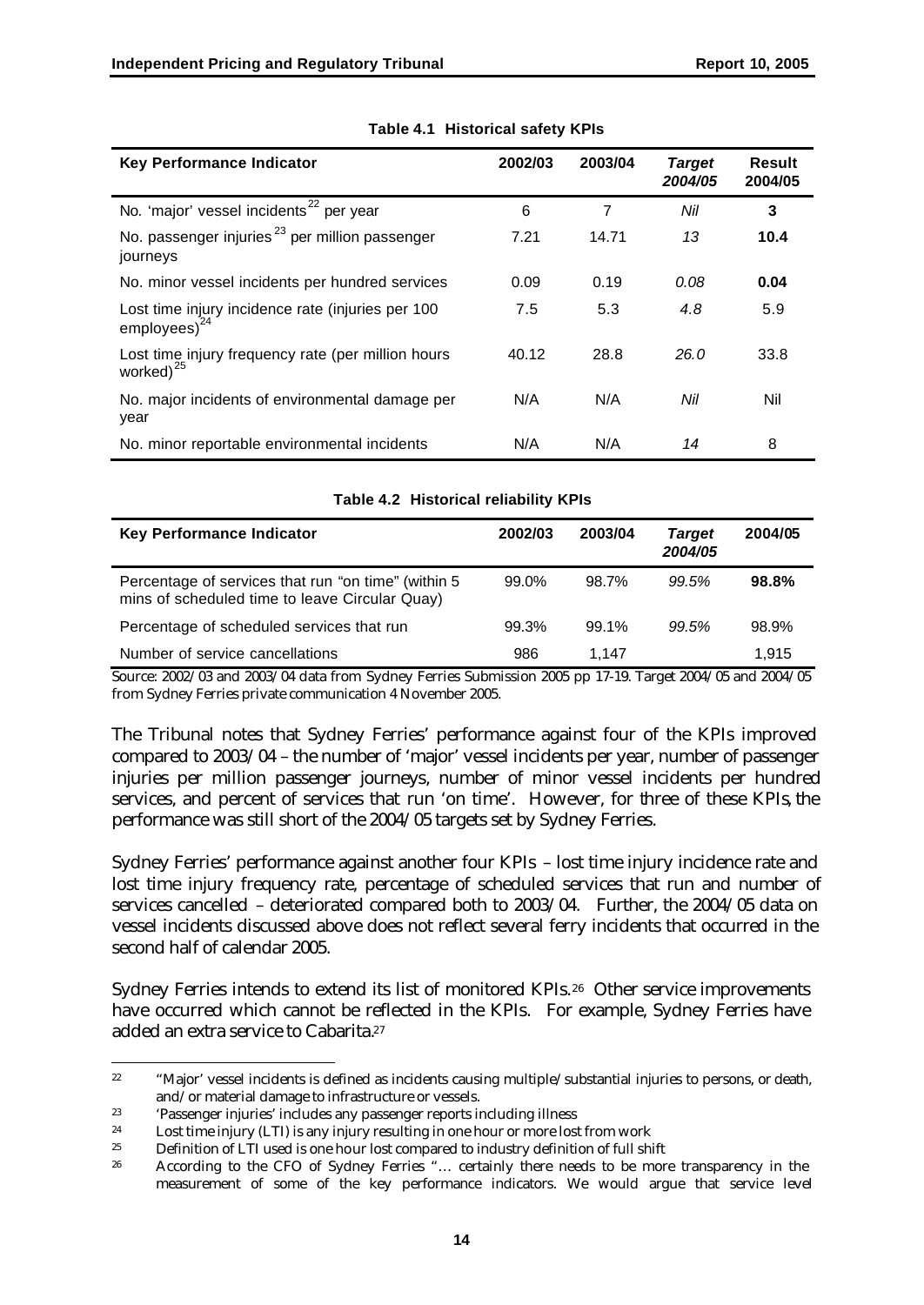In previous years, customer surveys have indicated broad satisfaction with Sydney Ferries' service quality. However, this year, the Tribunal received several submissions that were more critical. For example:

The last two or three times Sydney Bus and Ferry fares have been increased, the news has reported that the increased revenue would be used to improve the services... we are still waiting for those improvements to be implemented.

I use both Sydney Buses and Sydney Ferries in a daily commute. The vehicles of both organisations are dirty and often in a bad state of repair. The Rivercats in the Sydney Ferries fleet are in a terrible state. Work orders are not carried out, the vessels are dirty, fixtures are broken and they are often out of service (meaning another ferry with crew must be chartered - surely not a cheap alternative to maintenance). The Parramatta River services also need to run later into the evening (the vessels are equipped with both headlights and radar) in order to attract a greater patronage. Inner Harbour services run until midnight. CityRail uses marketing, why don't the ferries try it if they need to increase passenger loads?

-- Submission from a member of the public

…in recent months the number of ferries either cancelled or replaced by bus services is such that Sydney Ferries ought not to be able to increase fares in a climate where services are either not delivered or are below par. A complete audit of services cancelled or replaced over the last 6 months should be provided in any submission to increase fares.

-- Submission from a member of the public

The Manly service has been riddled with mechanical failures, vessel crashes, crew shortages and peak services being cancelled or replaced by buses. Is this what they think a "high" level of service quality involves? The Manly ferry and Jetcat ticket prices are already very high, and the discount offered through purchase of a Travel10 or weekly is not great. To me, the request for a fare increase is unacceptable.

-- Submission from a member of the public

There is no question of the appeal of ferry travel, but given the shortcomings this year due to maintenance problems and several accidents, few Manly commuters would agree with the proposition that they are experiencing high levels of service quality. Quite the contrary. Commuters have experienced cancellations, inconvenience and several accidents/incidents that have received considerable media coverage so the timing of this ambit claim is unfortunate to say the least.

-- Submission from Mr David Barr, MP (Member for Manly)

Given this mixed evidence in relation to Sydney Ferries' service quality in 2004/05, the Tribunal does not believe its performance in this area provides grounds for a fare increase substantially in excess of the growth rate in the CPI.

<sup>27</sup> Public hearing transcript p 21, lines 18-19.

 $\overline{a}$ 

improvements can be measured along a number of quantitative and qualitative dimensions such as safety, on-time running, alignment to customer requirements, frequency of service, alignment of service to customer demand, accessibility for disabled passengers, a whole raft of measures that we can use. We have at this stage developed a few measures but we certainly will work towards improving the measurement of those key performance indicators." Public hearing transcript p 29, lines 22-34.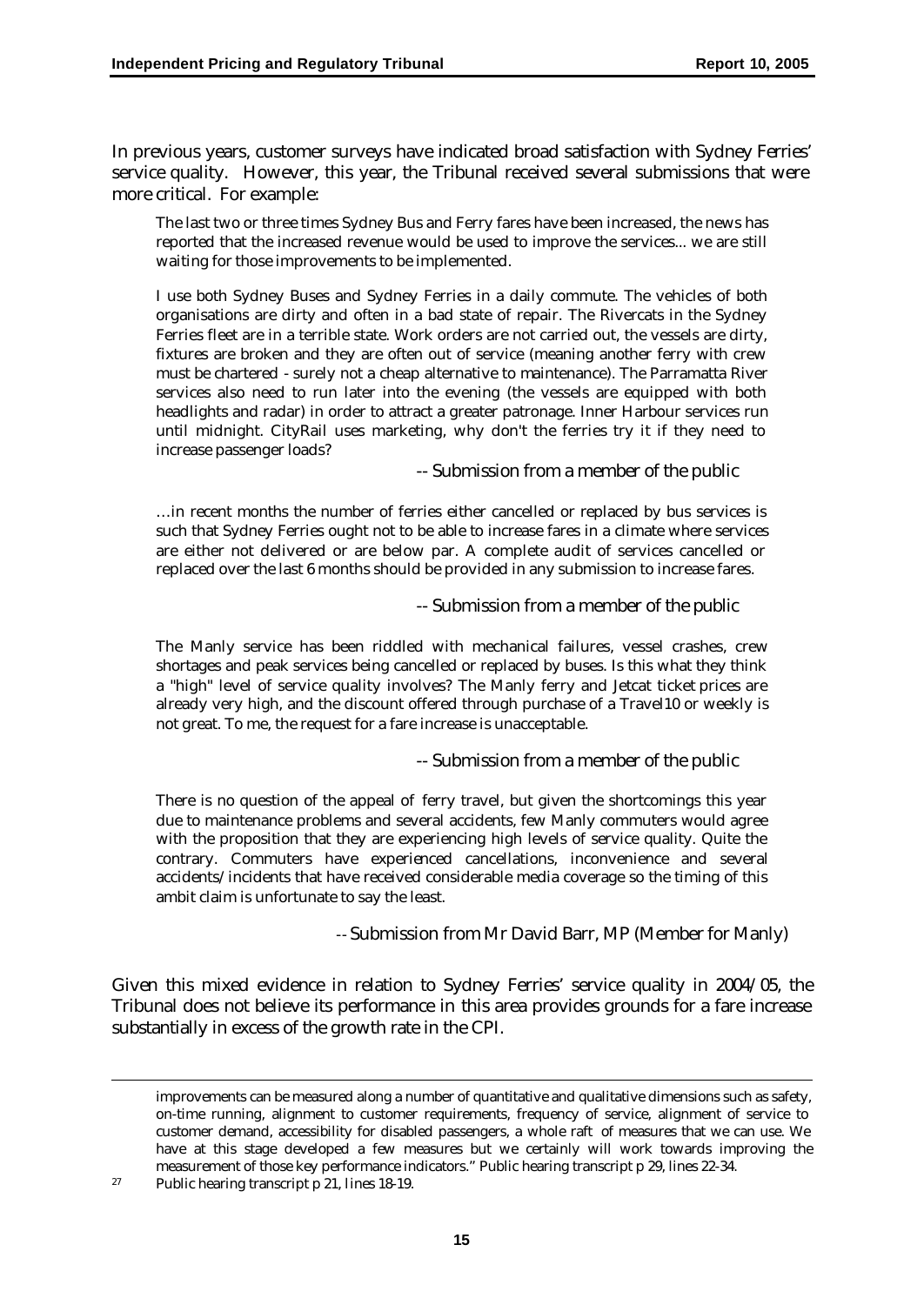## **4.2 Planned service improvements**

Sydney Ferries outlined a range of planned service improvements including:

- the development of a fleet replacement strategy
- improved fleet availability to enable greater patronage during peak times
- route optimization
- improved revenue protection measures.

Of these, Sydney Ferries quantified only the planned improvements to fleet availability. It intends to lift availability of its 31 vessels from 75 per cent to 80 per cent by improving Balmain Shipyard operations.<sup>28</sup> Such a lift implied that an average of 24.8 vessels would be available for service, rather than 23.25 vessels.

As the Tribunal noted last year, it is not convinced that it can justify fare increases on the basis planned service improvements, since these have not been implemented as yet (and therefore are not demonstrable). Consumer groups at the public hearing made the same point.<sup>29</sup>

In addition, the Tribunal notes that Sydney Ferries has experienced some safety-related incidents in recent months. According to Sydney Ferries the requirement for safe travel will mean costs additional to those in its submission.<sup>30</sup> It is unclear to the Tribunal to what extent these extra costs should to be counted as costs of service improvements. It notes that implementing the recommendations of the Taylor Report in previous years had improved Sydney Ferries' safety standards.

 $\overline{a}$ <sup>28</sup> Sydney Ferries Submission to IPART Review of Ferry Fares 2005 p 21.

<sup>29</sup> PIAC noted, "…the community … think[s] the fare increases should follow the service improvements, not the other way around, but again that is difficult to judge when we have old data. The point has already been made that even some of the changes to service and improvements in service in recent times have come at little or no additional cost to Sydney Ferries, so it is hard to look at on that basis. CPI plus X, yes, that is not a bad model - we are used to it, that is fine - but it is hard to see that it gives the Tribunal very much assistance at all." Transcript page 25 lines 4-13.

<sup>&</sup>lt;sup>30</sup> According to the CFO "Obviously in recent months there have been a few circumstances which are requiring a re-look at our safety performance and the maintenance of that performance. So certainly there will be some additional costs over the next 12 to 18 months with respect to that." Public hearing transcript page 14, lines 25-29.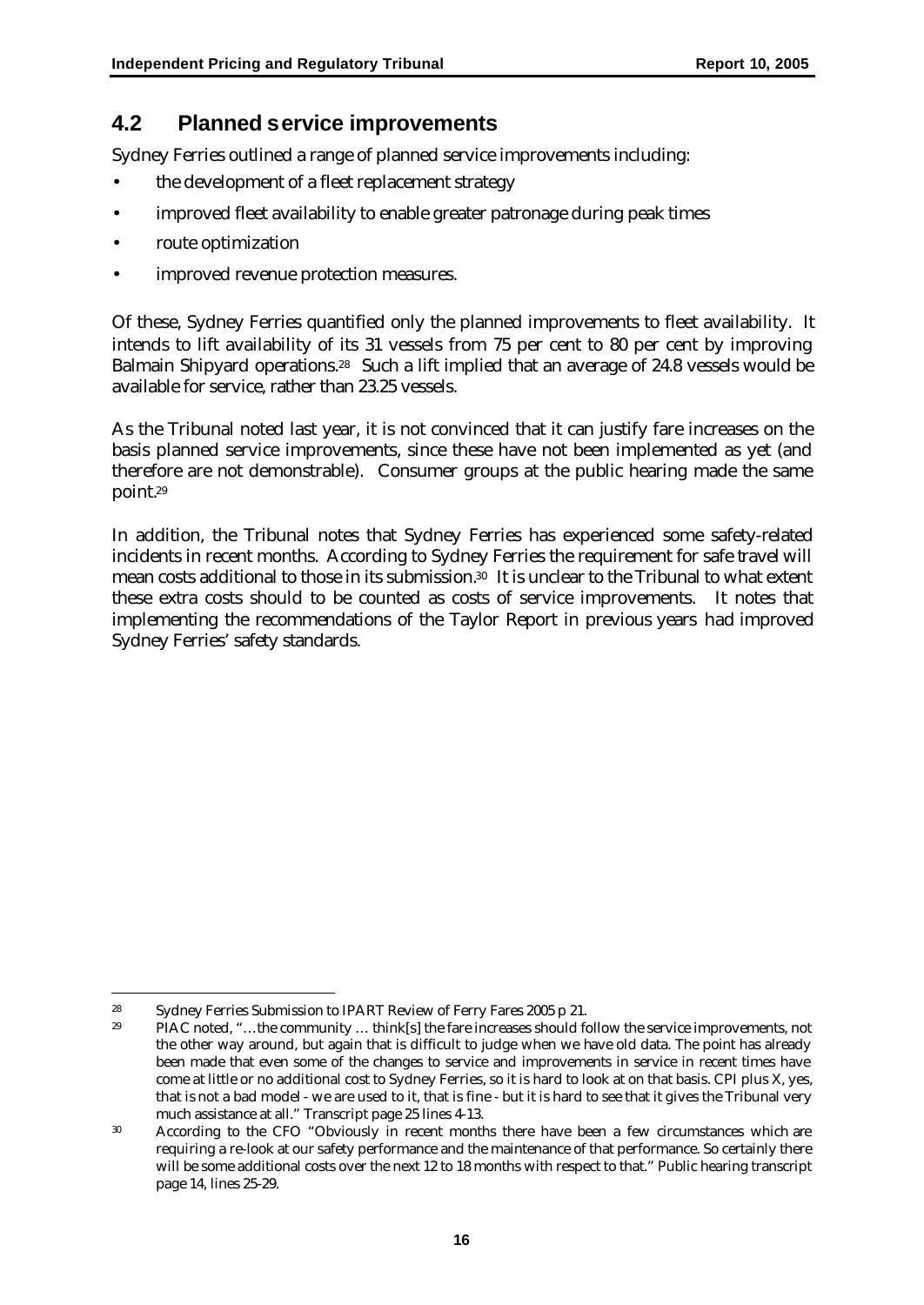## **5 TRIBUNAL'S CONSIDERATION OF RELATIVITIES BETWEEN TICKETS**

As part of its review, the Tribunal looked at the parity in fare structures across public and private bus and ferry services. In particular, it considered Sydney Ferries' contentions that:

- the price of Sydney Ferries single and multi-trip tickets is lower than that of private ferry operator tickets for comparable services
- the discounts for Sydney Ferries multi-trip tickets are significantly higher than international and interstate benchmarks and higher than the discounts offered by the two private ferry operators on Sydney Harbour. 31

It also considered the ferry component of the bus-ferry TravelPass tickets, taking into account the increase it has determined for the bus component of these tickets. The Tribunal's considerations on each of these issues are summarised below.

# **5.1 Parity between Sydney Ferries and private operator fares**

Two years ago, the Tribunal determined sizeable increases in some very low private ferry fares to bring them into better alignment with Sydney Ferries short-distance fares. This year, Sydney Ferries noted that the passenger ferry fares set by the Director-General for the private ferries' runs were higher than two Sydney Ferries fares, and requested an increase to bring these fares more into line.

Figure 5.1 compares the five Sydney Ferries single ticket fares with the three private ferry single ticket fares, relative to kilometres travelled.



#### **Figure 5.1 Harbour ferries, maximum single ticket fares**

Notes:

- 1. All journeys commence at Circular Quay unless otherwise stated.<br>
2. Inner Zone 1 includes all wharves from Circular Quay except M:
- *2.* Inner Zone 1 includes all wharves from Circular Quay except Manly and the last four up the Parramatta River – Meadowbank, Homebush, Rydalmere, Parramatta.
- 3. Sydney Ferries fares to Parramatta, and to Manly on the JetCat, are not shown.

 $\overline{a}$ <sup>31</sup> Sydney Ferries Submission to IPART Review of Ferry Fares 2005 p 2.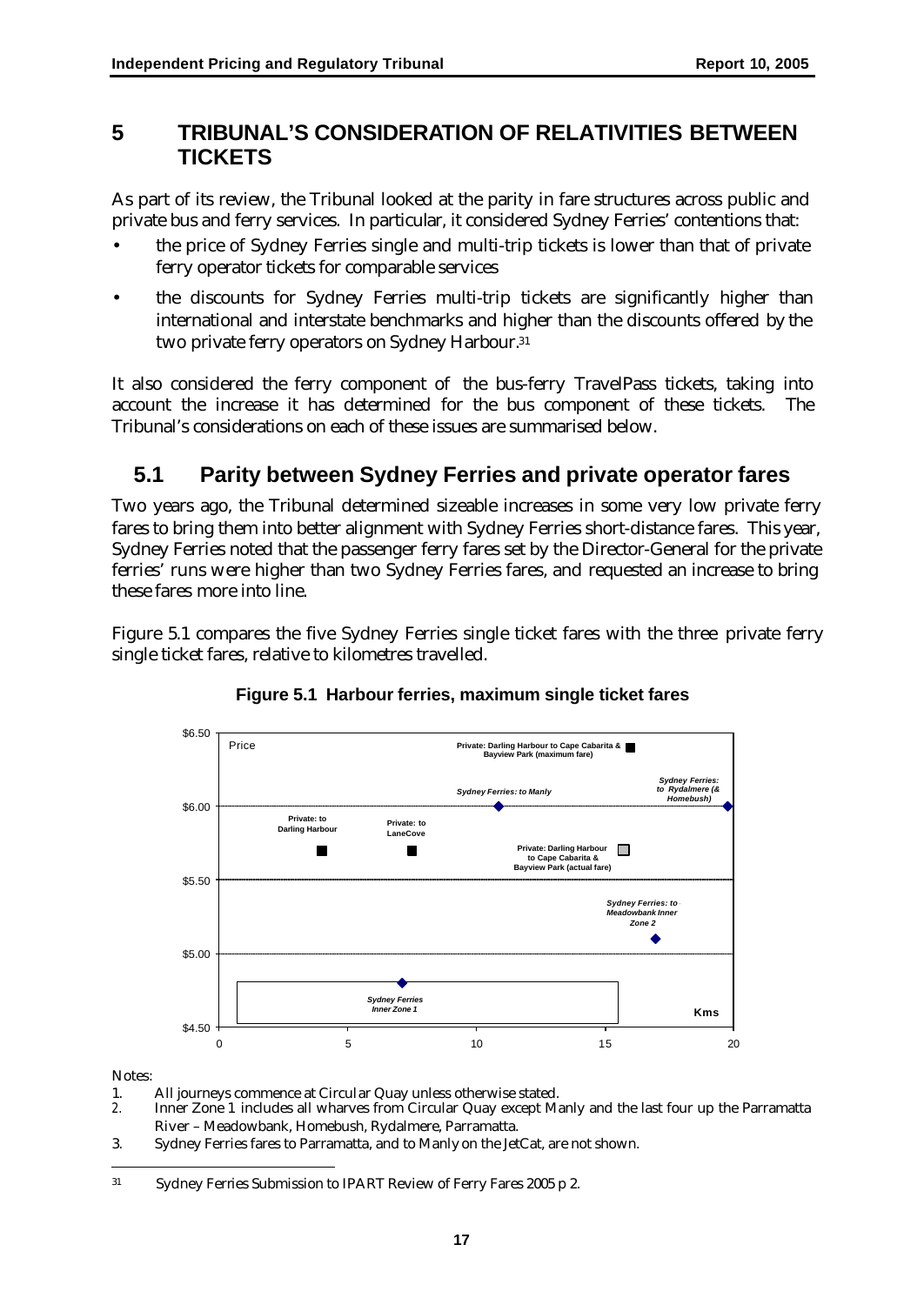While Figure 5.1 suggests that the fares charged for its Inner Zone 1 and Inner Zone 2 tickets represent a lower price per kilometre, the Tribunal is not convinced that these fares are directly comparable with the private ferry fares. For example:

- The Sydney Ferries Inner Zone 1 ticket covers 35 wharves.<sup>32</sup> The ticket for the private ferry run from Circular Quay to Darling Harbour is one of the shortest trips on the harbour.
- The ticket for the private ferry runs of Matilda Cruises' from Circular Quay to Lane Cove and Palm Beach Ferries Darling Harbour to Cape Cabarita/Bayview Park include a complementary newspaper, whereas the Sydney Ferries tickets do not.
- Matilda Cruises' ferries that run from Circular Quay to Darling Harbour are faster and end at a better positioned wharf.<sup>33</sup>

In addition, the Tribunal agrees with the view put by NCOSS that comparing the fares of private and public operators is not necessarily appropriate unless there is an integrated fares network:

…if we were in a situation with something like an integrated transport network, and we have got something like that with the buses, then perhaps it would be fair to talk about aligning public and private fares, because there is an integrated network, and presumably you would want to have some consistency in fare levels between journeys. At this stage I find it very difficult to find justification for any comparability between public and private fares.<sup>34</sup>

Because of the differences between the operators and the routes in question, the Tribunal decided not to adjust Sydney Ferries fares to be more in line with the private ferry fares for this interim increase.

## **5.2 Discounts for multi-trip tickets**

In its submission, Sydney Ferries argued that the discounts on its FerryTens (shown on Table 5.1) are larger than other public transport providers within Australia and internationally. The average discount on FerryTens is 28 per cent. This compares with an average of 23 per cent on a wide range of similar Australian and international products.<sup>35</sup>

 $\overline{a}$ 

<sup>32</sup> The length of the boxed area in Figure 5.1 covering Inner Zone 1 indicates the large range of route kilometres covered by this ticket. The diamond is positioned arbitrarily along the top of the box.

<sup>33</sup> CEO of Matilda's Cruises offered two reasons why Matilda can attract passengers despite a \$5.70 ticket price compared to a Sydney Ferries single ticket price of \$4.80, "The Rocket is much quicker [than Sydney Ferries' ferries] from Darling Harbour to Circular Quay. … Because of the location of Matilda around Pier 26, where there is this huge hub of tourists going into the aquarium in particular, that adds or aids their ability to run that tourist service between Circular Quay and Darling Harbour." Public hearing transcript p 51, lines 24-25.

<sup>34</sup> Public hearing transcript p 23, lines 19-27.

<sup>35</sup> Sydney Ferries Submission to IPART Review of Ferry Fares 2005 p 37.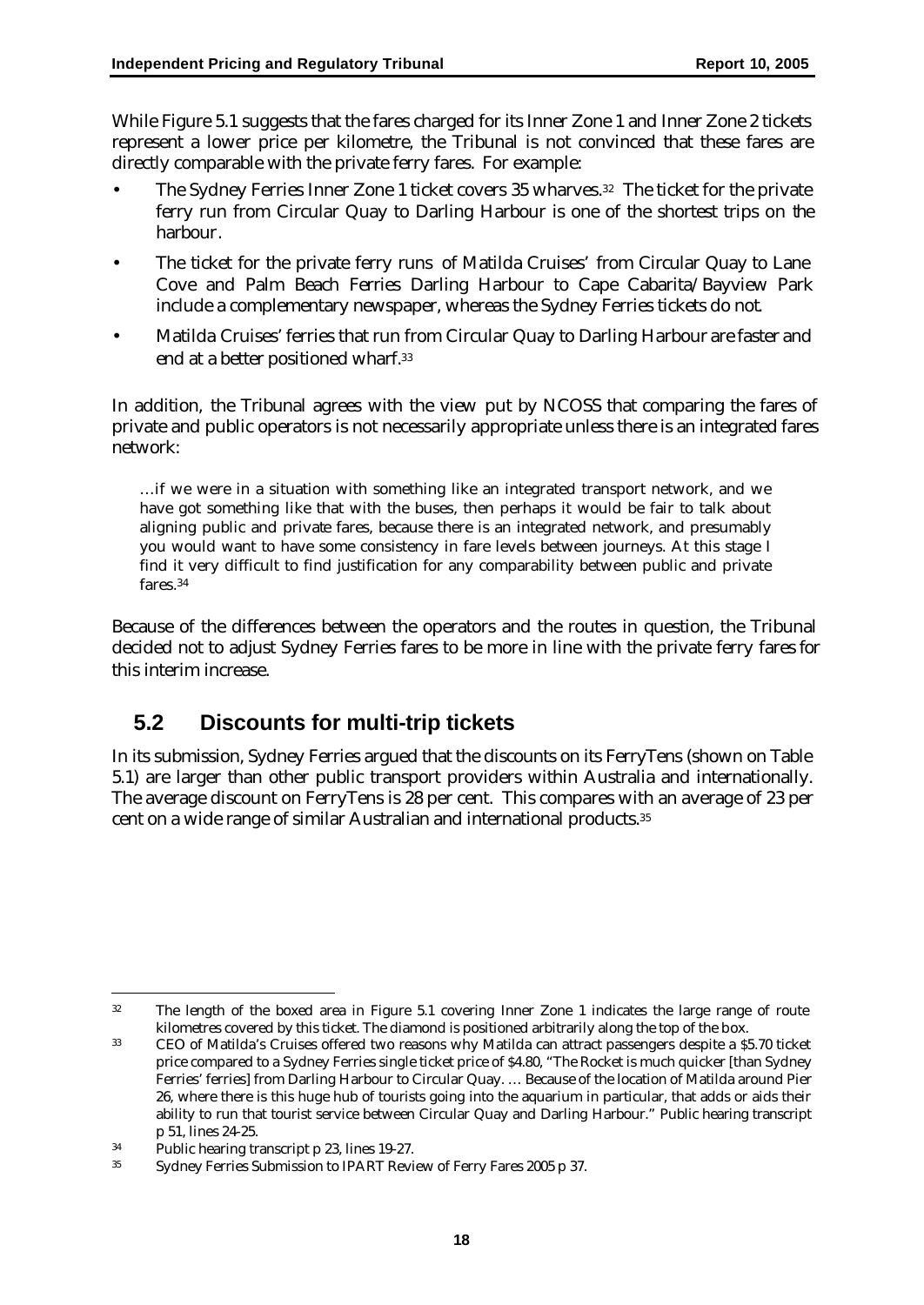| FerryTen Ticket (Adult) | 2004/05 Ticket<br><b>Price</b> | FerryTen discount on<br>single fare |
|-------------------------|--------------------------------|-------------------------------------|
| Inner Zone 1            | \$30.30                        | 36.9%                               |
| Inner Zone 2            | \$33.10                        | 35.1%                               |
| Manly Ferry             | \$45.10                        | 24.8%                               |
| Rydalmere               | \$45.10                        | 24.8%                               |
| Parramatta              | \$51.90                        | 29.9%                               |
| Manly Jet Cat           | \$65.70                        | 16.8%                               |

**Table 5.1 FerryTen tickets and their discount to ten single tickets**

At the public hearing, Sydney Ferries further argued that "we shouldn't selectively impose price increases on the leisure market, because the commuter market also contributes to the cost structures of our organisation".36 However the Tribunal does not consider that this is a ground for reducing the discount on FerryTen discounts; rather, it is an argument for not increasing them.

The Tribunal understands that there are two market segments being serviced by Sydney Ferries, perhaps best termed 'tourists' and 'commuters'. Sydney Ferries indicated that tourists buy the bulk of its single tickets and commuters buy the bulk of the multi-ride tickets. The issue of the appropriate level of discount for what is largely the commuter market segment is a matter of judgement. The Tribunal will consider this further as part of its investigation of a multi-year price path. In the interim, in view of its investigations on a multi-year price path, it has decided on a minor adjustment to the largest discounts on two Inner Zone FerryTen tickets, reducing them both to as close as possible to 35 per cent.

## **5.3 Ferry component of TravelPass tickets**

The Ministry of Transport proposed that the Tribunal increase the ferry and bus components of all TravelPass products. Since the Tribunal is not currently conducting a review of rail fares, it has decided not to alter the price of any TravelPass or equivalent product that involves a rail component.

It has, however, decided to increase the ferry component of the three bus-ferry TravelPass products to reflect increased costs of providing these services. The increase in these TravelPass prices is between 50 cents and \$2.00.

 $\overline{a}$ <sup>36</sup> Public hearing transcript p 16, lines 27-29.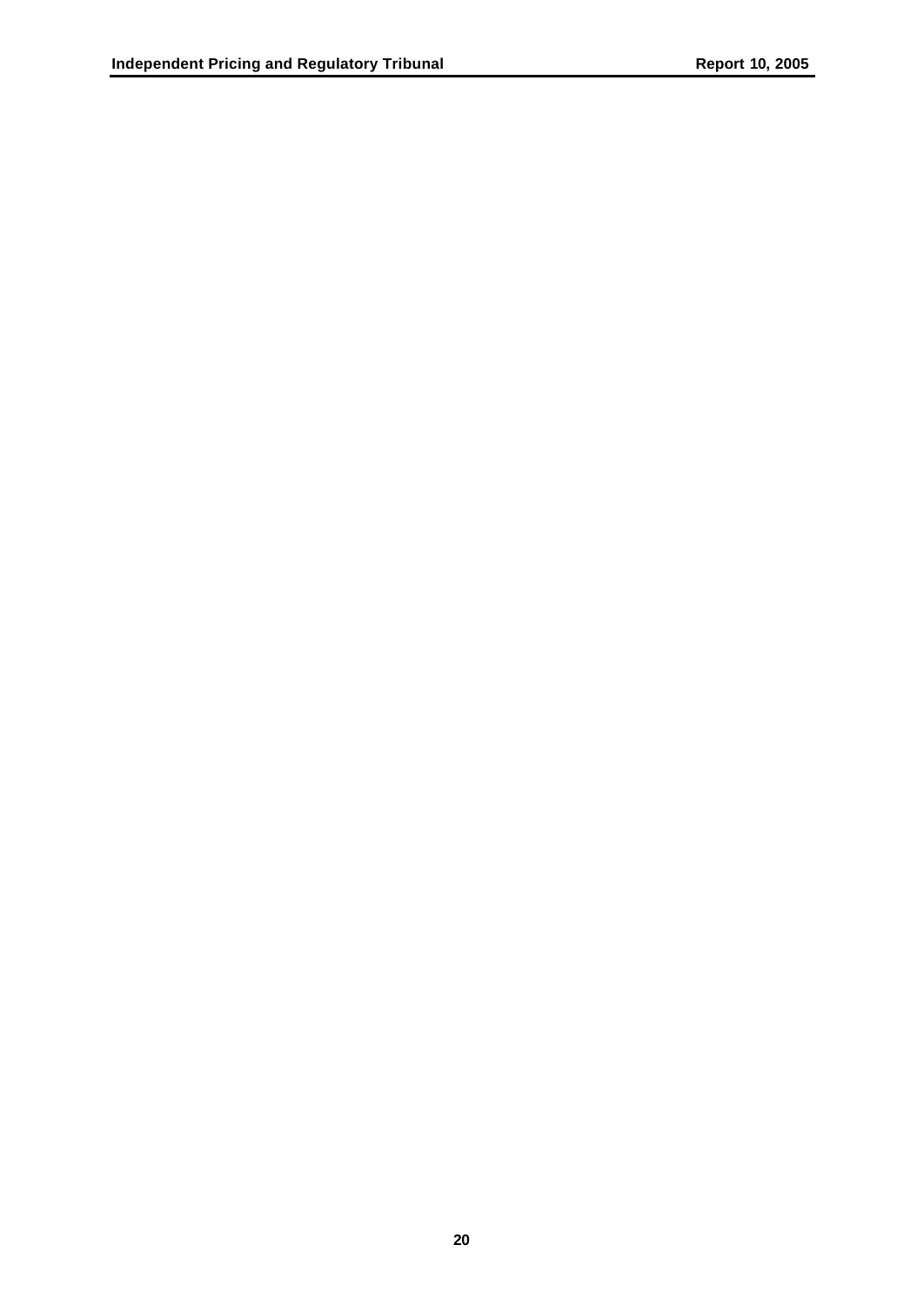## **6 IMPLICATIONS FOR SYDNEY FERRIES, ITS PASSENGERS, THE ENVIRONMENT AND GOVERNMENT FUNDING**

## **6.1 Implications for Sydney Ferries**

The Tribunal's decision to increase fares by between zero and 20 cents for adult single tickets, between zero and \$2.20 for FerryTens and between zero and \$2.00 for TravelPasses should result in a modest increase in Sydney Ferries' cost recovery ratio in 2005/06.

Given Sydney Ferries' expected patronage growth of 1 per cent and its (current) forecast cost base, the cost recovery ratio is expected to rise to 58.6 per cent in 2005/06. This is well up on the low of 50.1 per cent in 2002/03 and a slight improvement on 57.5 per cent in 2004/05. However, achieving this cost recovery ratio will depend on:

- patronage growing as expected
- projected operational cost savings being achieved.

In addition, as Chapter 3 discussed, Sydney Ferries noted at the public hearing the need to address recent safety-related incidents (and possibly to consider additional security measures<sup>37</sup>). This need would result in extra costs in 2005/06, which were not included in its cost forecasts supplied to the Tribunal.

# **6.2 Implications for passengers**

In assessing the likely impact of the fare rises it has determined on passengers, the Tribunal considered incomes of Sydney residents who use ferries. The income range for passengers is very wide, in part because ferries are used by both commuters and non-commuters.

Table 6.1 presents the latest income profile available from the Transport Population and Data Centre (TPDC) of users who pay full adult fares on Sydney public transport services. Three measures of income are shown in the tables, mean personal and household incomes and median household incomes.

| <b>Mode</b>           | No. of trips<br>(average<br>weekday) | Average<br><b>Personal</b><br><b>Income</b> | Average<br><b>Household</b><br><b>Income</b> | <b>Median</b><br><b>Household</b><br><b>Income</b> |
|-----------------------|--------------------------------------|---------------------------------------------|----------------------------------------------|----------------------------------------------------|
| Priv Bus Sydney       | 70,330                               | \$32,025                                    | \$68,563                                     | \$53,456                                           |
| STA buses             | 267,937                              | \$44.569                                    | \$87,618                                     | \$73,164                                           |
| <b>Sydney Ferries</b> | 29,508                               | \$81,231                                    | \$132,756                                    | \$137,800                                          |
| CityRail              | 498,032                              | \$49,222                                    | \$93,818                                     | \$81,848                                           |
| Taxis                 | 118,251                              | \$62,001                                    | \$101,305                                    | \$93,756                                           |

**Table 6.1 Income profile of full-fare paying resident public transport users, 2003**

Source: TDPC Household Survey 2003.

 $\overline{a}$ <sup>37</sup> Public hearing transcript p 13, lines 8-10.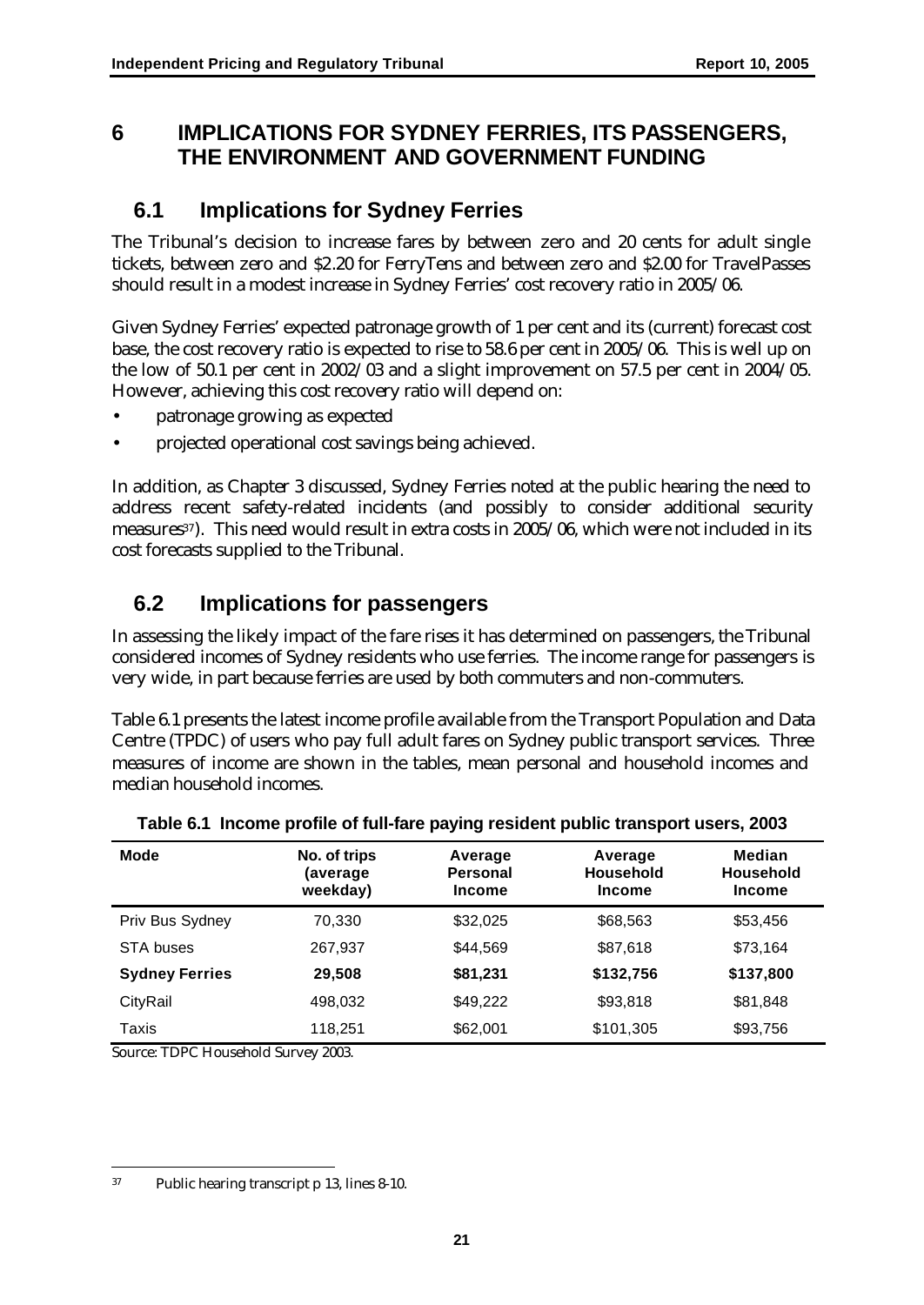Clearly, resident Sydneysiders who use Sydney Ferries have higher income profiles than the users of other modes of public transport.

An additional consideration is the distribution of incomes, rather than the average alone. As data presented in last year's report showed, the majority of frequent ferry users are in households whose income exceeds \$100,000 per annum. Around 10 per cent are made by residents from households with incomes less than \$40,000. About 30 per cent of trips are made by passengers from \$40,000 to \$100,000 income households.

Among Sydney residents, the three largest groups of ferry users are full-time workers (49 per cent), pensioners (17 per cent) and part-time/casual workers (10 per cent)38.

Given this data, and the modest fare increases that have been determined, the Tribunal does not consider that they will have an unduly adverse impact on passengers. For example, the absolute rise in ferry singles that will not exceed 20 cents. The rise in FerryTens will be less than this, in per ticket terms. Table 6.2 provides some examples to show how the new fare increases apply across a selection of trips.

|                                  |          | <b>Single Trip</b> | FerryTen |                 |  |
|----------------------------------|----------|--------------------|----------|-----------------|--|
| Ferry trip description           | Old Fare | <b>New Fare</b>    | Old Fare | <b>New Fare</b> |  |
| <b>Woolwich to Circular Quay</b> | 4.80     | 5.00               | 30.30    | 32.50           |  |
| Manly to Circular Quay           | 6.00     | 6.20               | 45.10    | 46.60           |  |
| Parramatta to Circular Quay      | 7.40     | 7.50               | 51.90    | 52.60           |  |

#### **Table 6.2 Specific examples of fare changes**

## **6.3 Implications for the environment**

Public transport is an environmentally friendly alternative to the use of private motor vehicles. The extent to which environmental benefits, notably reduced pollution, can be realised will depend on factors such as the relative cost of public versus private transport, and the propensity for private vehicle users to switch to public transport. This, in turn, will be influenced by accessibility, service quality and frequency of public transport.

The Tribunal has considered usage trends of public transport, and the extent to which fare increases may affect demand for public transport services. The TPDC collects and publishes information on Sydney household travel patterns.

This information suggests that the long-term relative shift towards the use of private vehicles, at the expense of public transport and walking is continuing. Data indicates that between 1991 and 2003, public transport's share of total trips slipped from 11.9 per cent on an average weekday (4.8 per cent on weekends) to 10.5 per cent (4.1 per cent). The (small) share of ferries was relatively stable during the week but has declined on weekends.

In contrast, the share of private vehicles trips made on weekdays increased from 66.9 per cent in 1991 to 70.2 per cent in 2002. Overall, the actual number of weekday trips

<sup>38</sup> <sup>38</sup> Transport Data Centre *Ferry Users in Sydney* Issues Paper 2003/01, July 2003, p 2.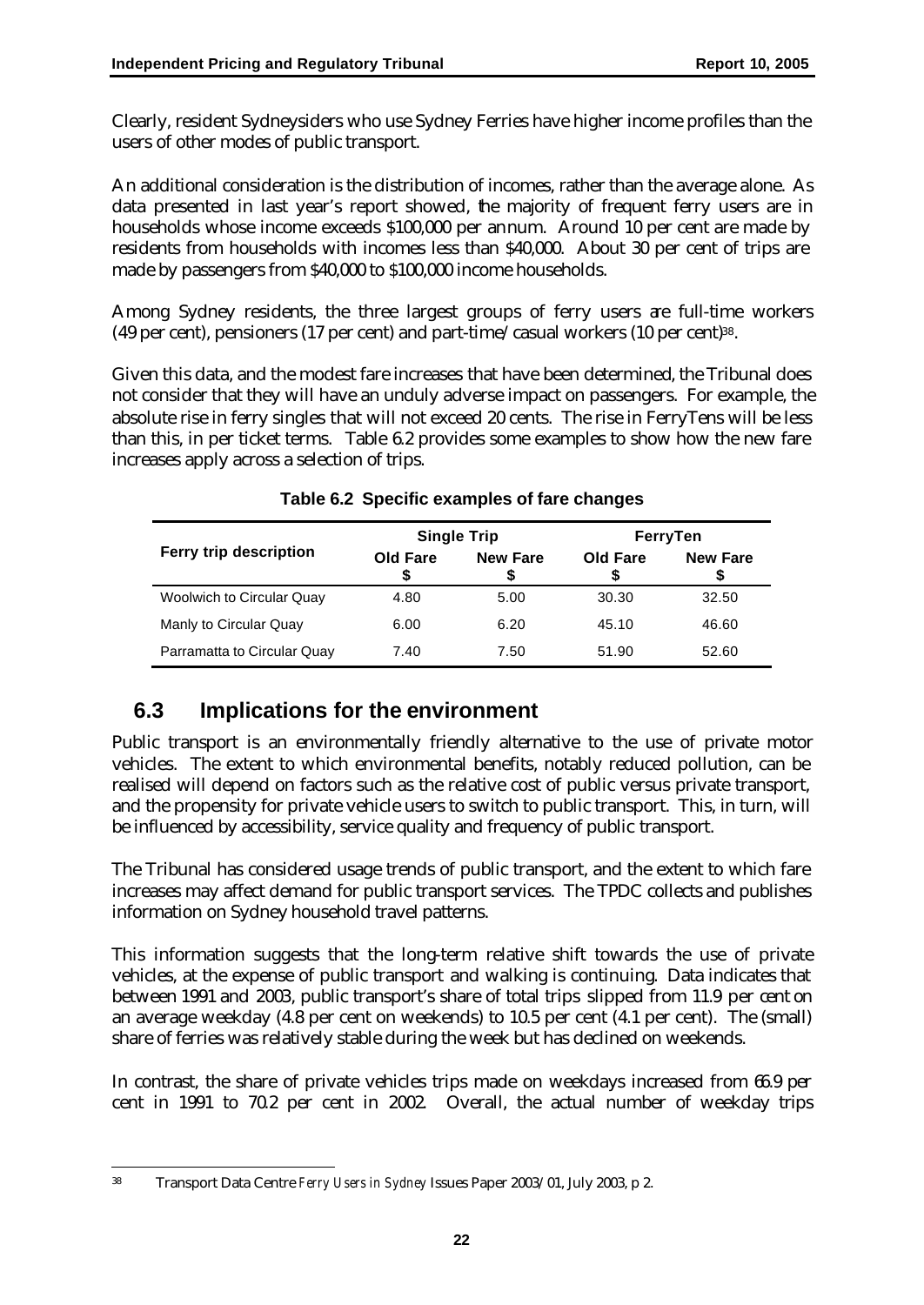undertaken by car increased by around 24 per cent, compared to around 12 per cent for rail. Bus trips fell 3 per cent between 1991 and 2002.

Most of the evidence available to the Tribunal suggests that price has only a small influence on the decision to use public transport. Other issues such as service quality, timeliness, frequency, convenience and accessibility are likely to be more important determinants of public transport demand.

For its 2001/02 determination of public transport fares, the Tribunal commissioned an independent study by the Centre for International Economics (CIE) on subsidies and the social costs and benefits of public transport.<sup>39</sup> The study indicated that changes in public transport fares are unlikely to have a major impact on patronage levels, and that a range of factors are considered by the traveller when determining travel mode. The study stated: 40

The effectiveness of public transport subsidies in controlling transport externalities depends partly on the influence they have on fares, and, through these, on the relative price of travel by these modes compared with car. The influence is only partial because subsidies can also be used to change the quality of service at a given fare – through expenditure that change journey speed, frequency, reliability, comfort and safety. The EPA and NCOSS have emphasised that these factors play a significant role in inhibiting public transport patronage. Mees (2000, p 86) also points out that '… public transport is already cheaper than owning and operating a car. It is flexibility, convenience and door to door travel times that count most'.

Given all of the above, he Tribunal does not expect this determination to have adverse environmental effects through a switch from public ferry transport to cars or buses.

## **6.4 Implications for Government funding**

The Tribunal is required under Section 16 of the IPART Act 1992 to report on the likely annual cost to the Government if fares were not increased to the maximum permitted, and Sydney Ferries were compensated from the Consolidated Fund for the revenue foregone.

The increase in farebox revenue for Sydney Ferries from this determination on a full year basis, assuming unchanged patronage in response to the fare increase, is \$1.7m. <sup>41</sup> That amount is the maximum possible loss to Sydney Ferries if the Government were to leave fares at 2004/05 levels.

However, for 2005/06, the Government will continue to contribute around \$37.5m to the funding of Sydney Ferries via the SSTA, half-fare concessions and other community service obligations.

 $\overline{a}$ <sup>39</sup> Centre for International Economics, *Subsidies and the social costs and benefits of public transport*, March 2001. Available from the Tribunal's website, www.ipart.nsw.gov.au.

<sup>40</sup> ibid, pp 38 and 43.

<sup>&</sup>lt;sup>41</sup> These estimates do not include the higher reimbursements for free and concessional travel paid by Government when fares are increased.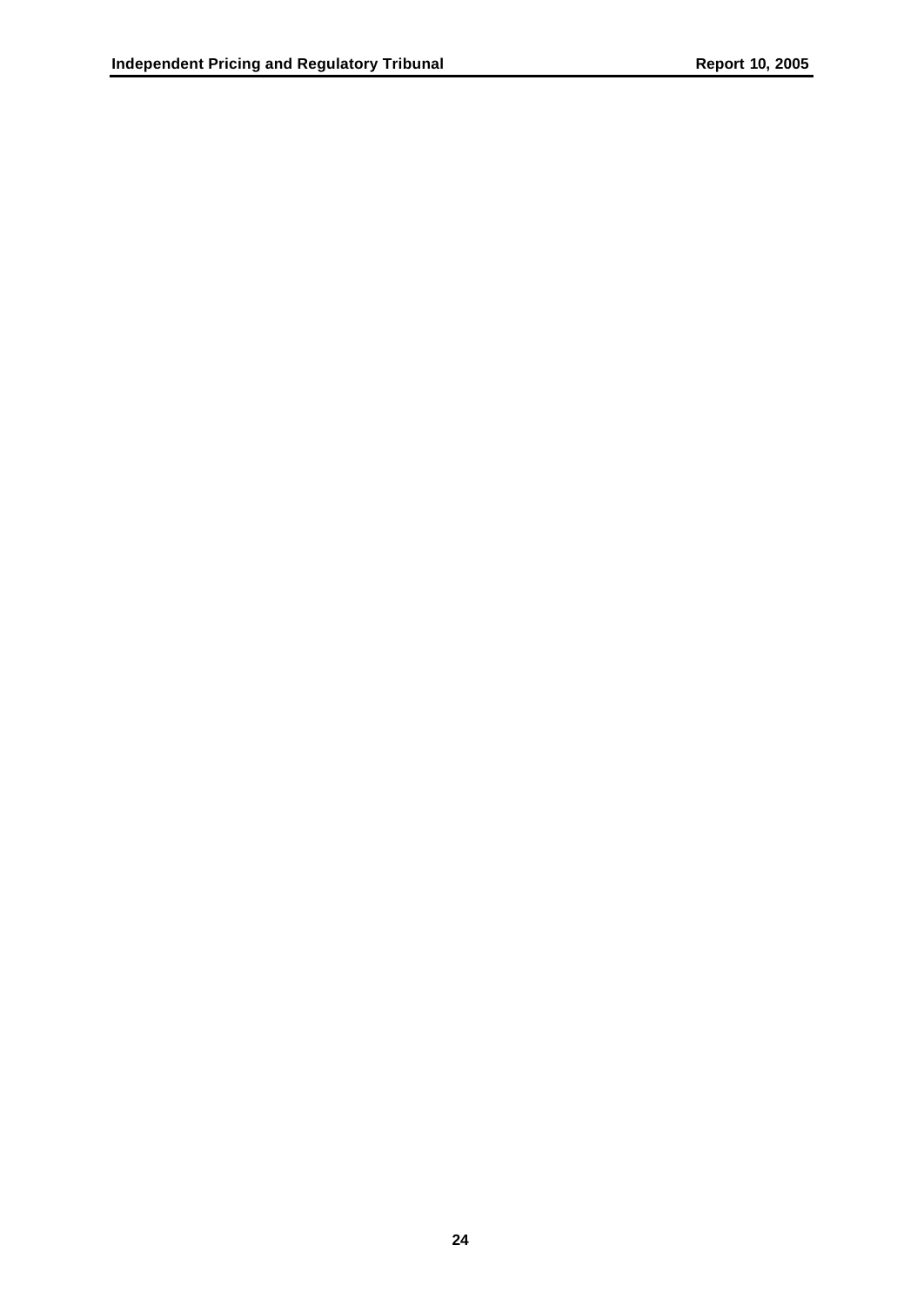# **7 THE NEW FARES**

The exact ticket changes that have been determined are shown below.

| Ticket                     | <b>Current</b> | <b>New Fare</b> | <b>Absolute</b> | % Rise |
|----------------------------|----------------|-----------------|-----------------|--------|
|                            | Fare           | 05/06           | change          |        |
|                            | 04/05          | (rounded)       |                 |        |
| <b>Daily singles</b>       |                |                 |                 |        |
| <b>Inner Harbour Adult</b> | \$4.80         | \$5.00          | \$0.20          | 4.17%  |
| Inner Harbour Conc.        | \$2.40         | \$2.50          | \$0.10          | 4.17%  |
| Meadowbank Adult           | \$5.10         | \$5.30          | \$0.20          | 3.92%  |
| Meadowbank Conc.           | \$2.50         | \$2.60          | \$0.10          | 4.00%  |
| <b>Rydalmere Adult</b>     | \$6.00         | \$6.20          | \$0.20          | 3.33%  |
| Rydalmere Conc.            | \$3.00         | \$3.10          | \$0.10          | 3.33%  |
| Parramatta Adult           | \$7.40         | \$7.50          | \$0.10          | 1.35%  |
| Parramatta Conc.           | \$3.70         | \$3.70          |                 | ÷,     |
| Manly Adult                | \$6.00         | \$6.20          | \$0.20          | 3.33%  |
| Manly Conc.                | \$3.00         | \$3.10          | \$0.10          | 3.33%  |
| Manly Jet Cat              | \$7.90         | \$7.90          |                 |        |
| <b>FerryTens</b>           |                |                 |                 |        |
| Inner Harbour Adult        | \$30.30        | \$32.50         | \$2.20          | 7.26%  |
| Inner Harbour Conc.        | \$15.10        | \$16.20         | \$1.10          | 7.28%  |
| Meadowbank Adult           | \$33.10        | \$34.50         | \$1.40          | 4.23%  |
| Meadowbank Conc.           | \$16.50        | \$17.20         | \$0.70          | 4.24%  |
| Rydalmere Adult            | \$45.10        | \$46.60         | \$1.50          | 3.33%  |
| Rydalmere Conc.            | \$22.50        | \$23.30         | \$0.80          | 3.56%  |
| Parramatta Adult           | \$51.90        | \$52.60         | \$0.70          | 1.35%  |
| Parramatta Conc.           | \$25.90        | \$26.30         | \$0.40          | 1.54%  |
| Manly Adult                | \$45.10        | \$46.60         | \$1.50          | 3.33%  |
| Manly Conc.                | \$22.50        | \$23.30         | \$0.80          | 3.56%  |
| Manly Jet Cat              | \$65.70        | \$65.70         |                 |        |
| <b>Travel Passes</b>       |                |                 |                 |        |
| Blue Adult (BF)            | \$29.00        | \$30.00         | \$1.00          | 3.45%  |
| Blue Conc.(BF)             | \$14.50        | \$15.00         | \$0.50          | 3.45%  |
| Green Adult (RBF)          | \$40.00        | \$40.00         |                 |        |
| Green Conc. (RBF)          | \$20.00        | \$20.00         |                 |        |
| Orange Adult (BF)          | \$36.00        | \$37.00         | \$1.00          | 2.78%  |
| Orange Conc. (BF)          | \$18.00        | \$18.50         | \$0.50          | 2.78%  |
| Pink Adult (RBF)           | \$47.00        | \$47.00         |                 |        |
| Pink Conc. (RBF)           | \$23.50        | \$23.50         |                 |        |
| Pittwater Adult (BF)       | \$49.00        | \$51.00         | \$2.00          | 4.08%  |
| Pittwater Conc.(BF)        | \$24.50        | \$25.50         | \$1.00          | 4.08%  |
| Purple Adult (RBF)         | \$54.00        | \$54.00         |                 |        |
| Purple Conc. (RBF)         | \$27.00        | \$27.00         |                 |        |
| Red Adult (RBF)            | \$32.00        | \$32.00         |                 |        |
| Red Conc. (RBF)            | \$16.00        | \$16.00         |                 |        |
| Yellow Adult (RBF)         | \$44.00        | \$44.00         |                 |        |
| Yellow Conc. (RBF)         | \$22.00        | \$22.00         |                 |        |
| <b>DayTripper</b>          |                |                 |                 |        |
| DayTripper Adult (RBF)     | \$15.00        | \$15.00         |                 |        |
| DayTripper Conc.(RBF)      | \$7.50         | \$7.50          |                 |        |
|                            |                |                 |                 |        |

BF = Bus and Ferry.

RBF = Rail, Bus, Ferry.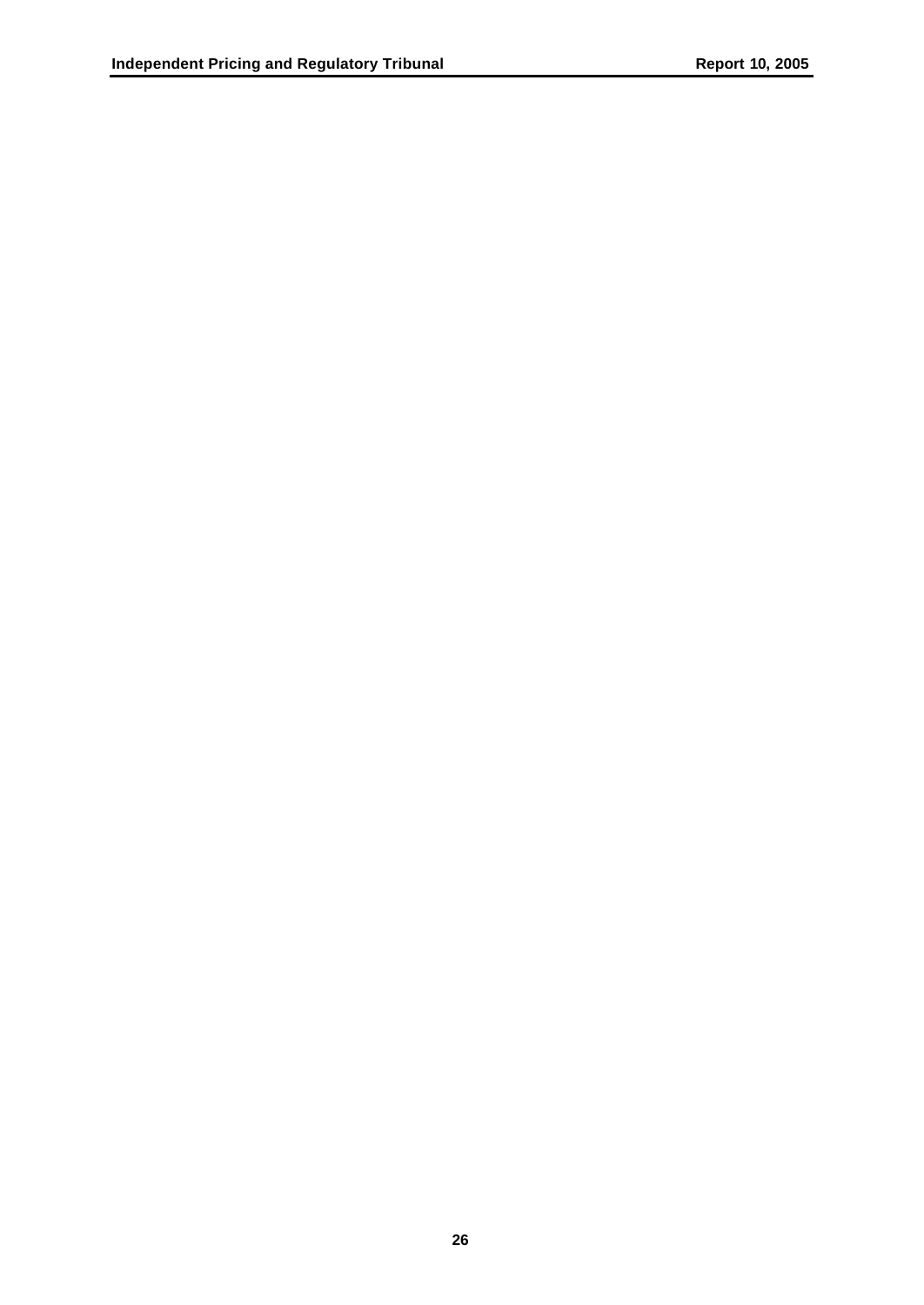# **APPENDIX 1 IPART ACT REQUIREMENTS**

#### *Section 15 requirements*

Section 15 of the IPART Act 1992 details the matters to be considered by the Tribunal when making a determination. The section is reproduced in full below.

#### **(15) Matters to be considered by Tribunal under this Act**

- (1) In making determinations and recommendations under this Act, the Tribunal is to have regard to the following matters (in addition to any other matters the Tribunal considers relevant):
	- (a) the cost of providing the services concerned,
	- (b) the protection of consumers from abuses of monopoly power in terms of prices, pricing policies and standard of services,
	- (c) the appropriate rate of return on public sector assets, including appropriate payment of dividends to the Government for the benefit of the people of New South Wales,
	- (d) the effect on general price inflation over the medium term,
	- (e) the need for greater efficiency in the supply of services so as to reduce costs for the benefit of consumers and taxpayers,
	- (f) the need to maintain ecologically sustainable development (within the meaning of section 6 of the *Protection of the Environment Administration Act 1991* ) by appropriate pricing policies that take account of all the feasible options available to protect the environment,
	- (g) the impact on pricing policies of borrowing, capital and dividend requirements of the government agency concerned and, in particular, the impact of any need to renew or increase relevant assets,
	- (h) the impact on pricing policies of any arrangements that the government agency concerned has entered into for the exercise of its functions by some other person or body,
	- (i) the need to promote competition in the supply of the services concerned,
	- (j) considerations of demand management (including levels of demand) and least cost planning,
	- (k) the social impact of the determinations and recommendations,
	- (l) standards of quality, reliability and safety of the services concerned (whether those standards are specified by legislation, agreement or otherwise).
- (2) In any report of a determination or recommendation made by the Tribunal under this Act, the Tribunal must indicate what regard it has had to the matters set out in subsection (1) in reaching that determination or recommendation.
- (3) To remove any doubt, it is declared that this section does not apply to the Tribunal in the exercise of any of its functions under section 12A.
- (4) This section does not apply to the Tribunal in the exercise of any of its functions under section 11 (3).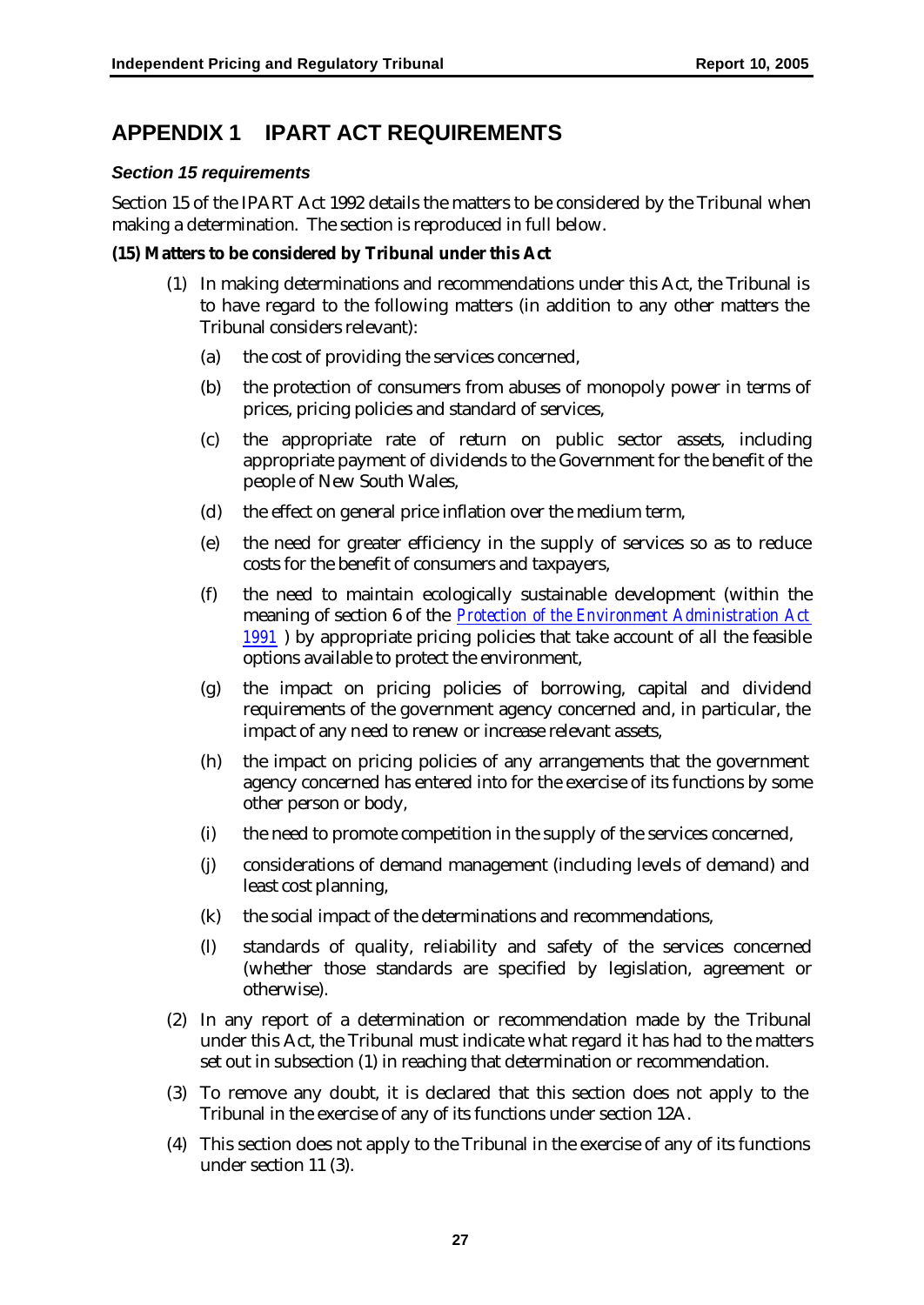Table A1.1 indicates where the matters have been considered throughout the report by the Tribunal in making this determination.

|                                             | <b>Section 15</b>                                                                                                    | <b>Report reference</b>            |
|---------------------------------------------|----------------------------------------------------------------------------------------------------------------------|------------------------------------|
| (a)                                         | cost of providing the service                                                                                        | Chapter 3                          |
| (b)                                         | protection of consumers from abuse of monopoly power                                                                 | Section 6.2                        |
| (c)                                         | appropriate rate of return and dividends                                                                             | N/A                                |
| (d)                                         | effect on general price inflation                                                                                    | N/A                                |
| (e)                                         | improved efficiency in supply of services                                                                            | Sections 3.1, 3.3, 3.4, Appendix 4 |
| (f)                                         | ecologically sustainable development                                                                                 | Section 6.3                        |
| (g)                                         | impact on borrowing, capital and dividend requirements                                                               | Section 6.4                        |
| (h)                                         | additional pricing policies                                                                                          | N/A                                |
| (i)                                         | need to promote competition                                                                                          | N/A                                |
| (j)                                         | considerations of demand management                                                                                  | N/A                                |
| (k)                                         | the social impact on customers                                                                                       | Section 6.2                        |
| (1)                                         | standards of quality, reliability and safety of the services                                                         | Chapter 4                          |
| <b>Premier's letter</b>                     |                                                                                                                      |                                    |
| 1. a 5-year price path                      |                                                                                                                      | Section 1.1                        |
| 2. CPI increase subject to efficiency gains |                                                                                                                      | Section 2.2                        |
|                                             | 3. Above CPI increase if customer benefits through<br>improvements in service quality linked to specific initiatives | Chapter 4, Appendix 4              |

**Table A1.1 Tribunal consideration of section 15 matters and Premier's letter** 

N/A – Not applicable to this review

#### *Section 16 requirements*

Section 16 of the IPART Act requires the Tribunal to report on the likely impact to the Consolidated Fund if fares were not increased to the maximum permitted. This information is contained in Chapter 6.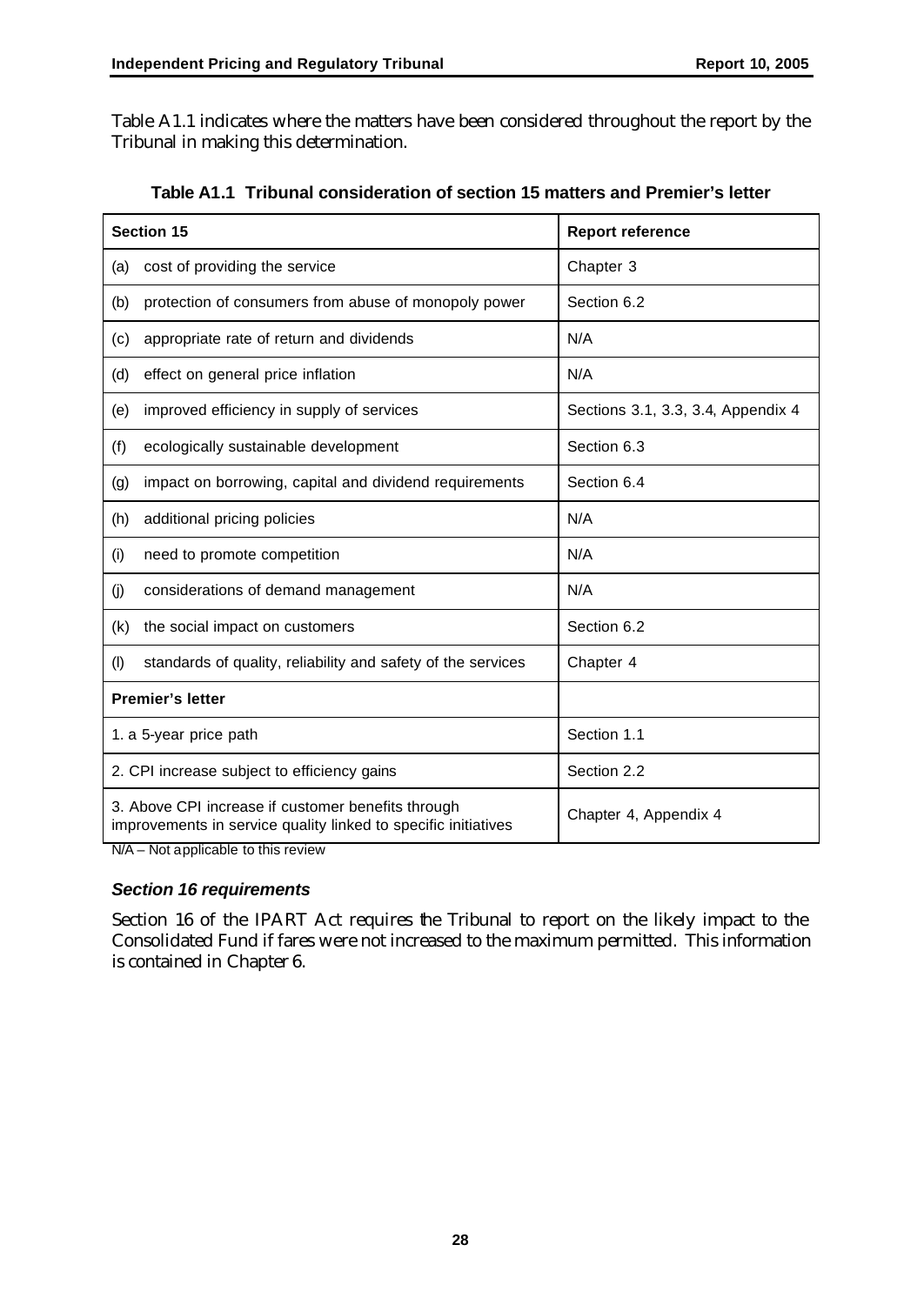# **APPENDIX 2 PREMIER'S LETTER**



#### **Premier of New South Wales Australia**

18 May 2004

Mr James Cox Acting Chairman Independent Pricing and Regulatory Tribunal PO Box Q290 QVB Post Office NSW 1230

Dear Mr Cox

I am writing in relation to IPART's forthcoming review processes with respect to passenger transport fares for 2004-2005, in the context of the Government's recently announced transport reforms.

In light of recent performance issues on the CityRail network, I direct under section 7(1) of the *Independent Pricing and Regulatory Tribunal Act 1992* ('the Act') that the 2004-05 IPART fare review process for CityRail be deferred until further notice. However, fare reviews of other public transport modes should proceed.

Following the Ministerial Inquiry into Sustainable Transport, the NSW Government has committed to delivering parity in fare structures and consistent service levels across public and private bus and ferry transport operators.

I therefore request under section 13(l)(c) of the Act that, when making its investigations into passenger transport fares for all public transport modes, the Tribunal consider the following matters that arise from the Inquiry's recommendations:

- the making of a determination based on a 5-year price path;
- providing that fare increases up to the Consumer Price Index (CPI) should be subject to efficiency gains; and
- providing for fare increases above the CPI to clearly demonstrate customer benefits through improvements in service quality linked to specific initiatives such as bus priority measures.

In respect of the Tribunal's section 9 investigations of privately owned public transport fares, I would ask that you also have regard to the above matters.

#### *Bus Services:*

In order to progress with a consistent fare structure for the bus industry and to implement reforms arising from the Unsworth Review of Bus Services, several changes to the existing arrangements, including legislation and the role of IPART, are being considered by the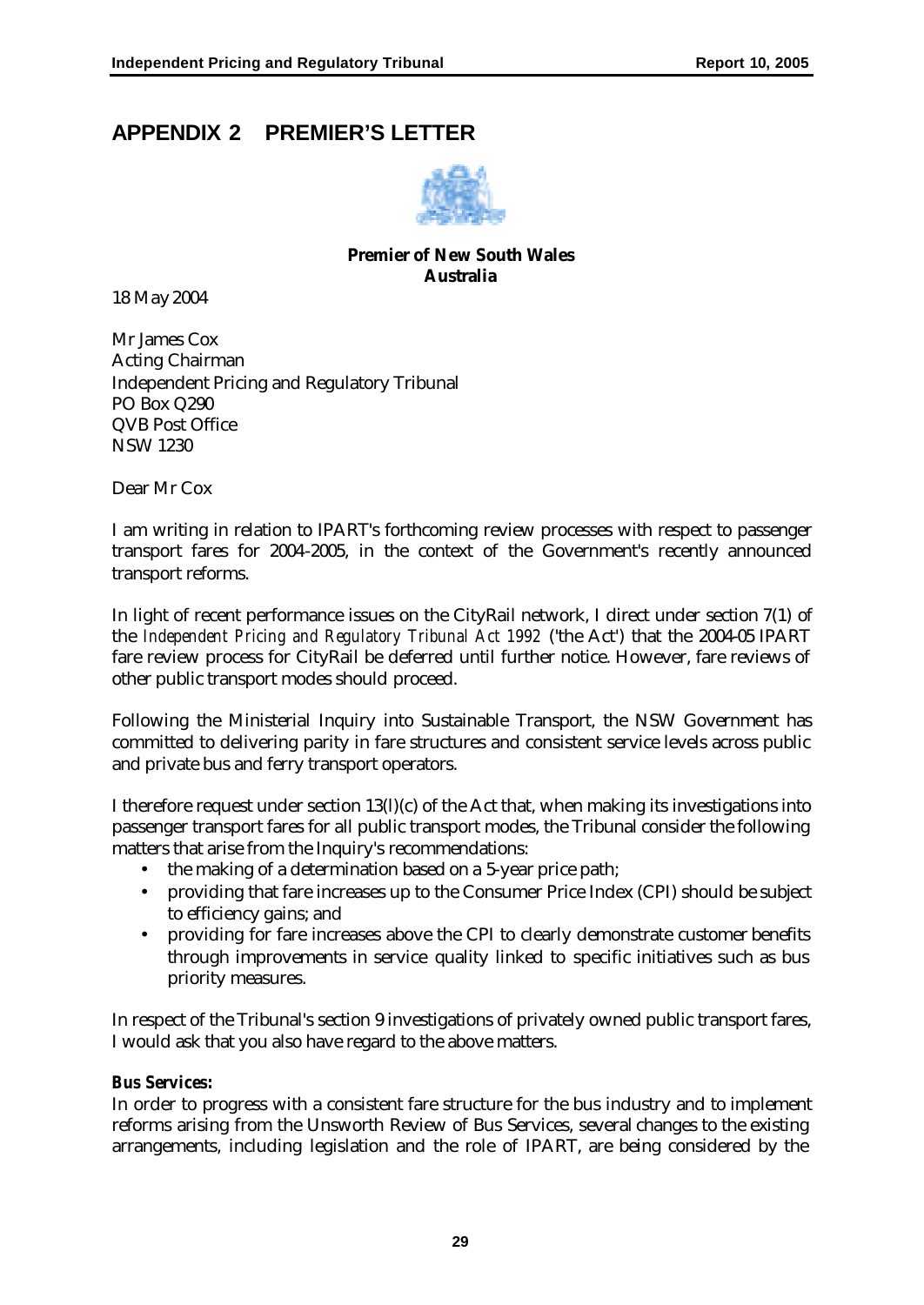Government. The proposed legislative amendments will not commence in the first half of 2004.

When calling for public and industry submissions I request, pursuant to section 13(l)(c) of the Act, that IPART consider the Government's preferred approach of moving to a single fare review, including moving to a single fare change applicable to all bus operators.

I also request that IPART consider whether any State Transit fare increase for 2004-05 and later years should be applied on a "weighted average" basis aimed at better aligning Government and private operator fares. Such an approach would result in IPART determining an overall price change for bus fares. Individual fare products may be adjusted to varying degrees but the changes must, in aggregate, be less than or equal to the overall adjustment determined by IPART.

For non-commercial bus services, the Government is developing a new funding approach along the lines recommended by the Unsworth Review of Bus Services (see p.70 of the Final Report), but this may not be completed for 2004-05. Therefore it may be appropriate that the process used for the 2003-04 review be used in 2004-05.

#### *Ferry Services:*

In respect of ferry services, under section 13(l)(c) of the Act, I also request that IPART consider adopting the same process outlined above (i.e. single fare increase figure for both private and public operators). As there are no relevant legislative changes planned in relation to ferries, I request that in all other respects IPART consider following existing processes for 2004-2005.

I have no objection to the contents of this letter being made publicly available, if you consider it appropriate.

If your officers wish to discuss these matters, they should contact Ms Zoe de Saram, Policy Manager, Economic Development Branch, at The Cabinet Office on (02) 9228 4930.

Yours sincerely

Bob Carr Premier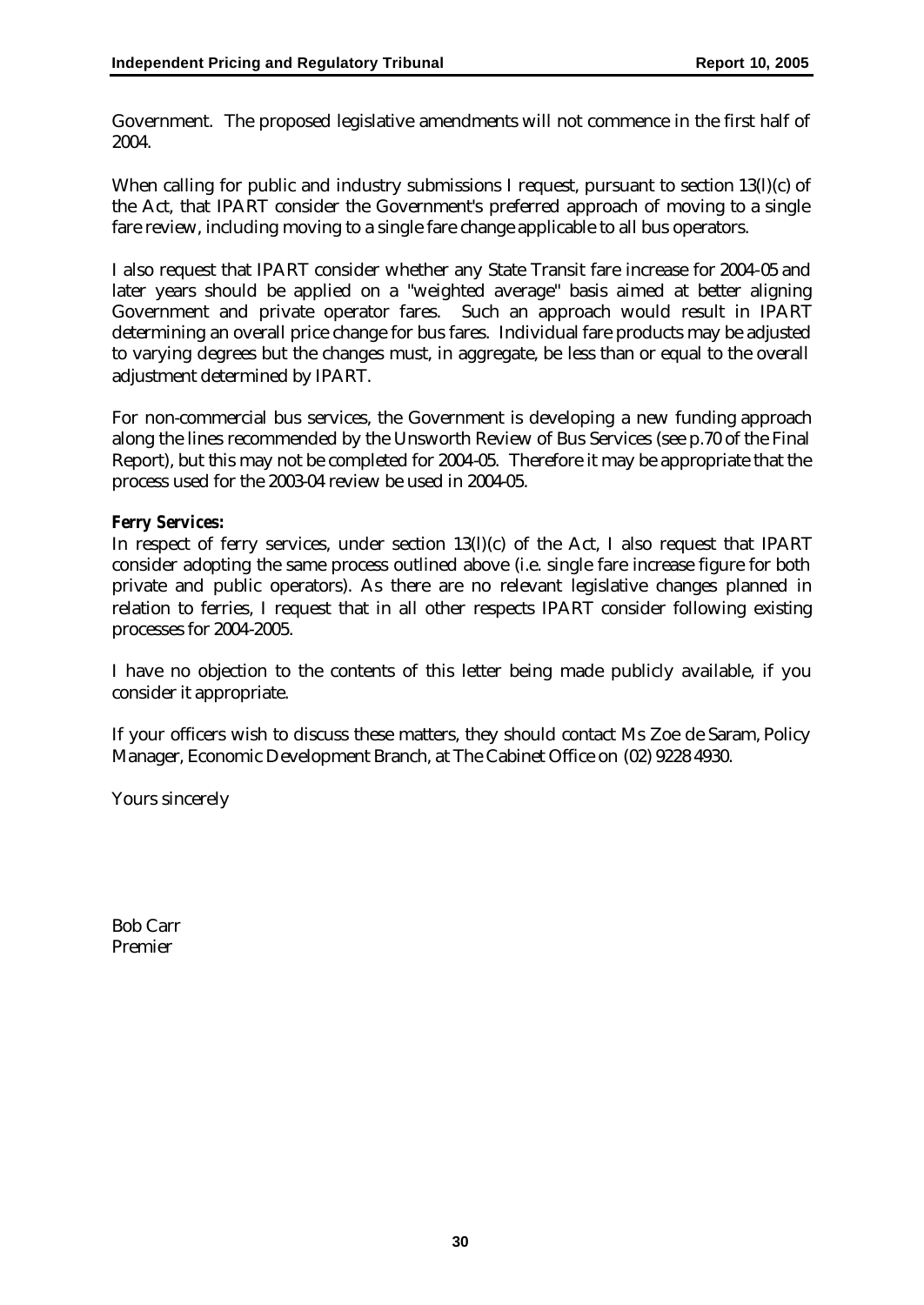## **APPENDIX 3 LIST OF SUBMISSIONS, PARTICIPANTS AT HEARING**

The Tribunal received submissions from the following organisations and individuals:

#### **Organisations**

Action for Public Transport Blue Mountains Commuter and Transport Users Association Council of Social Service of New South Wales (NCOSS) Manly Council Sydney Ferries Vaucluse Progress Association

#### **Individuals**

Anonymous Mr Ian Abbottsmith Mr David Barr MP, Member for Manly Mr Simon Clancy Mr Kevin Eadie Mr Scott Freeman

#### **The participants at the public hearing on 28 October 2005 were:**

#### *Representatives of IPART:*

Dr Michael Keating AC, Chairman Mr James Cox, CEO and Full-time Member Ms Cristina Cifuentes, Part-time Member Ms Fiona Towers, Director Energy and Transport Dr Dennis Mahoney, Program Manager, Transport

#### *On the round-table:*

Action for Public Transport (Mr Allan Miles and Mr Graeme Taylor) Council for Social Services (Mr Dinesh Wadiwel) Matilda-Captain Cook Cruises (Mr Anthony Haworth) Public Interest Advocacy Centre (Mr Jim Wellsmore) Sydney Ferries (Ms Sue Sinclair and Ms Wendy Hughes)

*Observers who made comment during proceedings:*

Mr Bill Allen Mr Ian Abbottsmith Mr Paul Trevaskis, Blue Mountains Commuter and Transport Users Association

#### *Also in attendance were:*

Mr Andrew Nicholls (Ministry of Transport) Ms Elizabeth Reedy (ITSRR) Mr Steven Tropoulos (IPART) Ms Sheridan Rapmund (IPART)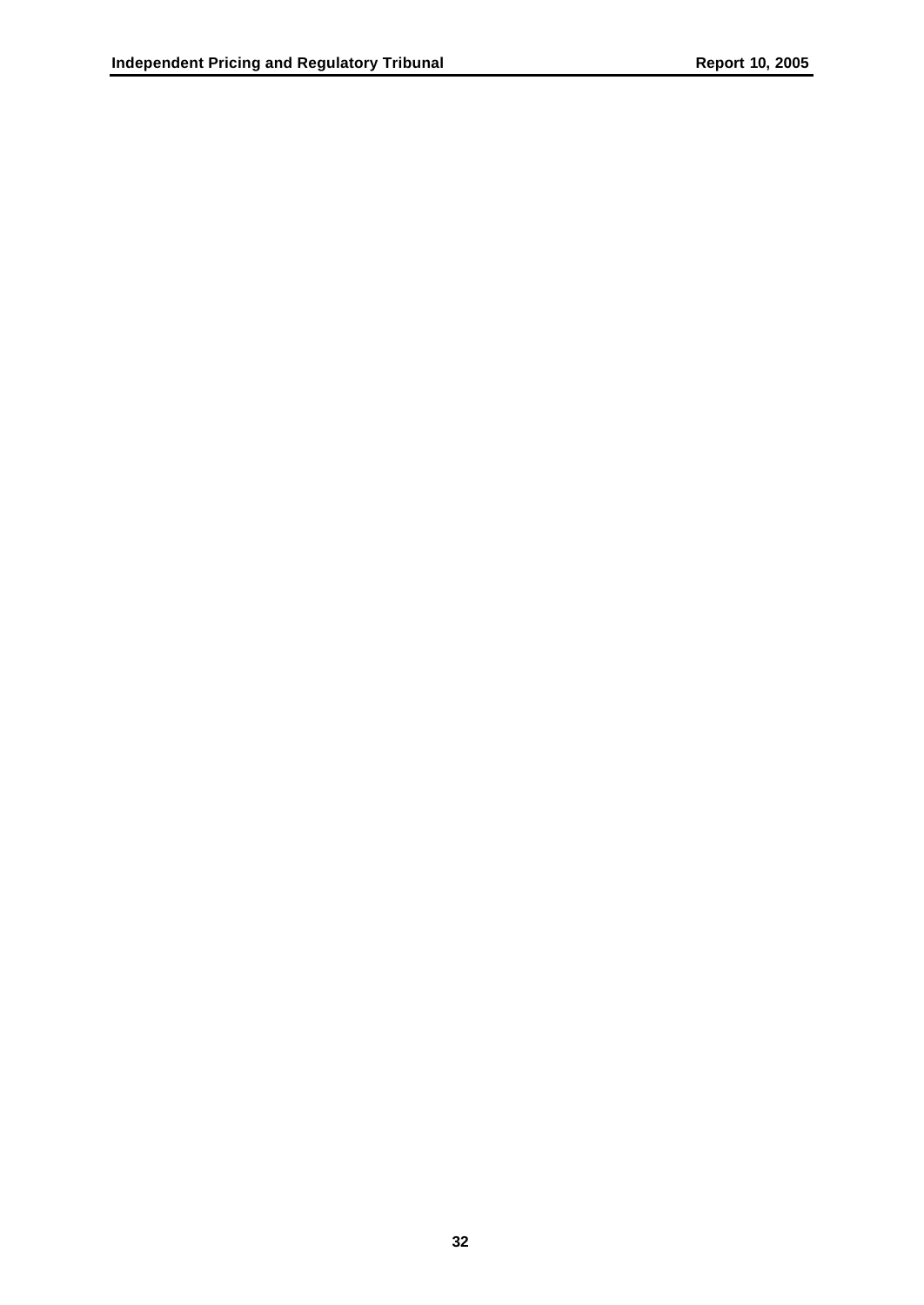## **APPENDIX 4 SYDNEY FERRIES COST, PATRONAGE AND EFFICIENCY TRENDS**

This appendix contains further detail on Sydney Ferries' costs of service, including its previous fare changes, costs and inflation, trends in patronage and cost efficiency.

#### **Previous fare changes, costs and inflation**

Apart from the past two years, the Tribunal has usually determined a weighted average fare increase for Sydney Ferries which has been below the rate of growth of total costs (Table A4.1) but above the rate of general inflation as measured by the rise in the Sydney Consumer Price Index.

|                   | 1999/00 | 2000/01   | 2001/02 | 2002/03 | 2003/04 | 2004/05 |
|-------------------|---------|-----------|---------|---------|---------|---------|
| Fare increase     | $7.0\%$ | $8.6\%$ * | $5.0\%$ | $2.0\%$ | 7.5%    | 4.2%    |
| Total cost growth | 8.6%    | 1.5%      | 19.1%   | 8.2%    | $5.0\%$ | 1.7%    |
| Sydney CPI        | $2.4\%$ | $6.2\%$ * | $3.0\%$ | 2.8%    | $2.2\%$ | 2.5%    |

#### **Table A4.1 Sydney Ferries fare increases, cost growth and inflation**

\* includes a GST adjustment estimated to be about three percentage points. Sources: Sydney Ferries and ABS.

In 2001/02 and 2002/03 Sydney Ferries incurred substantial cost increases as a result of major safety-related expenditures that followed in response to the recommendations of the Taylor Report.<sup>42</sup> In the last two years, cost growth has been much slower.

#### **Trends in patronage**

In general, the number of ferry trips taken over the last eight years has kept pace with the growth in the NSW population (Figure A4.1).



**Figure A4.1 Annual number of trips taken, 000s**

 $42 \overline{ }$ <sup>42</sup> Waterways Authority *Review of Operations of Sydney Ferries*, 2001. The report was briefly discussed in last year's determination *Report on the Determination of Fares for Sydney Ferries*, IPART, November 2004 ch 4.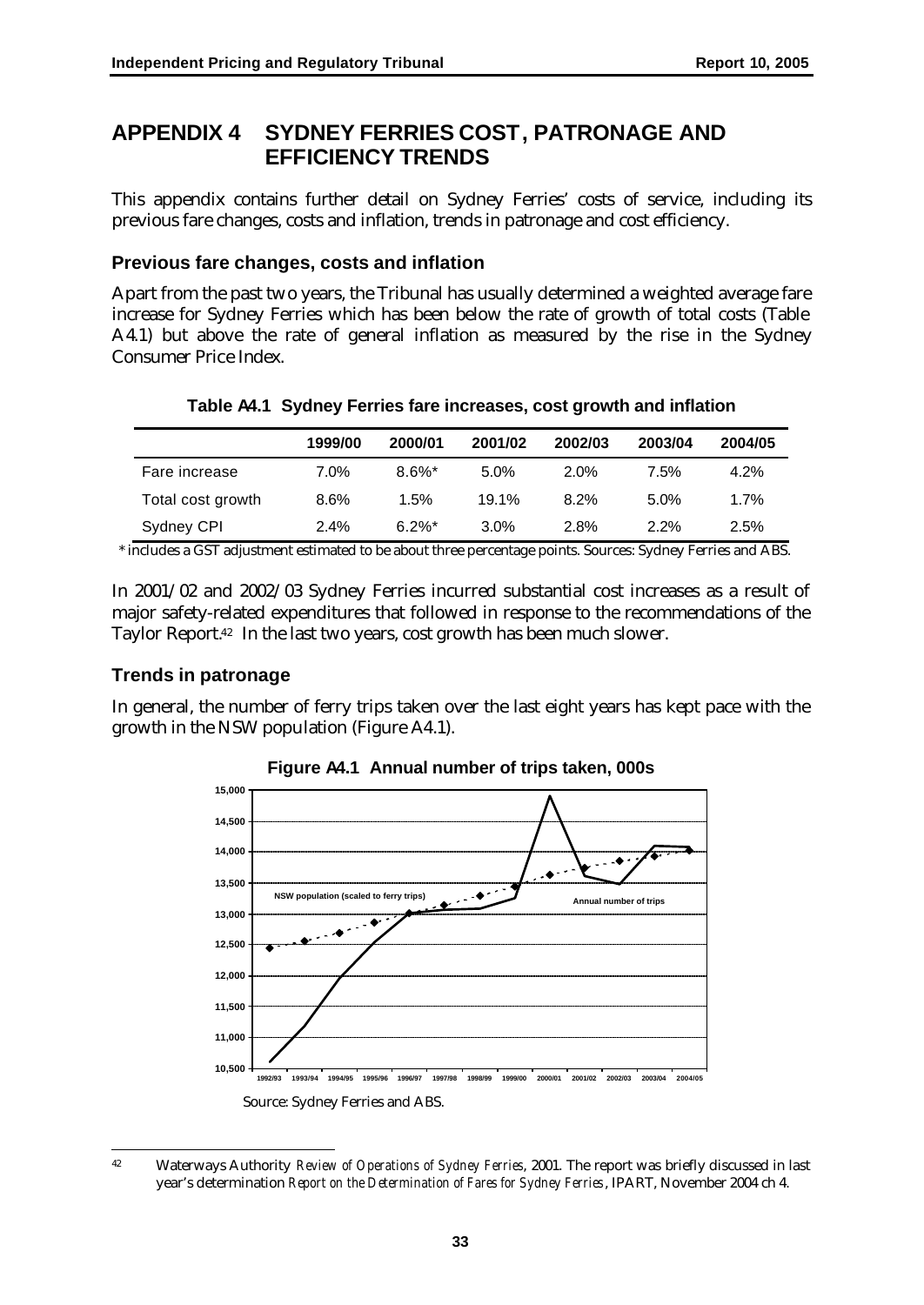In terms of ticket sales rather than trips, recent ticket sales have strongly favoured the growth in DayTripper tickets (Table A4.2).

| <b>Ticket type</b>        | Change<br>03/04-04/05 |
|---------------------------|-----------------------|
| <b>Total Daily</b>        | $-1.8%$               |
| Total FerryTen            | $-2.8%$               |
| <b>Total TravelPass</b>   | $-6.7\%$              |
| <b>Total DayTripper</b>   | 16.8%                 |
| <b>Total ticket sales</b> | -0.9%                 |

**Table A4.2 Change in ticket sales 2003/04 – 2004/05**

Source: Sydney Ferries 2005 financial model.

Last year, Sydney Ferries anticipated a rise in the total number of trips for 2004/05 of about 7.4 per cent. It now estimates that the number of trips taken rose by 1.7 per cent while total ticket sales actually fell by almost 1 per cent in 2004/05. In 2005/06, Sydney Ferries projects increases in patronage (trips and tickets) of one per cent across the board.

Until 2004/05, year-by-year changes in Sydney Ferries trip numbers appeared to be reasonably well correlated with changes in tourist visitor numbers<sup>43</sup>, at least in terms of direction of change (Figure A4.2). In 2004/05, despite a solid rise in tourist numbers, sales of three major types of ferry tickets fell, including the tourist-oriented singles tickets and FerryTens.<sup>44</sup>



**Figure A4.2 Sydney Ferries' ticket sales and international visitors into Sydney**

Source: Sydney Ferries (adult fares) and Australian Bureau of Statistics.

 $\overline{a}$ <sup>43</sup> 'Tourist visitors' are here defined as to those arriving in Sydney via the international terminal at Kingsford Smith airport and who classify themselves for customs purposes as either visiting friends, on holidays or attending conventions.

<sup>&</sup>lt;sup>44</sup> The rising popularity of the \$15 DayTripper is probably playing a key switching role in the latest declines. Patronage drivers will be a key part of the work being undertaken for the Tribunal by an independent consultant as part of the Tribunal's investigation of a multi-year price path for Sydney Ferries.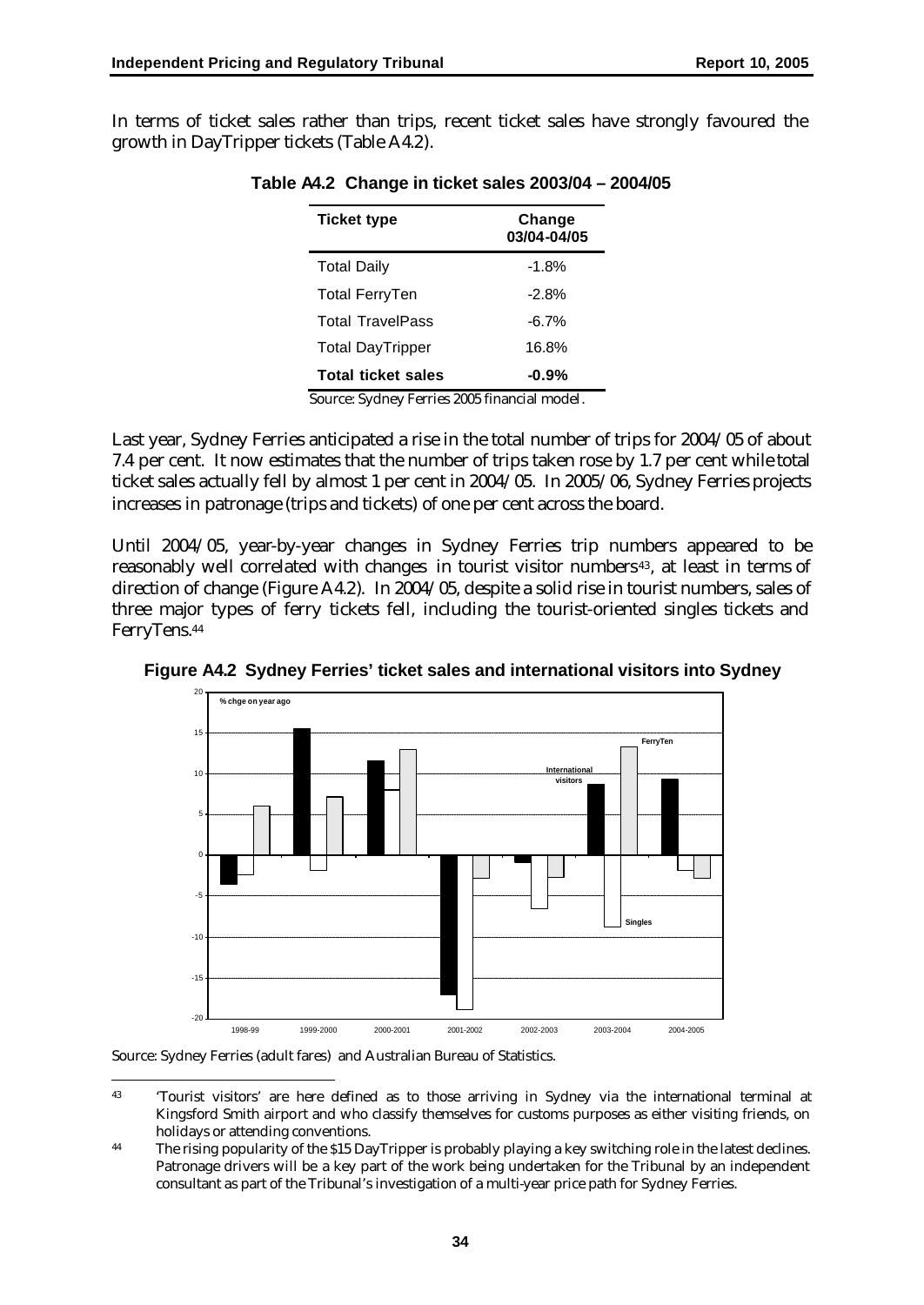#### **Trends in efficiency**

One measure of cost efficiency is operating costs per kilometre travelled. <sup>45</sup> Last year, Sydney Ferries' operating cost per kilometre rose 11.8 per cent.46 That result reinforces the general impression of a broad continuation of the trend towards decline cost efficiency that has been in place for some years (Figure A4.3).



**Figure A4.3 Sydney Ferries operating costs per km travelled**

Other partial productivity measures, based on data from Sydney Ferries, have been constructed in an attempt to give a broader impression of cost efficiency and productivity trends. The measures, corrected for inflation, are presented in Table A4.3. They fluctuate significantly from year to year, making it difficult to discern clear trends.

#### **Fare increases subject to efficiency gains**

 $\overline{a}$ 

The Premier's letter of 18 May 2004 asked the Tribunal to have regard to efficiency gains when granting a fare rise up to the CPI. The above discussion indicates the extent or otherwise of efficiency gains in recent years. The Tribunal anticipates that Sydney Ferries will further assist it by providing appropriate measures of efficiency and the gains made in them during the investigation into a multi-year price path.

Source: Sydney Ferries financial data 2004 and 2005. A break in the data means that the levels of operating costs for 2003/04 and 2004/05 are not strictly comparable with previous years.

<sup>&</sup>lt;sup>45</sup> The Tribunal recognises the limitations of partial productivity analysis. For example, it does not consider all inputs/outputs in combination and does not reflect changes in the operating environment that can impact on costs. However, it provides a readily understandable and measurable indicator and can be constructed with relatively limited data.

<sup>&</sup>lt;sup>46</sup> The 11.8 per cent rise in 2004/05 was the result of a 7.6 per cent rise in operating costs combined with a fall of 3.8 per cent in vessel kilometres travelled.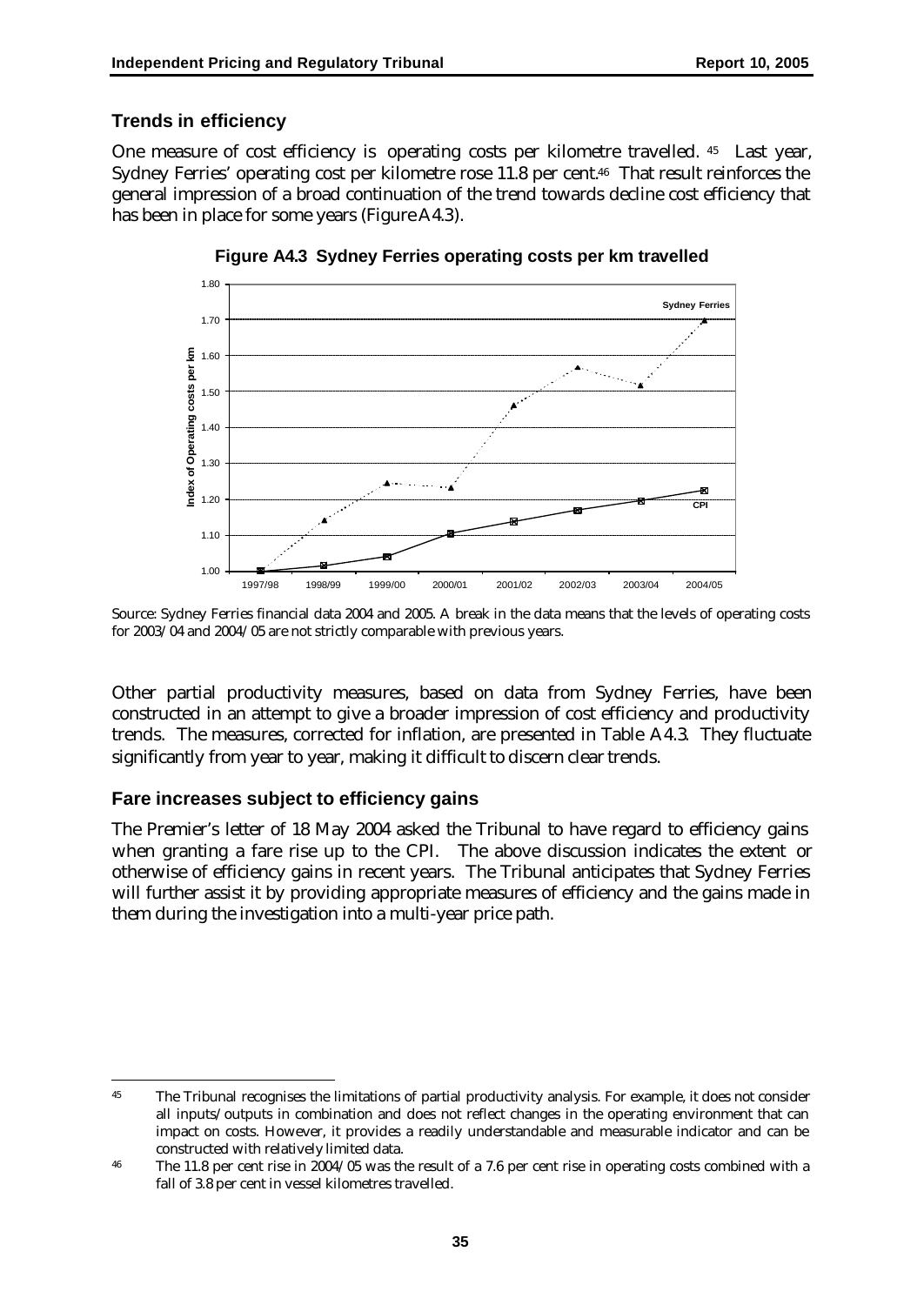| Real 2004/05 \$                          | 99/00         | 00/01         | 01/02         | 02/03         | 03/04         |                |
|------------------------------------------|---------------|---------------|---------------|---------------|---------------|----------------|
| <b>Indicators</b>                        | <b>Actual</b> | <b>Actual</b> | <b>Actual</b> | <b>Actual</b> | <b>Actual</b> |                |
| Operating costs/ Vessel Km               | \$56.78       | \$54.88       | \$61.28       | \$63.79       | \$59.94       |                |
| Operating costs per passenger<br>journey | \$5.63        | \$4.92        | \$6.20        | \$6.31        | \$5.66        |                |
| Labour costs/ Employee                   | \$86,301      | \$85,377      | \$85,299      | \$81,664      | \$82,811      |                |
| Fleet running costs/Vessel               | \$701,355     | \$508,934     | \$717,075     | \$704,701     | \$531,176     |                |
| Passenger journey/Employee               | 29,011        | 30,495        | 26,433        | 23,933        | 24,405        |                |
| % change                                 |               |               |               |               |               | 4yr%<br>change |
| Operating costs/ Vessel Km               | 7.3%          | $-3.3%$       | 11.6%         | 4.1%          | $-6.0\%$      | 5.6%           |
| Operating costs per passenger<br>journey | 7.2%          | $-12.6%$      | 26.0%         | 1.7%          | $-10.3%$      | 0.6%           |
| Labour costs/ Employee                   | 0.4%          | $-1.1\%$      | $-0.1%$       | $-4.3%$       | 1.4%          | $-4.0\%$       |
| Fleet running costs/Vessel               | 15.8%         | -27.4%        | 40.9%         | $-1.7%$       | $-24.6%$      | $-24.3%$       |
| Passenger journey/Employee               | $-4.0%$       | 5.1%          | $-13.3%$      | $-9.5%$       | 2.0%          | $-15.9%$       |

|  | Table A4.3 Performance indicators for Sydney Ferries |  |  |  |  |
|--|------------------------------------------------------|--|--|--|--|
|--|------------------------------------------------------|--|--|--|--|

Source: Sydney Ferries financial data 2004.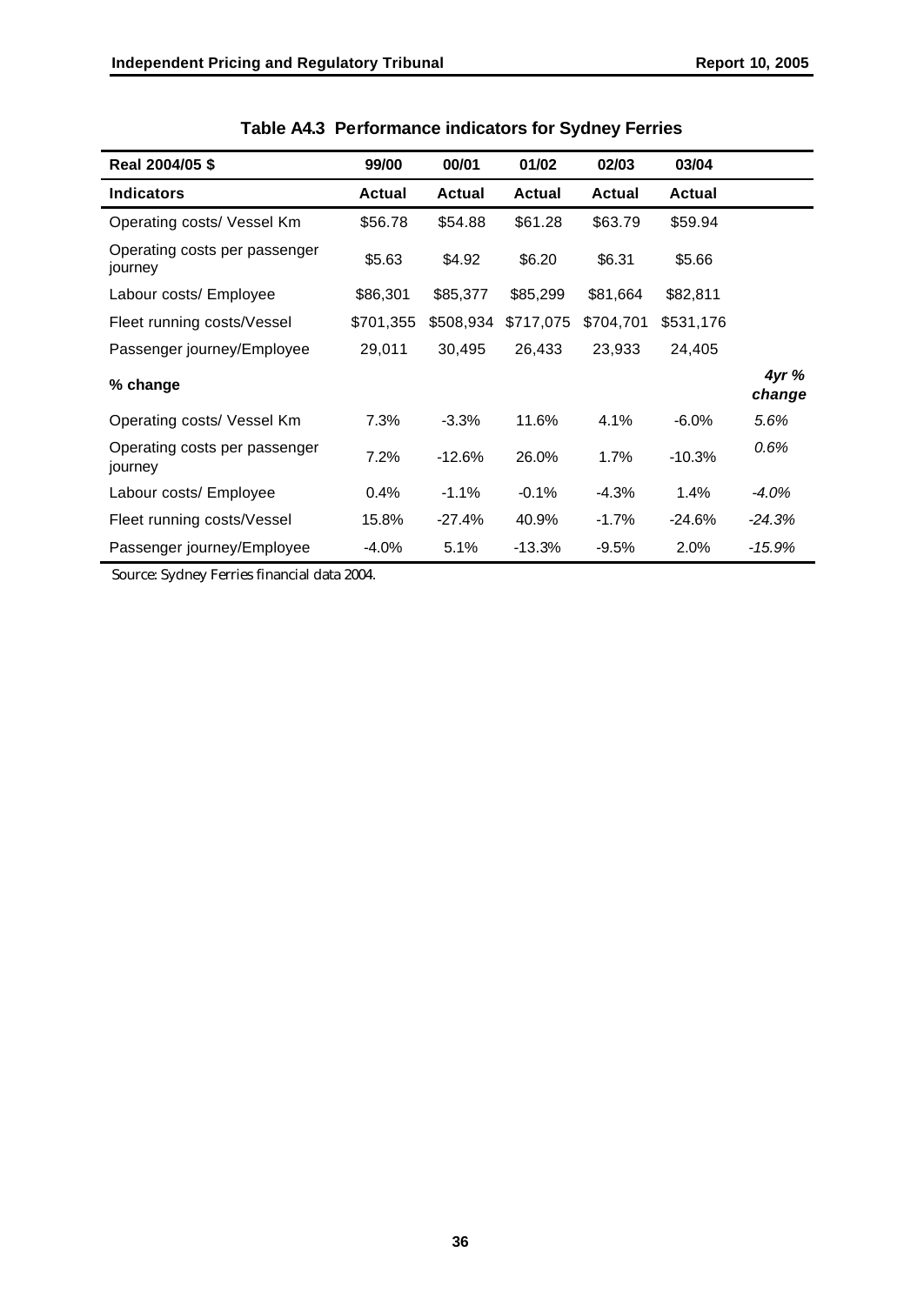# **APPENDIX 5 ABBREVIATIONS USED IN THIS REPORT**

| <b>ABS</b>   | <b>Australian Bureau of Statistics</b>                                                                                                                                                                                                                                                                  |
|--------------|---------------------------------------------------------------------------------------------------------------------------------------------------------------------------------------------------------------------------------------------------------------------------------------------------------|
| <b>APT</b>   | <b>Action for Public Transport</b>                                                                                                                                                                                                                                                                      |
| <b>HTS</b>   | Household Travel Survey; collected and published by TPDC                                                                                                                                                                                                                                                |
| <b>KPIs</b>  | Key performance indicators                                                                                                                                                                                                                                                                              |
| <b>NCOSS</b> | <b>Council of Social Service of New South Wales</b>                                                                                                                                                                                                                                                     |
| <b>MoT</b>   | <b>Ministry of Transport</b>                                                                                                                                                                                                                                                                            |
| <b>PIAC</b>  | <b>Public Interest Advocacy Centre</b>                                                                                                                                                                                                                                                                  |
| <b>SFC</b>   | Sydney Ferries Corporation, a business name for Sydney Ferries                                                                                                                                                                                                                                          |
| <b>SSTS</b>  | SSTS or School Student Transport Scheme provides subsidised travel<br>for eligible school students on government rail, government and<br>private bus and ferry services and long distance coaches.<br><b>The</b><br>scheme can only be used for travel between home and school.                         |
| <b>STA</b>   | <b>State Transit Authority</b>                                                                                                                                                                                                                                                                          |
| <b>TPDC</b>  | The Transport Population and Data Centre. It is the major source of<br>transport data for the Sydney Statistical District (Sydney,<br>Wollongong, Blue Mountains, Central Coast and Newcastle). The<br>TDC is a division of the Department of Infrastructure, Planning and<br><b>Natural Resources.</b> |